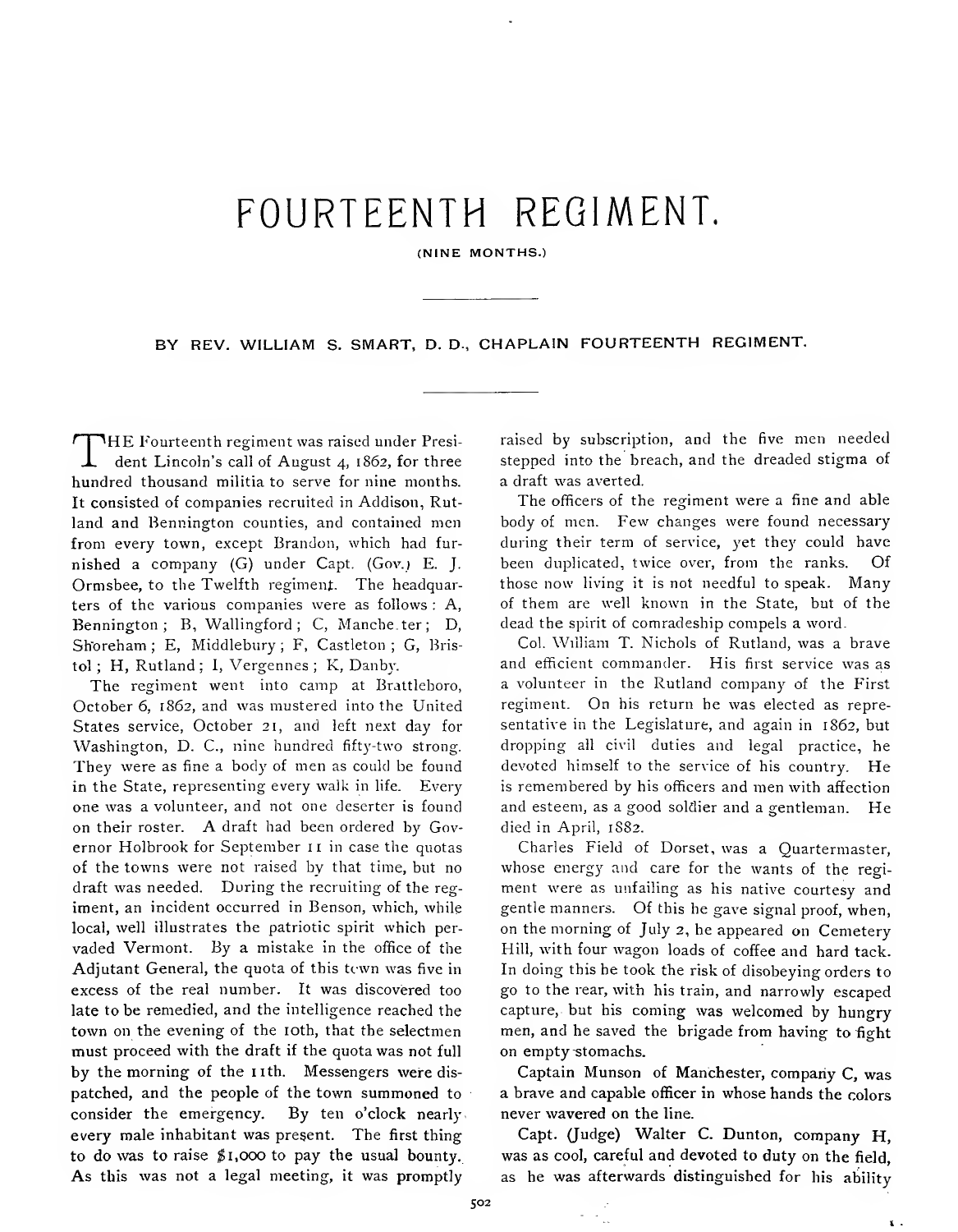and probity on the bench. He has gone over to the majority, mourned as a true patriot and good citizen.

The Fourteenth was attached to the defenses of Washington and did picket duty, first at Alexandria, after the 11th of December near Fairfax Court House, where it assisted in the repulse of Stuart's cavalry raid, and from March to June, 1863, at Wolf Run Shoals on the Occoquan river. This was the outer picket line of Washington. This duty was interspersed with the digging of rifle pits and the building of corduroy roads. The duty, while not particularly dangerous, was a duous and involved much exposure and hardship in winter weather. The health of the regiment, however, was good and the record remarkable. The entire loss by disease was only thirty-nine men, far less than the other regiments of the brigade. Some of this redounds to the credit of our excellent Surgeon, Dr. A. T. Woodward, and his assistant, Dr. L. D. Ross. Something is also to be attributed to the pluck and good spirit of the men, as is illustrated in the medical record of company A. It was called the "noisy company." There was always some sport on hand among the boys of company A. They did not lose a man by sickness, and Captain Gore had the satis faction of bringing back to Brattleboro every man he took out. Not a man was hit during the battle, although they were in no better position, apparently, than the rest of the line. The company must have been out of the range of the terrible artillery fire from which the regiment sustained its heavy loss at Gettysburg.

On the 20th of April, Gen. George J. Stannard, was assigned to the command of the brigade and on June 25th, the brigade, having been attached to the Third Division of the First Corps, began the march to the North, which ended at Gettysburg. June 30 it had reached Emmettsburg, Maryland, having marched one hundred twenty miles in six days, gaining a day on the First Corps, which had pro ceeded in advance of the entire army.

The next day's march was made with quickened pace, for the sound of guns to the north told that a battle was going on and we were needed. The regiment reached the field too late to participate in the fighting of the first day, and bivouacked in a wheat field to the left of Cemetery Hill. At daylight of July 2 the brigade joined the First Corps, which was reduced by the casualties of the first day to two thousand four hundred men. This march was severe and told heavily on our ranks. The seven hundred twenty-two \ men who left Wolf Run Shoals, June 25,, were reduced to five hundred. Two hundred and

twenty-two had been compelled to fall out, unable to bear the killing pace.

Late in the afternoon of the 2nd, the brigade was called into action on the left center, to repel the attack of Gen. A. P. Hill. A battery had already been captured and was re-taken by the Thirteenth Vermont. Another was in peril and was saved as the Fourteenth double-quicked to its rescue.. The. regiment remained in this position during the rest of the engagement. In the opening cannonade of the third day the Fourteenth had several non-commissioned officers and men killed by the explosion of a battery caisson, near which they were lying. Col onel Nichols obtained permission to move his regiment forward about ten rods from the main line, where they lay during the terrific cannonade of the third day. When the gray line of Pickett's massive charge, seventeen thousand strong, moved down upon the position of the Fourteenth, they lay concealed on the ground, until the line was within sixty yards. The men rose at command and gave a staggering and unexpected volley in the face of the charging column. The direction of the advancing charge was changed, and swung off to the north, until their right flank was beyond the right of the Fourteenth. It was at this time that General Stannard's quick eye saw his chance for, a flank movement, and delivered it with such fatal effect upon Pickett. The Fourteenth moved a short distance by the flank to the north, and obliquely from the main line. The Thirteenth, followed by the Sixteenth, changed front on the first company and moved out at right angles from the line and charged forward. The Fourteenth kept up <sup>a</sup> rapid fire. at close range and closed up the pen in which Pickett's right wing was caught and crushed.

After the main charge was repulsed, General Wilcox's Brigade was seen coming down in front of the position of the Fourteenth. The Sixteenth was coming back to get into line to receive the charge, but Colonel Veazey saw an opportunity to strike them on the front, which he did in splendid style. Four companies of the Fourteenth, A, F, D and I, under Lieutenant-Colonel Rose, formed on his left and assisted in capturing most of the Rebel Brigade. So it fell to the lot of the Fourteenth, with the other regiments, to uphold the honor of Vermont on this hotly contested field, and at this critical time in the battle.

It can with truth be said, that they

"Nothing common did, or mean, Upon that memorable scene."

General Doubleday, in his official report, says of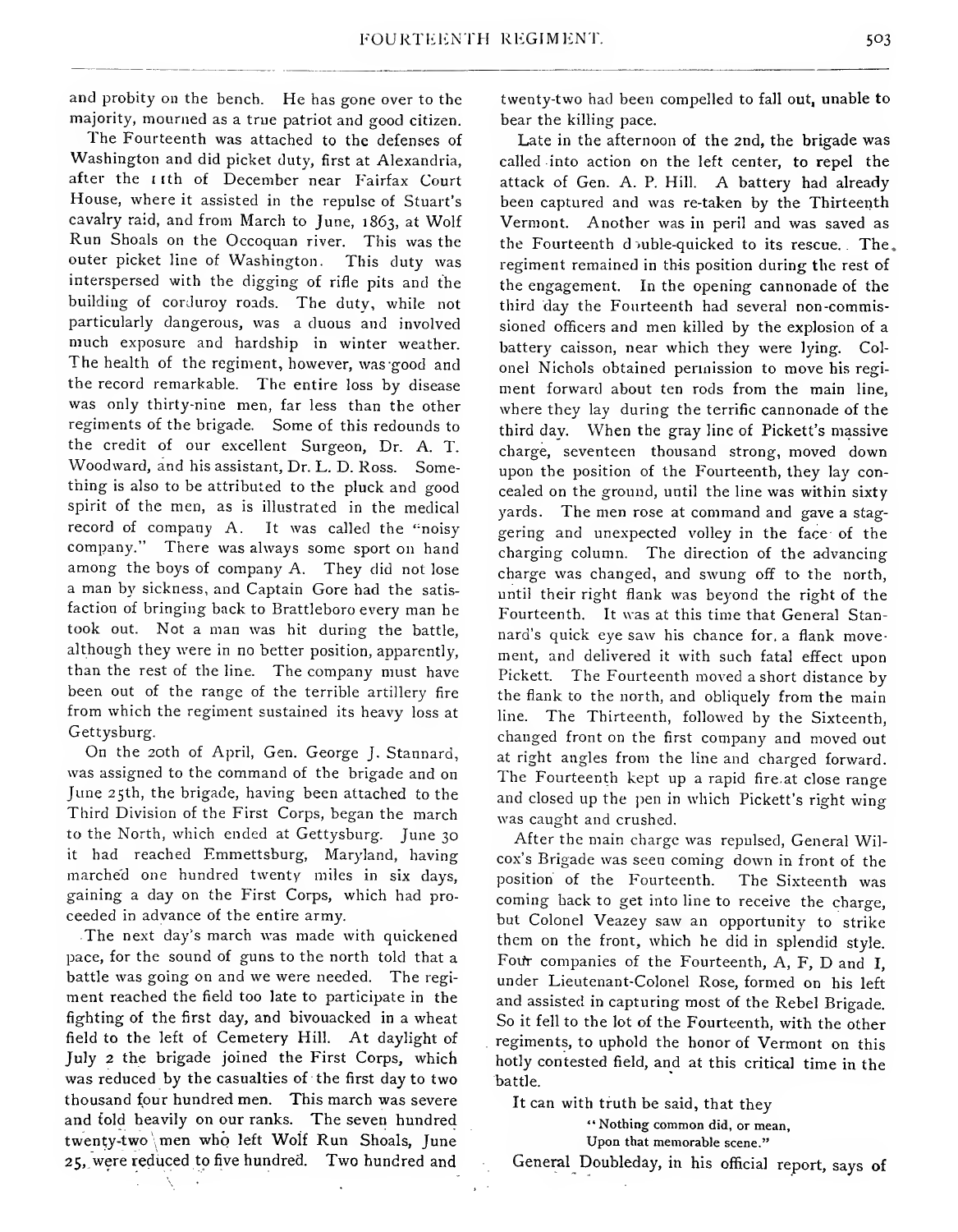these troops, which had never been in action before : "These movements were executed in open field, under very heavy fire of shell, grape and musketry, and were performed with the promptness and deci sion of battalion drill." The losses sustained by the Fourt. enth in this engagement, were the largest in the brigade. Nineteen were killed in action; nine died from wounds received in action ; total, twentyseven. The wounded numbered seventy-four.

The Fourteenth joined in the pursuit of Lee af.er the battle and made some hard marches, one, on the 7th of July, is recalled of thirty-five miles continuously, ending in rain, mud and darkness, on the top of the Catoctin Mountain, after midnight. July 18 the regiment was released and started for home, and was mustered out at Brattleboro, July 30, 1S63.

Vermont does well to preserve the names and deeds of her soldiers in the Civil War among her most precious archives, that the spirit of her sons, more immortal than their deeds, may be preserved to future generations. Such were the young men of Vermont in 1863. Such may they ever be when their country needs their service.

The average age of the regiment was a fraction over twenty-five years. Three hundred thirty two were from sixteen to twenty-one years of age.

All hail to the Vermont veterans, whose locks are growing gray, but who in youth's golden prime, held country dearest of all. May their generations never cease.

#### ENGAGEMENTS.

Fairfax Court House, Va. (Repulse of Stuart's Raid), Dec. 28, 1862. Gettysburg, Pa., July 1, 2 and 3, 18G3.

z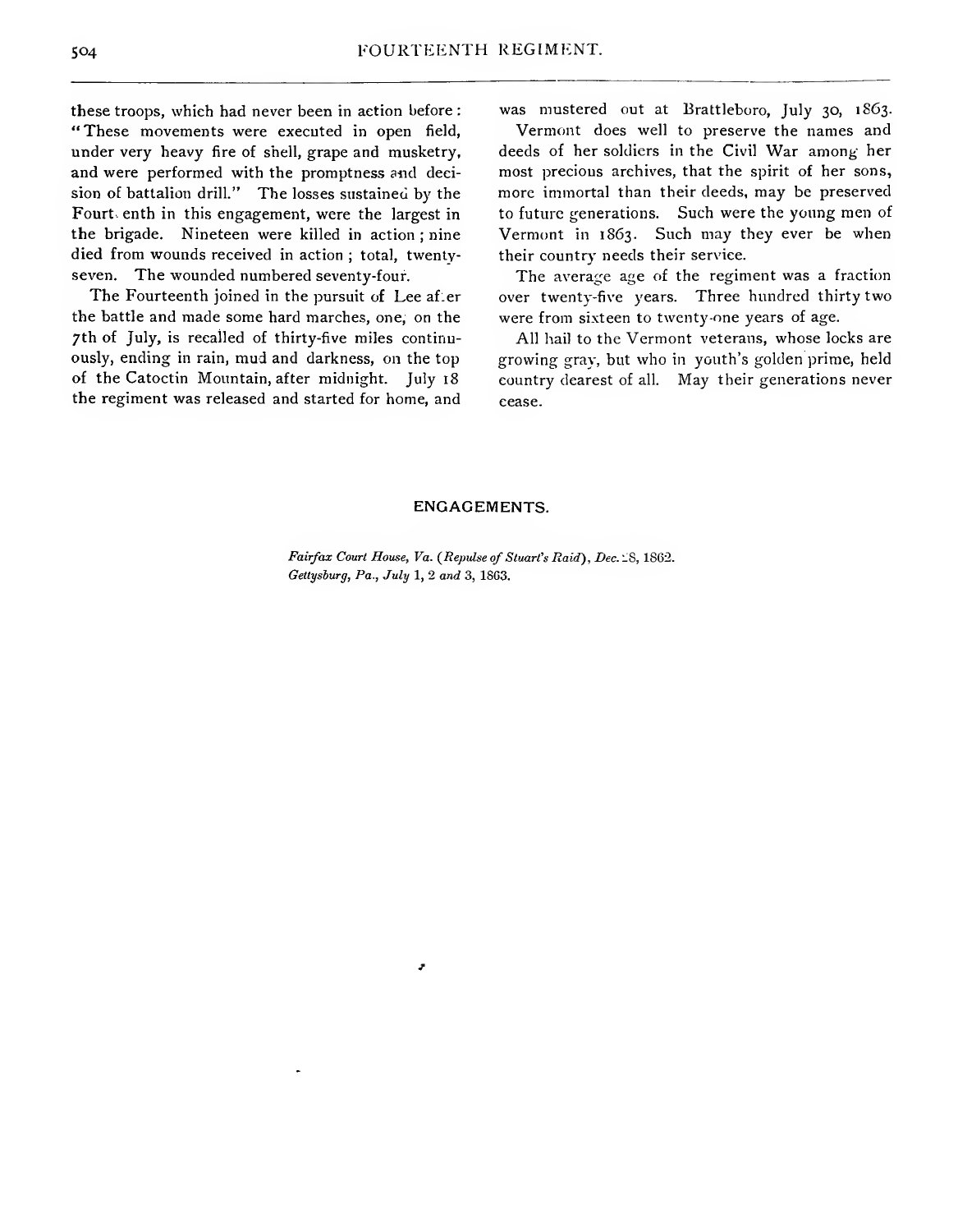(NINE MONTHS.)

Mustered into the service ot the United States October 21, 1862. Mustered out of service July 30, 1863.

## Field and Staff.

| NAME AND RANK.                                                 | Residence.               | Date of<br>Commis'n. | Date of<br>lssue. | REMARKS.                                                                                                           |
|----------------------------------------------------------------|--------------------------|----------------------|-------------------|--------------------------------------------------------------------------------------------------------------------|
| Colonel.<br>William T. Nichols.                                | Rutland.                 |                      |                   | Sept. 25,'62 Oct. 7,'62. Must. out July 30, '63.                                                                   |
| Lieut.-Colonel.<br>Charles W. Rose,                            | Middlebury,              |                      |                   | Sept. 25,'62 Oct. 7,'62 Capt. Co. B. 5th Vt.; Must out July 30, '63.                                               |
| Major.<br>Nathaniel B. Hall,                                   | Bennington,              |                      |                   | Sept. 25,'62 Oct. 7,'62 Must. out July 30, '63.                                                                    |
| Adjutant.<br>Harrison Prindle.                                 | Manchester,              |                      |                   | Oct. 8,'62 Oct. 12,'62 Must. out July 30, '63.                                                                     |
| Quartermaster.<br>Charles Field,                               | Dorset.                  |                      |                   | Oct. 8,'62 Oct. 12,'62 Must. out July 30. '63.                                                                     |
| Surgeons.<br>Edwin H. Sprague.<br>Adrian T. Woodward, Brandon, | Middlebury,              |                      |                   | Oct. $8, 62$ Oct. 12, 62 Disch. Nov. 14. 62, for incompetency.<br>Feb. $9, 63$ Feb. $9, 63$ Must. out July 30, 63. |
| Asst.-Surgeons.<br>Lucretius D. Ross,<br>Azro M. Plant,        | Poultney,<br>Burlington, |                      |                   | Oct. 8, $62$ Oct. 12, $62$ Must. out July 30, $63$ .<br>Jan. 29, $63$ Feb. 2, $63$ Must. out July 30, $63$ .       |
| Chaplain.<br>William S. Smart,                                 | Benson.                  |                      |                   | Oct. 8,'62 Oct. 12,'62 Must. out July 30, '63.                                                                     |

## Non-Commissioned Staff.

| NAME AND RANK.                                                                       | Residence.                          | Date of<br>Enlistment | Date of<br>Muster. | REMARKS.                                                                                                                                                                                                                            |
|--------------------------------------------------------------------------------------|-------------------------------------|-----------------------|--------------------|-------------------------------------------------------------------------------------------------------------------------------------------------------------------------------------------------------------------------------------|
| Sergeant-Major.<br>Edward P. Nash,                                                   | New Haven,                          |                       |                    | Sept. 8,'62 Oct. 21,'62 Must. out July 30, '63.                                                                                                                                                                                     |
| Q. M.-Sergeant.<br>Wm, Wightman, Jr.,                                                | Danby,                              |                       |                    | Aug. 27,'62 Oct. 21,'62 Must. out July 30, '63.                                                                                                                                                                                     |
| Com.-Sergeant.<br>George Richardson,                                                 | Dorset,                             |                       |                    | $\text{Aug. } 28, \text{'62} \text{Oct. } 21, \text{'62}$ Must. out July 30, '63.                                                                                                                                                   |
| <b>Hospital Stewards.</b><br>Frank P. Jones,<br>Walter D. Hodge,<br>Richard Roberts, | Rupert,<br> Orwell.<br> Manchester. |                       |                    | Aug. 28, $62$ Oct. 21, $62$ Disch. Apr. 25, $63$ , for disab.<br>June 1,'63 June 1,'63 Priv. Co. D.; died June 11, '63, of disease.<br>Aug. 28, 62 Oct. 21, 62 Priv. Co. C.; Prom. Hosp. Stewd. June 12, 63; Must. out July 30, 63. |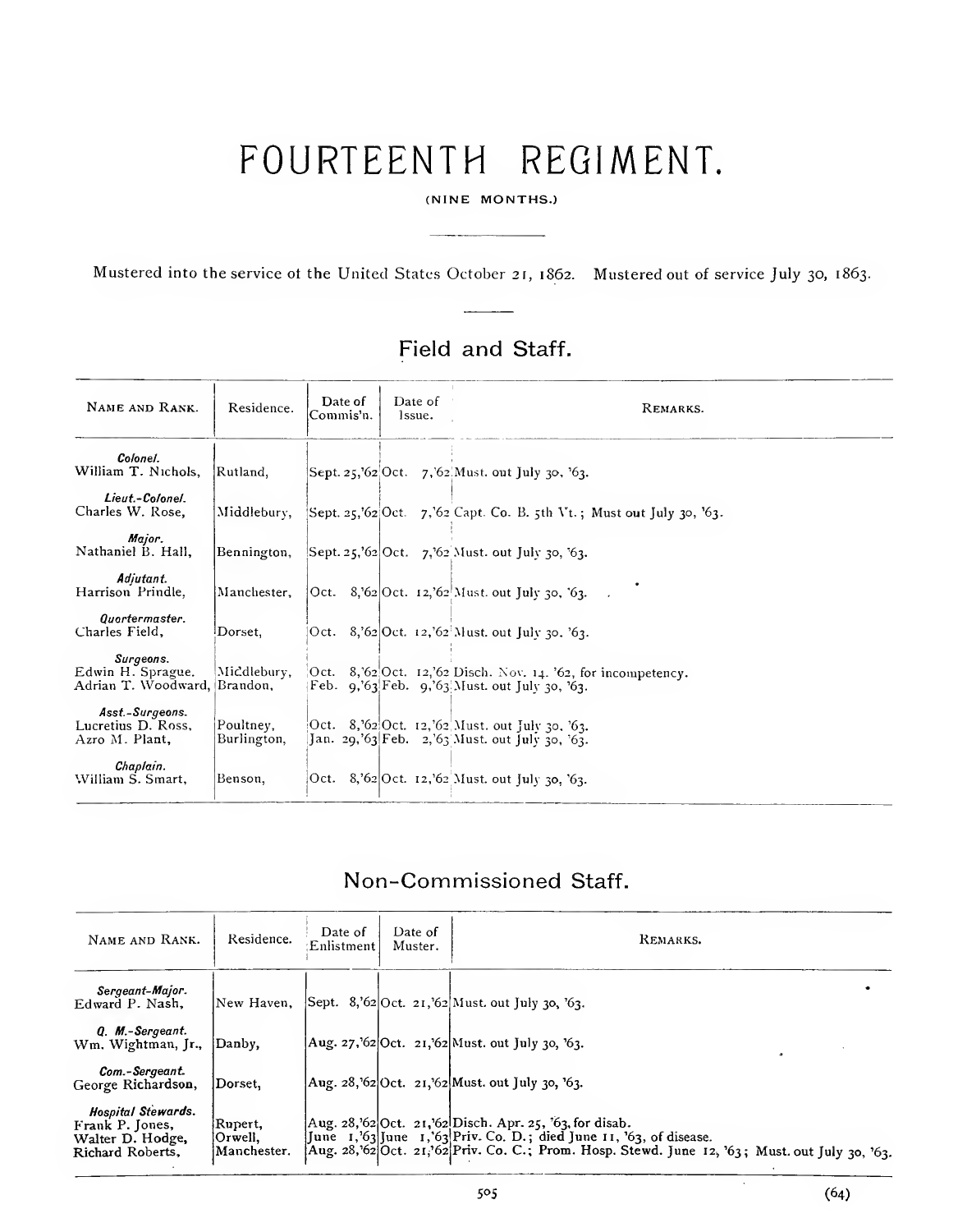## COMPANY A.

| NAME AND RANK.                                                                                                                                                                                                                                                                                                                                                                                                                                                                                                                                                                      | Residence.                                                                                                                                                                                                                                                                                                                                                                                                   | Date of<br>Commis'n.   | Date of<br>Issue.  | REMARKS.                                                                                                                                                                                                                                                                                                                                                                                                                                                                                                                                                                                                                                                                                                                                                                                                                                                                                                                                                                                                                                                                                                                                                                                                                                                                                                                                                                                                                                                                                                                                                                                      |
|-------------------------------------------------------------------------------------------------------------------------------------------------------------------------------------------------------------------------------------------------------------------------------------------------------------------------------------------------------------------------------------------------------------------------------------------------------------------------------------------------------------------------------------------------------------------------------------|--------------------------------------------------------------------------------------------------------------------------------------------------------------------------------------------------------------------------------------------------------------------------------------------------------------------------------------------------------------------------------------------------------------|------------------------|--------------------|-----------------------------------------------------------------------------------------------------------------------------------------------------------------------------------------------------------------------------------------------------------------------------------------------------------------------------------------------------------------------------------------------------------------------------------------------------------------------------------------------------------------------------------------------------------------------------------------------------------------------------------------------------------------------------------------------------------------------------------------------------------------------------------------------------------------------------------------------------------------------------------------------------------------------------------------------------------------------------------------------------------------------------------------------------------------------------------------------------------------------------------------------------------------------------------------------------------------------------------------------------------------------------------------------------------------------------------------------------------------------------------------------------------------------------------------------------------------------------------------------------------------------------------------------------------------------------------------------|
| Captain.<br>Ransom O. Gore,                                                                                                                                                                                                                                                                                                                                                                                                                                                                                                                                                         | Bennington,                                                                                                                                                                                                                                                                                                                                                                                                  |                        |                    | Aug. 27,'62'Oct. 7,'62 Must. out July 30, '63.                                                                                                                                                                                                                                                                                                                                                                                                                                                                                                                                                                                                                                                                                                                                                                                                                                                                                                                                                                                                                                                                                                                                                                                                                                                                                                                                                                                                                                                                                                                                                |
| 1st Lieutenant.<br>Edward N. Thayer,                                                                                                                                                                                                                                                                                                                                                                                                                                                                                                                                                | Bennington,                                                                                                                                                                                                                                                                                                                                                                                                  |                        |                    | Aug. 27,'62 Oct. 7,'62 Must. out July 30, '63.                                                                                                                                                                                                                                                                                                                                                                                                                                                                                                                                                                                                                                                                                                                                                                                                                                                                                                                                                                                                                                                                                                                                                                                                                                                                                                                                                                                                                                                                                                                                                |
| 2d Lieutenant.<br>Charles Albro,                                                                                                                                                                                                                                                                                                                                                                                                                                                                                                                                                    | Bennington,                                                                                                                                                                                                                                                                                                                                                                                                  |                        |                    | Aug. 27, 62 Oct. 7. 62 Must. out July 30, 63.                                                                                                                                                                                                                                                                                                                                                                                                                                                                                                                                                                                                                                                                                                                                                                                                                                                                                                                                                                                                                                                                                                                                                                                                                                                                                                                                                                                                                                                                                                                                                 |
| NAME AND RANK.                                                                                                                                                                                                                                                                                                                                                                                                                                                                                                                                                                      | Residence.                                                                                                                                                                                                                                                                                                                                                                                                   | Date of<br>Enlistmentl | Date of<br>Muster. | REMARKS.                                                                                                                                                                                                                                                                                                                                                                                                                                                                                                                                                                                                                                                                                                                                                                                                                                                                                                                                                                                                                                                                                                                                                                                                                                                                                                                                                                                                                                                                                                                                                                                      |
| Sergeants.<br>Horace C. Henry,<br>Lorenzo D. Jepson, Jr. Pownal,<br>Leand'r D. Thompson, Pownal,<br>Rich'd M. Houghton, Bennington,<br>M. V. B. Armstrong,                                                                                                                                                                                                                                                                                                                                                                                                                          | Beunington,<br> Bennington,                                                                                                                                                                                                                                                                                                                                                                                  |                        |                    | Aug. 27,'62 Oct. 21,'62 Must. out July 30, '63.<br>Aug. 27,'62 Oct. 21,'62 Must. out July 30, '63.<br>Aug. 27, 62 Oct. 21, 62 Wd. July 3, 63: Must. out July 30, 63.<br>Aug. 27,'62 Oct. 21,'62 Red.; Must. out July 30. '63.<br>Aug. 27, 62 Oct. 21, 62 Red. July 3, 63; Must. out July 30, 63.                                                                                                                                                                                                                                                                                                                                                                                                                                                                                                                                                                                                                                                                                                                                                                                                                                                                                                                                                                                                                                                                                                                                                                                                                                                                                              |
| Corporals.<br>George Hicks,<br>Barton W. Potter,<br>William Burrington,<br>Martin F. Barney,<br>Harlan Houghton,<br>Edward P. Hathaway,<br>Henry S. Burt,<br>Samuel B. Norton.                                                                                                                                                                                                                                                                                                                                                                                                      | Bennington,<br>Pownal,<br>Pownal,<br>Bennington,<br>Bennington,<br>Bennington,<br>Bennington,<br>Bennington,                                                                                                                                                                                                                                                                                                 |                        |                    | Aug. 27,'62 Oct. 21, 62 Prom. Sergt. Jan. 10, '63: Must. out July 30, '63.<br>Aug. 27,'62 Oct. 21,'62 Prom. Sergt. July 3, '63: Must. out July 30, '63.<br>Aug. 27,'62 Oct. 21,'62 Must. out July 30, 63.<br>Aug. 27,'62 Oct. 21,'62 Must out July 30, '63.<br>Aug. 27,'62 Oct. 21,'62 Must. out July 30, 63.<br>Aug. 27,'62 Oct. 21,'62 Must. out July 30, '63.<br>Aug. 27, 62 Oct. 21, 62 Must. out July 30, 63.<br>Aug. 27,'62 Oct. 21,'62 Must. out July 30, '63.                                                                                                                                                                                                                                                                                                                                                                                                                                                                                                                                                                                                                                                                                                                                                                                                                                                                                                                                                                                                                                                                                                                         |
| Musicians.<br>Joseph E. Blaco,<br>George H. Field,                                                                                                                                                                                                                                                                                                                                                                                                                                                                                                                                  | Bennington,<br>Bennington,                                                                                                                                                                                                                                                                                                                                                                                   |                        |                    | Aug. 27,'62 Oct. 21,'62 Must. out July 30, '63.<br>Aug. 27,'62 Oct. 21,'62 Must. out July 30, '63.                                                                                                                                                                                                                                                                                                                                                                                                                                                                                                                                                                                                                                                                                                                                                                                                                                                                                                                                                                                                                                                                                                                                                                                                                                                                                                                                                                                                                                                                                            |
| Wagoner.<br>Charles H. Gates,                                                                                                                                                                                                                                                                                                                                                                                                                                                                                                                                                       | Pownal,                                                                                                                                                                                                                                                                                                                                                                                                      |                        |                    | Aug. 27,'62 Oct. 21,'62 Must. out July 30, '63.                                                                                                                                                                                                                                                                                                                                                                                                                                                                                                                                                                                                                                                                                                                                                                                                                                                                                                                                                                                                                                                                                                                                                                                                                                                                                                                                                                                                                                                                                                                                               |
| Privates.<br>Allen, Edwin<br>Allen, Melvin J.<br>Atwood, Albert P.<br>Atwood, James M.<br>Benjamin, Reuben<br>Blanchard, Merritt<br>Bigsby, Edgar<br>Booth, Charles A.<br>Carrigan, Michael<br>Casey, Philip<br>Collson, Freeman<br>Como, William<br>Comar, Obediah S<br>Crawford, Isaac<br>Day, Almon F.<br>Digman, John<br>Doty, Fayette<br>Downs, Henry W.<br>Dunn, Albert<br>Fairbrother, Frank<br>Fradenburgh, Geo. W<br>Fradenburgh, Peter<br>Gage, Alonzo<br>Grace, James A.<br>Granger, Eleazer F.<br>Griffin, Patrick<br>Haley, Josiah<br>Haley. Nelson<br>Haley, Zarah P. | Bennington,<br>Bennington,<br>Bennington,<br>Bennington,<br>Beunington,<br>Pownal,<br>Pownal,<br>Pownal,<br>Bennington,<br>Bennington,<br>Beunington,<br>Pownal,<br>Bennington,<br>Bennington,<br>Bennington,<br>Bennington,<br>Bennington,<br>Pownal,<br>Woodiord,<br>Bennington,<br> Bennington,<br>Bennington,<br>Beunington,<br>Bennington,<br>Woodford,<br>Bennington,<br>Pownal,<br>Pownal,<br>Pownal, |                        |                    | Sept. 23,'62 Oct 21,'62 Must. out July 30, '63.<br>Aug. 27, 62 Oct. 21, 62 Disch. Jan. 31, 63, for disab.<br>Aug. 27,'62 Oct. 21,'62 Must. out July 30, '63.<br>Aug. 27,'62 Oct. 21,'62 Must. out July 30, '63.<br>Aug. 27, 62 Oct. 21, 62 Must. out July 30, 63.<br>Aug. 27,'62 Oct. 21, 62 Prom. Corp. July 3, 63: Must. out July 30, '63.<br>Aug. 27,'62 Oct. 21,'62 Must. out July 30, '63.<br>Aug. 27,'62 Oct. 21,'62 Must. out July 30, '63.<br>Oct, 4,'62 Oct 21,'62 Must. out July 30, '63.<br>Aug. 27, 62 Oct. 21, 62 Must. out July 30, 63.<br>Aug. 27,'62 Oct. 21,'62 Must. out July 30, '63.<br>Aug. 27,'62 Oct. 21,'62 Must. out July 30, '63.<br>Aug. 27, 62 Oct. 21, 62 Must. out July 30, 63.<br>Aug. 27, '62 Oct. 21, '62 Must. out July 30, '63.<br>Aug. 27,'62 Oct. 21,'62 Must. out July 30, '63.<br>Aug. 27, 62 Oct. 21, 62 Must. out July 30, 63.<br>Aug. 27, 62 Oct. 21, 62 Must. out July 30, 63.<br>Aug. 27, 62 Oct. 21, 62 Wd. July 3, 63; Must. out July 30, 63.<br>Aug. 27, 62 Oct. 21, 62 Must. out July 30, '63.<br>Aug. 27,'62 Oct. 21, 62 Must. out July 30, '63.<br>Aug. 27, 62 Oct. 21, 62 Must. out July 30, 63.<br>Aug. 27,'62 Oct 21,'62 Must. out July 30, '63.<br>Aug. 27,'62 Oct. 21,'62 Must. out July 30, '63.<br>Aug. 27, 62 Oct. 21, 62 Wd. July 3, 63. Must. out July 30, 63.<br>Aug. 27,'62 Oct. 21,'62 Disch. Feb. 5, '63, for disab.<br>Aug. 27,'62 Oct. 21,'62 Must. out July 30, '63.<br>Aug. 27, 62 Oct. 21, 62 Must. out July 30, 63.<br>Aug. 27. 62 Oct. 21, 62 Must. out July 30, 63.<br>Aug. 27, 62 Oct. 21, 62 Must. out July 30, 63. |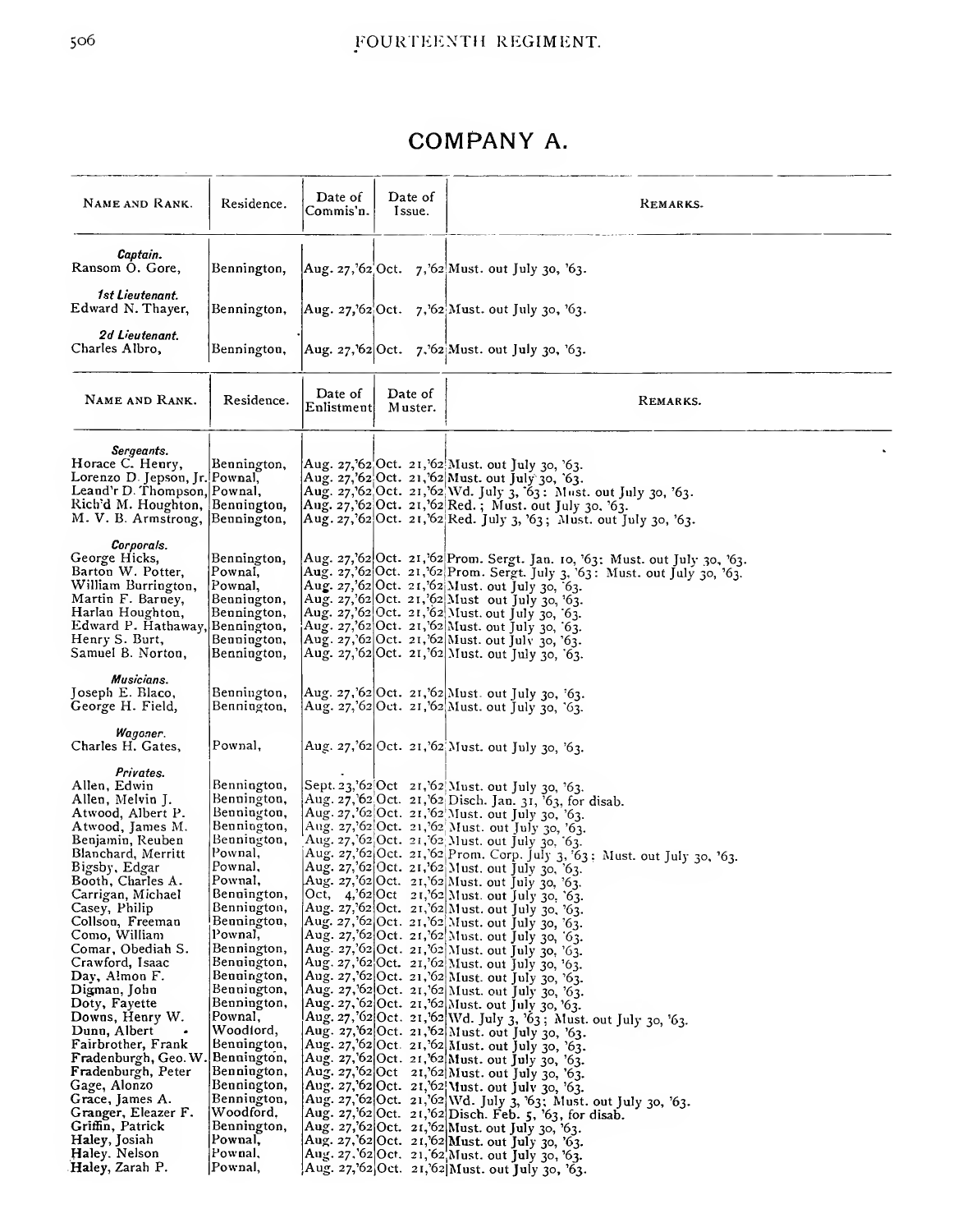| NAME AND RANK.                             | Residence.                 | Date of<br>Enlistment | Date of<br>Muster. | REMARKS.                                                                                          |
|--------------------------------------------|----------------------------|-----------------------|--------------------|---------------------------------------------------------------------------------------------------|
| Harwood, George H.                         | Bennington,                |                       |                    | Oct. 4, $62$ Oct. 21, $62$ Must. out July 30, $63.$                                               |
| Haynes, William                            | Bennington,                |                       |                    | Aug. 27,'62 Oct. 21,'62 Must. out July 30, '63.                                                   |
| Jacobs, Edward                             | Bennington,                |                       |                    | Aug. 27, 62 Oct. 21, 62 Must. out July 30, 63.                                                    |
| Johnson, William                           | Bennington,                |                       |                    | Aug. 27,'62 Oct. 21,'62 Must. out July 30, '63.                                                   |
| Keeley, Frederick                          | Pownal,                    |                       |                    | Aug. 27,'62 Oct. 21,'62 Must. out July 30, '63.                                                   |
| Knapp, Moses                               | Bennington,                |                       |                    | Aug. 27,'62 Oct. 21,'62 Must. out July 30, '63.                                                   |
| Mallory, Albert<br>Manley, Edward S.       | Pownal,                    |                       |                    | Aug. 27,'62 Oct. 21,'62 Must. out July 30, '63.                                                   |
| Moon, Silas                                | Bennington,<br>Pownal,     |                       |                    | Aug. 27,'62 Oct. 21,'62 Must. out July 30 '63.<br>Aug. 27,'62 Oct. 21,'62 Must. out July 30, '63. |
| Moores, Frederick                          | Benaington,                |                       |                    | Aug. 27,'62 Oct. 21,'62 Must. out July 30, '63.                                                   |
| Moores, William                            | Bennington,                |                       |                    | Aug. 27,'62 Oct. 21,'62 Must. out July 30, '63.                                                   |
| Morrison, Francis                          | Pownal,                    |                       |                    | Aug. 27,'62 Oct. 21,'62 Must. out July 30, '63.                                                   |
| Moulton, Benjamin J                        | Pownal,                    |                       |                    | Aug. 27,'62 Oct. 21,'62 Must. out July 30, '63.                                                   |
| Neal, Henry                                | Pownal,                    |                       |                    | Aug. 27,'62 Oct. 21.'62 Must. out July 30, '63.                                                   |
| North, Elihu                               | Pownal.                    |                       |                    | Aug. 27, 62 Oct. 21, 62 Must. out July 30, 63.                                                    |
| North, James A.                            | Pownal.                    |                       |                    | Aug. 27, 62 Oct. 21, 62 Must. out July 30, 63.                                                    |
| Norton, Albert A.                          | Bennington,                |                       |                    | Aug. 27,'62 Oct. 21,'62 Must. out July 30, '63.                                                   |
| O'Brine, Andrew                            | Bennington,                |                       |                    | Aug. 27, 62 Oct. 21, 62 Must. out July 30, 63.                                                    |
| O'Connor, John                             | Bennington,                |                       |                    | Aug. 27, $62 Oct. 21$ , $62  Must. out July 30$ , $763.$                                          |
| O'Neil. Edward                             | Pownal,                    |                       |                    | Aug. 27,'62 Oct. 21,'62 Disch. May 11, '63, for disab.                                            |
| Paddock, Zachariah                         | Bennington,                |                       |                    | Aug. 27, 62 Oct. 21, 62 Must. out July 30, 63.                                                    |
| Patchin, Albert G.                         | Woodford.                  |                       |                    | Aug. 27, 62 Oct. 21, 62 Must. out July 30, 63.                                                    |
| Peckham, Braddock                          | Pownal,                    |                       |                    | Aug. 27, 62 Oct. 21, 62 Must. out July 30, 63.                                                    |
| Plumb, Edward                              | Bennington,                |                       |                    | Aug. 27,'62 Oct. 21,'62 Must. out July 30, '63.                                                   |
| Proud, Austin M.                           | Bennington,                |                       |                    | Aug. 27, $62$ Oct. 21, $62$ Must. out July 30, $63$ .                                             |
| Ray, Charles F. C.                         | Bennington,                |                       |                    | Aug. 27,'62 Oct. 21,'62 Must. out July 30, '63.                                                   |
| Reay, William                              | Bennington,                |                       |                    | Aug. 27, 62 Oct. 21, 62 Wd. July 3, 63; Must. out July 30, 63.                                    |
| Reinhard, Jacob                            | Pownal,                    |                       |                    | Aug. 27, 62 Oct. 21, 62 Must. out July 30. 63.                                                    |
| Robertson, William H. Bennington,          |                            |                       |                    | Aug. 27,'62 Oct. 21,'62 Prom. Corp. Jan. 10, '63; Must. out July 30, '63.                         |
| Richmond. Lucius                           | Bennington,                |                       |                    | Aug. 27.'62 Oct. 21,'62 Must. out July 30, '63.                                                   |
| Rudd, Dwight H.                            | Bennington,                |                       |                    | Aug. 27,'62 Oct. 21,'62 Must. out July 30, '63.                                                   |
| Rudd, Merritt                              | Bennington,                |                       |                    | Aug. 27, 62 Oct. 21, 62 Must. out July 30, 63.                                                    |
| Rudd. Ira W.                               | Bennington,                |                       |                    | Aug. 27,'62 Oct. 21,'62 Must. out July 30, '63.                                                   |
| Russell, George W.                         | Bennington,                |                       |                    | Aug. 27.'62 Oct. 21,'62 Must. out July 30, '63.                                                   |
| Russell, Joseph                            | Bennington,                |                       |                    | Aug. 27,'62 Oct. 21,'62 Must. out July 30, '63.                                                   |
| Sibley, Charles H.                         | Bennington,                |                       |                    | Aug. 27,'62 Oct. 21,'62 Must. out July 30, '63.                                                   |
| Smith, John                                | Bennington,                |                       |                    | Aug. 27,'62 Oct. 21,'62 Must. out July 30, '63.                                                   |
| Stockwell. Albert T.<br>Stratton, Henry C. | Beunington.<br>Beuningtou, |                       |                    | Aug. 27, 62 Oct. 21, 62 Must. out July 30, 63.<br>Aug. 27, 62 Oct. 21, 62 Must. out July 30, 63.  |
| Sweet, Elisha                              | Pownal,                    |                       |                    | Aug. 27,'62 Oct. 21,'62 Disch. Dec. 20, '62, for disab.                                           |
| Taylor, Jesse G.                           | Pownal,                    |                       |                    | Aug. 27, 62 Oct. 21, 62 Must. out July 30, 63.                                                    |
| Townsend, Benjamin                         | Woodford,                  |                       |                    | Aug. 27, 62 Oct. 21, 62 Must. out July 30. 63.                                                    |
| Tyler, Alvin R.                            | Bennington,                |                       |                    | Aug. 27, 62 Oct. 21, 62 Disch. Mch. 31. 63, for disab.                                            |
| Wallen, Albert                             | Woodford,                  |                       |                    | Aug. 27,'62 Oct. 21,'62 Died June 21, '63, of disease.                                            |
| Walsh, John                                | Beunington,                |                       |                    | Aug. 27,'62¦Oct. 21,'62 Must. out July 30. '63.                                                   |
| Wells, William H.                          | Bennington,                |                       |                    | Aug. 27,'62 Oct. 21,'62 Must. out July 30. '63.                                                   |
| White, Horace F.                           | Bennington,                |                       |                    | Aug, 27,'62 Oct. 21,'62 Must. out July 30, '63.                                                   |
| Woodward, O. Roger Woodford,               |                            |                       |                    | Aug. 27, 62 Oct. 21, 62 Must. out July 30, 63.                                                    |
|                                            |                            |                       |                    |                                                                                                   |

## COMPANY B.

| NAME AND RANK.                                  | RESIDENCE.  | Date of<br>Commis'n. | Date of<br>Issue. | REMARKS.                                           |
|-------------------------------------------------|-------------|----------------------|-------------------|----------------------------------------------------|
| Captain.<br>John C. Thompson,                   | Danby,      |                      |                   | $ Aug. 27, 62 Oct. 7, 62  Must. out July 30, 63.$  |
| 1st Lieutenant.<br>Adoniram J. Blakely, Pawlet, |             |                      |                   | Aug. 27,'62 Oct. 7,'62 Must. out July 30, '63.     |
| 2d Lieutenant.<br>Henry L. York,                | Shrewsbury, |                      |                   | 'Aug. 27, '62 Oct. 7, '62 Must. out July, 30, '63. |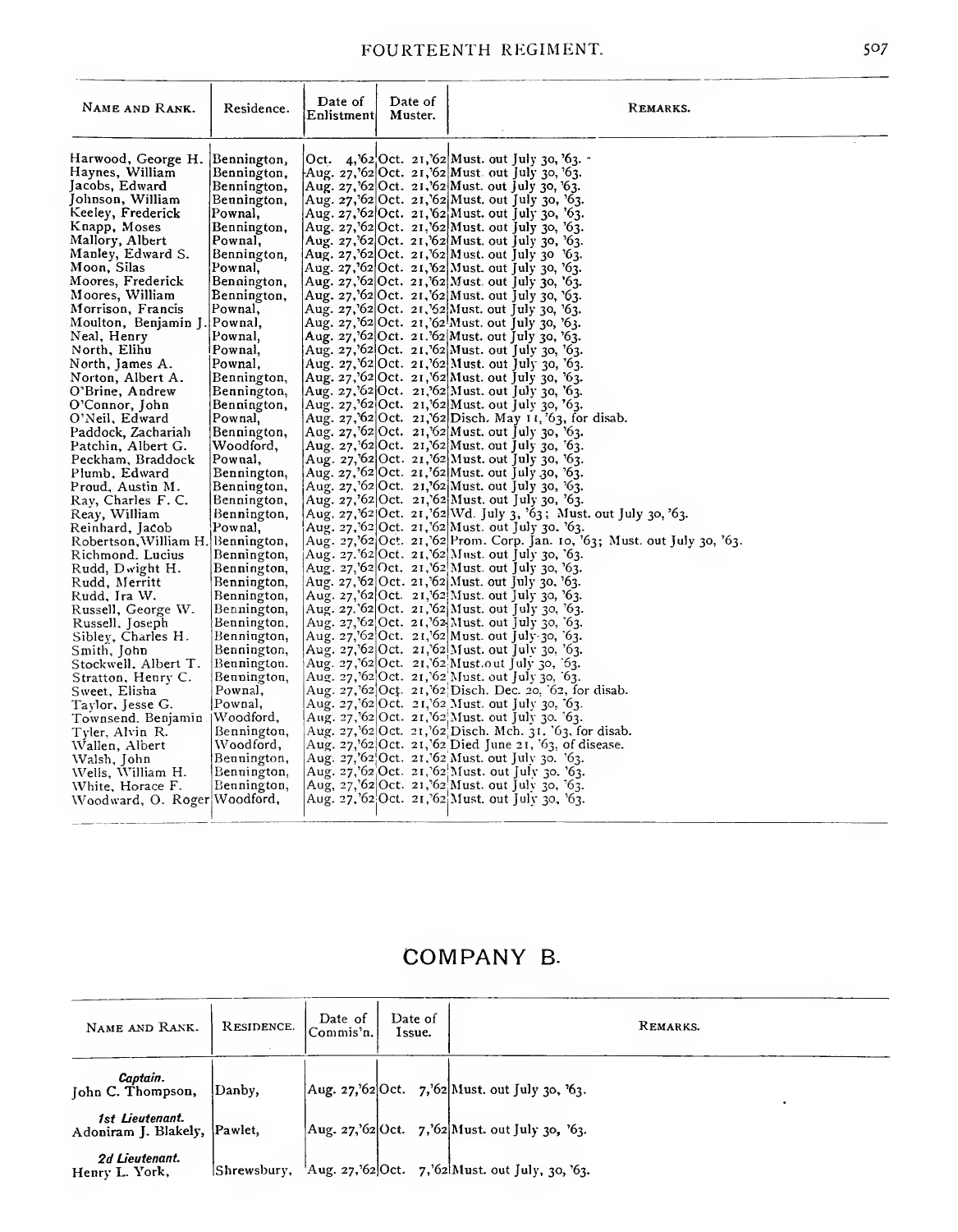| NAME AND RANK.                                                                                                                                                                                                                                                                                                                                                                                                                                                                                                                                                                                         | Residence.                                                                                                                                                                                                                                                                                                                                                                                         | Date of<br>Enlistment | Date of<br>Muster. | REMARKS.                                                                                                                                                                                                                                                                                                                                                                                                                                                                                                                                                                                                                                                                                                                                                                                                                                                                                                                                                                                                                                                                                                                                                                                                                                                                                                                                                                                                                                                                                                                                                                                                                                                                                                                                                        |
|--------------------------------------------------------------------------------------------------------------------------------------------------------------------------------------------------------------------------------------------------------------------------------------------------------------------------------------------------------------------------------------------------------------------------------------------------------------------------------------------------------------------------------------------------------------------------------------------------------|----------------------------------------------------------------------------------------------------------------------------------------------------------------------------------------------------------------------------------------------------------------------------------------------------------------------------------------------------------------------------------------------------|-----------------------|--------------------|-----------------------------------------------------------------------------------------------------------------------------------------------------------------------------------------------------------------------------------------------------------------------------------------------------------------------------------------------------------------------------------------------------------------------------------------------------------------------------------------------------------------------------------------------------------------------------------------------------------------------------------------------------------------------------------------------------------------------------------------------------------------------------------------------------------------------------------------------------------------------------------------------------------------------------------------------------------------------------------------------------------------------------------------------------------------------------------------------------------------------------------------------------------------------------------------------------------------------------------------------------------------------------------------------------------------------------------------------------------------------------------------------------------------------------------------------------------------------------------------------------------------------------------------------------------------------------------------------------------------------------------------------------------------------------------------------------------------------------------------------------------------|
| Sergeants.<br>Henry H. Vaughan,<br>Isaac W. Kelley,<br>Charles P. Taylor,<br>William H. Smith.<br>Homer H. Southwick, Middletown,                                                                                                                                                                                                                                                                                                                                                                                                                                                                      | Danby,<br>Danby,<br>Pawlet,<br>Clarendon,                                                                                                                                                                                                                                                                                                                                                          |                       |                    | Aug. 27,'62 Oct. 21,'62 Killed in action July 3, '63.<br>Aug. 27,'62 Oct. 21,'62 Prom. 1st Sergt. July 3, '63; Must. out July 30, '63.<br>Aug. 27,'62 Oct. 21,'62 Died Apr. 11, '63, of disease.<br>Aug. 27,'62 Oct. 21,'62 Must. out July 30, '63.<br>Aug. 27,'62 Oct. 21,'62 Must. out July 30, '63.                                                                                                                                                                                                                                                                                                                                                                                                                                                                                                                                                                                                                                                                                                                                                                                                                                                                                                                                                                                                                                                                                                                                                                                                                                                                                                                                                                                                                                                          |
| Corporals.<br>John F. Baker,<br>Orlando Bushee,<br>George W. Foster,<br>William Frost,<br>Erwin Hyde,<br>Silas A. Thompson,<br>Charles Towslee,<br>John C. Williams,                                                                                                                                                                                                                                                                                                                                                                                                                                   | Danby,<br>Pawlet,<br>Shrewsbury,<br>Wallingford,<br>Middletown,<br>Danby,<br>Pawlet,<br>Danby,                                                                                                                                                                                                                                                                                                     |                       |                    | Aug. 27,'62 Oct. 21,'62 Red. at his own request Feb. 1, '63; Must. out July 30, '63.<br>Aug. 27,'62 Oct. 21,'62 Red. at his own request Nov. 30, '62; Must. out July 30, '63.<br>$ Aug. z7, 02  Oct. z1, 02  Red. at his own request Nov. 30, 02; Must out July 30, 03.$<br>Aug. 27,'62 Oct. 21,'62 Must. out July 30, '63.<br>Aug. 27,'62 Oct 21,'62 Must. out July 30, '63.<br>Aug. 27,'62 Oct. 21,'62 Prom. Sergt. Apr. 12, '63; Wd. July 3, '63; Must. out July 30, '63.<br>Aug. 27, 62 Oct. 21, 62 Prom. Sergt. July 3. '63; Must out July 30, '63.<br>Aug. 27,'62 Oct. 21,'62 Red at his own request; Tr. to Co. K. Mch. 1, '63.                                                                                                                                                                                                                                                                                                                                                                                                                                                                                                                                                                                                                                                                                                                                                                                                                                                                                                                                                                                                                                                                                                                          |
| Musicians.<br>Daniel H. Lane,<br>Martin V. Williams,                                                                                                                                                                                                                                                                                                                                                                                                                                                                                                                                                   | Danby,<br>Danby,                                                                                                                                                                                                                                                                                                                                                                                   |                       |                    | Aug. 27,'62 Oct. 21,'62 Must. out July 30, '63.<br>Aug. 27, 62 Oct. 21, 62 Must. out July 30, 63.                                                                                                                                                                                                                                                                                                                                                                                                                                                                                                                                                                                                                                                                                                                                                                                                                                                                                                                                                                                                                                                                                                                                                                                                                                                                                                                                                                                                                                                                                                                                                                                                                                                               |
| Wagoner.<br>Julius C. Griffith,                                                                                                                                                                                                                                                                                                                                                                                                                                                                                                                                                                        | Danby,                                                                                                                                                                                                                                                                                                                                                                                             |                       |                    | Aug. 27,'62 Oct. 21,'62 Must. out July 30, '63.                                                                                                                                                                                                                                                                                                                                                                                                                                                                                                                                                                                                                                                                                                                                                                                                                                                                                                                                                                                                                                                                                                                                                                                                                                                                                                                                                                                                                                                                                                                                                                                                                                                                                                                 |
| Privates.<br>Ackley, Lewis E.<br>Archer, Richard C.<br>Baker, Elias S.<br>Baker, George S.<br>Bartholomew, And. J<br>Bellany, Francis<br>Black, John<br>Black, Robert T.<br>Blowers, Andrew J.<br>Bromley, Henry<br>Bryant, David<br>Cairns, William<br>Cook, John<br>Crandall, John A.<br>Crapo, Benjamin E.<br>Crapo, Josiah W.<br>Crary, Edwin M.<br>Croff, Daniel V.<br>Croff, Ezra<br>Dawson, Allen<br>Dyke, Luther R.<br>Eddy, Eliphalet<br>Eddy, Henry<br>Edgerton, Bradford<br>Fish, Francis<br>Fisk, Caleb P.<br>Gee, Edward B.<br>Gilman, John, Jr.<br>Greene, Smith<br>Griffith, Gardner F. | Clarendon,<br>Walling ford,<br> Danby,<br>Danby,<br> Clarendon,<br>Shrewsbury, '<br>Pawlet,<br>Pawlet,<br>Pawlet,<br>Danby,<br>Wallingford,<br>Middletown,<br>Danby,<br>Danby,<br>Shrewsbury,<br>Clarendon,<br>Wallingford,<br>Danoy,<br>Danby,<br>Wallingford,<br>Shrewsbury,<br>Middletown,<br>Wallingford,<br>Dorset,<br>Shrewsbury,<br>Danby,<br>Clarendon,<br>Shrewsbury,<br>Danby,<br>Danby, |                       |                    | Aug. 27,'62 Oct. 21,'62 Must. out July 30, '63.<br>Aug. 27,'62 Oct. 21,'62 Died July 14. '63, of wds. recd. July 3, '63.<br>Aug. 27, 62 Oct. 21. 62 Prom Corp. Feb. 4, 63; Must. out July 30, 63.<br>Aug. 27.'62 Oct. 21,'62 Killed in action July 3, '63.<br>Aug. 27,'62{Oct. 21,'62 Must. out July 30, '63.<br>Aug. 27,'62 Oct. 21,'62 Must. out July 30, '63.<br>Aug. 27, '62 Oct. 21, '62 Must. out July 30, '63.<br>Aug. 27,'62 Oct. 21,'62 Must. out July 30, '63.<br>Aug. 27, 62 Oct. 21, 62 Must. out July 30, 63.<br>Aug. 27,'62 Oct. 21,'62 Must. out July 30, '63.<br>Sept. 4,'62, Oct 21,'62 Must. out July 30, '63.<br>Aug. 27,'62 Oct. 21,'62 Died July 4. 63, of wds. recd. July 3, '63.<br> Aug. 27,'62  Oct. 21, 62  Disch. Feb. 18, `63, for disab.<br>Aug: 27,'62 Oct 21,'62 Must. out July 30, '63.<br>Aug. 27, 62, Oct. 21, 62 Prom. Corp. July 3, '63; Must. out July 30, '63.<br>  Aug. 27, 62 Oct. 21, 62  Must. out July 30, 63.<br> Aug. 27, 62 Oct. 21, 62 Must. out July 30, 63.<br>Aug. 27, 62 Oct. 21, 62 Tr. to Co. K. Nov. 3, 62.<br> Aug. 27, 62 Oct. 21, 62 Must. out July 30, '63.<br> Aug. 27,'62 Oct. 21,'62 Disch. Apr. 4, '63, for disab.<br>Aug. 27,'62 Oct. 21,'62 Disch. May 11, '63, for disab.<br>Aug. 27, 62 Oct. 21, 62 Must. out July 30, 63.<br>Aug. 27, 62 Oct. 21, 62 Disch. Mch. 16, 63, for disab.<br>Aug. 27,'62'Oct. 21,'62 Disch. Dec. 29, '62, for disab.<br>Aug. 27, 62 Oct. 21, 62 Died Jan. 14, 63, of disease.<br>Aug. 27, 62 Oct. 21, 62 Died June 20. '63, of disease.<br>Aug. 27,'62 Oct. 21,'62 Wd July 3. 63; Must. out July 30, '63.<br>Sept. 5,'62 Oct. 21,'62 Must. out July 30, '63.<br>Aug. 27,'62 Oct. 21,'62 Must. out July 30, '63.<br>Aug. 27,'62 Oct. 21,'62 Must. out July 30, '63. |
| Grover, Marshal W.<br>Guild, James W.<br>Guilder, Alonzo<br>Guilder, Wallace V.<br>Harrington, Enos, Jr.<br>Hart, Orange M.<br>Hawkins, Jewett P.<br>Hawkins, Joseph C.<br>Hollister, Albert E.<br>Hollister, Francis S.<br>Hollister, Willis H.<br>Hulett, E. Warren<br>Huntington, Heury E. Tinmouth,<br>Kelley, David H.<br>Kinsman, George W.<br>Kinsman, William W. Clarendon,                                                                                                                                                                                                                    | Clarendon,<br>Pawlet.<br>Pawlet,<br>Pawlet,<br>Danby,<br>Tinnıouth,<br>Wallingford,<br>Wallingford,<br>Pawlet,<br>Pawlet,<br>Pawlet,<br>Pawlet,<br>Danby,<br> Shrewsbury,                                                                                                                                                                                                                          |                       |                    | Aug. 27, 62 Oct. 21, 62 Disch. Feb. 2, 63, for disab.<br>Aug. 27,'62 Oct. 21,'62 Must. out July 30, '63.<br>Aug. 27,'62 Oct. 21,'62 Must. out July 30, '63.<br>Aug. 27, 62 Oct. 21, 62 Wd. July 3, 63; Must. out July 30, 63.<br>Aug. 27,'62 Oct. 21,'62 Must. out July 30, '63.<br>Aug. 27,'62 Oct. 21,'62 Must. out July 30, '63.<br>Aug. 27,'62 Oct. 21,'62 Must. out July 30, '63.<br>Aug. 27, 62 Oct. 21, 62 Must. out July 30, 63.<br>Aug. 27,'62 Oct. 21,'62 Must. out July 30, '63.<br>Aug. 27,'62 Oct. 21,'62 Must. out July 30, '63.<br>Aug. 27,'62 Oct. 21,'62 Prom. Corp. Jan. 4, '53; Must. out July 30, '63.<br>Aug. 27.'62 Oct. 21,'62 Disch. Jan. 31, '63, for disab.<br>Aug. 27,'62 Oct. 21,'62 Must. out July 30, '63.<br>Aug. 27,'62 Oct. 21,'62 Must. out July 30, '63.<br>Aug. 27,'62 Oct. 21,'62 Wd. July 3, '63; Must. out July 30, '63.                                                                                                                                                                                                                                                                                                                                                                                                                                                                                                                                                                                                                                                                                                                                                                                                                                                                                                 |
| Ladd, George<br>Little, Eugene<br>Louis, John B.<br>Mackinlear, Michael<br>Mackinlear, Patrick                                                                                                                                                                                                                                                                                                                                                                                                                                                                                                         | Wallingford,<br>Pawlet,<br>Middletown,<br>Wallingford,<br>Wallingford,                                                                                                                                                                                                                                                                                                                             |                       |                    | Aug. 27, 62 Oct. 21, 62 Must. out July 30, 63.<br>Aug. 27,'62 Oct. 21,'62 Wd. July 3, '63; Must. out July 30, '63.<br>Aug. 27, 62 Oct. 21, 62 Must. out July 30, 63.<br>Aug. 27, 62 Oct. 21, 62 Disch Apr. 27, 63, for disab.<br>Aug. 27, 62 Oct. 21, 62 Died Jan. 14, 63, of disease.<br>Aug. 27,'62 Oct. 21,'62 Must. out July 30, '63.                                                                                                                                                                                                                                                                                                                                                                                                                                                                                                                                                                                                                                                                                                                                                                                                                                                                                                                                                                                                                                                                                                                                                                                                                                                                                                                                                                                                                       |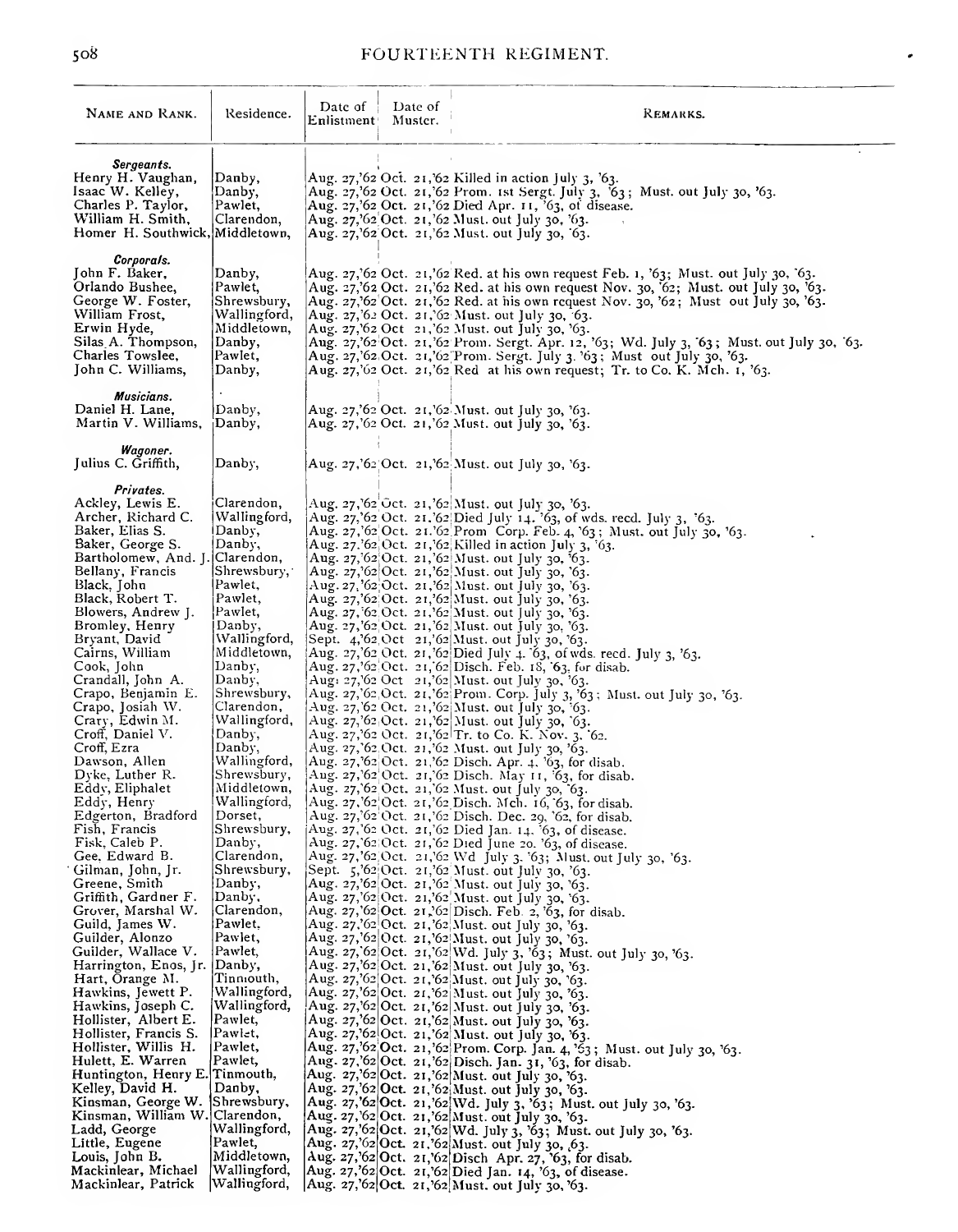| Residence.                                                                                                                                                                                                                                                                                                                                                                                                                                      | Date of | Date of<br>Muster. | REMARKS.                                                                                                                                                                                                                                                                                                                                                                                                                                                                                                                                                                                                                                                                                                                                                                                                                                                                                                                                                                                                                                                                                                            |
|-------------------------------------------------------------------------------------------------------------------------------------------------------------------------------------------------------------------------------------------------------------------------------------------------------------------------------------------------------------------------------------------------------------------------------------------------|---------|--------------------|---------------------------------------------------------------------------------------------------------------------------------------------------------------------------------------------------------------------------------------------------------------------------------------------------------------------------------------------------------------------------------------------------------------------------------------------------------------------------------------------------------------------------------------------------------------------------------------------------------------------------------------------------------------------------------------------------------------------------------------------------------------------------------------------------------------------------------------------------------------------------------------------------------------------------------------------------------------------------------------------------------------------------------------------------------------------------------------------------------------------|
| Shrewsbury,<br>Wallingford,<br>Needham,Benjamin B. Shrewsbury,<br>Shrewsbury,<br>Pawlet.<br>Danby,<br>Pawlet,<br>Pawlet,<br>Shrewsbury,<br>Shrewsbury,<br>Clarendon,<br>Shrewsbury.<br>Shrewsbury,<br>Wallingford,<br>Tinmouth,<br>Wallingford,<br>Shrewsburv,<br>Shrewsbury,<br>Pawlet.<br>Clarendon,<br>Pawlet.<br>Pawlet.<br>Middletown,<br>Middletown,<br>Stimson, William W. Danby,<br>Tinmouth,<br>Shrewsbury,<br>Pawlet,<br>Wallingford, |         |                    | Sept. 1,'62 Oct. 21,'62 Wd. July 3, '63; Must. out July 30, '63.<br>Aug. 27, 62 Oct. 21, 62 Died July 18, 63, of discase.<br>Aug. 27,'62 Oct. 21,'62 Prom. Corp. Nov. 3, '62; Must. out July 30, '63.<br>Aug. 27, 62 Oct. 21, 62 Died July 19. 63, of disease.<br>Aug. 27, 62 Oct. 21, 62 Disch. Mch. 5, '63, for disab.<br>Aug. 27, 62 Oct. 21, 62 Disch. Jan. 28, 63, for disab.<br>Aug. 27, $62$ Oct. 21, $62$ Disch. Feb. 19, $63$ for disab.<br>Aug. 27,'62 Oct. 21, 62 Prom. Corp. Mch. 1, '63; Must. out July 30, '63.<br>Sept. 18,'62 Oct. 21,'62 Tr. from Co. K.; Wd. July 3, '63; Must. out July 30, '63.<br>Aug. 27, 62 Oct. 21, 62 Wd. July 3, 63; Must. out July 30, 63.<br>Aug. 27,'62 Oct. 21, 62 Prom Corp. Mch. 1, '63; Must. out July 30, '63.                                                                                                                                                                                                                                                                                                                                                    |
| Pawlet,                                                                                                                                                                                                                                                                                                                                                                                                                                         |         |                    |                                                                                                                                                                                                                                                                                                                                                                                                                                                                                                                                                                                                                                                                                                                                                                                                                                                                                                                                                                                                                                                                                                                     |
|                                                                                                                                                                                                                                                                                                                                                                                                                                                 | Pawlet, |                    | Enlistment<br>Aug. 27,'62 Oct. 21,'62 Must out July 30, '63.<br>Aug. 27, 62 Oct. 21, 62 Must. out July 30, 63.<br>Aug. 27,'62 Oct. 21.'62 Must. out July 30, '63.<br>Aug. 27, 62 Oct. 21, 62 Must. out July 30, 63.<br>Aug. 27,'62 Oct. 21, 62 Must. out July 30, '63.<br>Aug. 27,'62 Oct. 21,'62 Must. out July 30, '63.<br>Aug. 27, 62 Oct. 21, 62 Must. out July 30, 63.<br>$ Aug. 27,'62 Oct. 21,'62  Must. out July 30,'63.$<br>Aug 27, 62 Oct. 21, 62 Must. out July 30, 63.<br>Aug. 27, 62 Oct. 21. 62 Must. out July 30, 63.<br>$\text{Aug. } 27, \text{'62} \text{/Oct. } 21, \text{'62} \text{/Must out}$ fuly 30, '63.<br>Aug. 27, $62$ Oct. 21, $62$ Must. out July 30, $63$ .<br>Aug. 27,'62 Oct. 21, 62 Must. out July 30, 63.<br>Aug. 27,'62 Oct. 21,'62 Must. out July 30, '63.<br>Aug. 27,'62 Oct. 21.'62 Must. out July 30, '63.<br>Aug. 27, $62 Oct. 21.62  Must. out July 30, 63.$<br>Aug. 27,'62 Oct. 21,'62 Must. out July 30, '63.<br>Aug. 27,'62 Oct. 21,'62 Must. out July 30, '63.<br>Aug. 27,'62 Oct. 21,'62 Must. out July 30, '63.<br>Sept. 27,'62 Oct. 21, 62 Must. out July 30, '63. |

## COMPANY C.

| NAME AND RANK.                                                                                                                                                             | Residence.                                                                                                   | Date of<br>Commis'n.  | Date of<br>Issue.  | REMARKS.                                                                                                                                                                                                                                                                                                                                                                                                                                                                                                                                          |
|----------------------------------------------------------------------------------------------------------------------------------------------------------------------------|--------------------------------------------------------------------------------------------------------------|-----------------------|--------------------|---------------------------------------------------------------------------------------------------------------------------------------------------------------------------------------------------------------------------------------------------------------------------------------------------------------------------------------------------------------------------------------------------------------------------------------------------------------------------------------------------------------------------------------------------|
| Captain.<br>Josiah B. Munson,                                                                                                                                              | Manchester,                                                                                                  |                       |                    | Aug. 28, $62 Oct. 7, 62  Must. out July 30, 63.$                                                                                                                                                                                                                                                                                                                                                                                                                                                                                                  |
| 1st Lieutenant.<br>Nathan L. Andrew,                                                                                                                                       | Arlington,                                                                                                   |                       |                    | Aug. 28,'62 Oct. 7,'62 Must. out July 30, '63.                                                                                                                                                                                                                                                                                                                                                                                                                                                                                                    |
| 2d Lieutenant.<br>Henry D. Young,                                                                                                                                          | Manchester,                                                                                                  | Aug. 28, 62 Oct.      |                    | 7, 62 Must. out July 30, '63.                                                                                                                                                                                                                                                                                                                                                                                                                                                                                                                     |
| NAME AND RANK.                                                                                                                                                             | Residence.                                                                                                   | Date of<br>Enlistment | Date of<br>Muster. | REMARKS.                                                                                                                                                                                                                                                                                                                                                                                                                                                                                                                                          |
| Sergeants.<br>Charles A. Pierce,<br>George H. Phillips,<br>William Campbell,<br>John C. Connelly,<br>George W. Knights,                                                    | Manchester,<br>Winhall,<br>Sunderland,<br>Arlington,<br> Rupert,                                             |                       |                    | Aug. 28,'62 Oct. 21, 62 Disch. May 11, '63.<br>Aug. 28,'62 Oct. 21,'62 Prom. 1st Sergt.; Must. out July 30, '63.<br>Aug. 28,'62 Oct. 21,'62 Must. out July 30, '63.<br>Aug. 28,'62 Oct. 21, 62 Red.; Must. out July 30, '63.<br>Aug. 28, 62 Oct. 21, 62 Must. out July 30, 63.                                                                                                                                                                                                                                                                    |
| Corporals.<br>John Vaughan,<br>George Coulter,<br>William A. Black,<br>Asaph K. Sykes,<br>William C. Wilson,<br>George Phillips,<br>Warren J. Sheldon,<br>George P. Utley, | Manchester,<br>Arlington,<br>Manchester,<br>Dorset,<br>Manchester,<br>Manchester,<br>Winhall,<br>Manchester, |                       |                    | Aug. 28,'62 Oct. 21,'62 Prom. Sergt.; killed in action July 3, '63.<br>Aug. 28,'62 Oct. 21,'62 Prom. Sergt. Apr. - '63; Must. out July 30, '63.<br>Aug. 28,'62 Oct. 21,'62 Red. at request; Disch. Aug 10, '63.<br>Aug. 28, 62 Oct. 21, 62 Red. at request; Must. out July 30, 63.<br>Aug. 28. 62 Oct. . 21, 62 Disch. Jan. 30, '63, for disab.<br>Aug. 28,'62 Oct. 21,'62 Prom. Sergt. July 4, '63; Must. out July 30, '63.<br>Aug. 28,'62 Oct. 21,'62 Must. out July 30, '63.<br>Aug. 28, $62^{1}$ Oct. 21, $62^{1}$ Must. out July 30, $763$ . |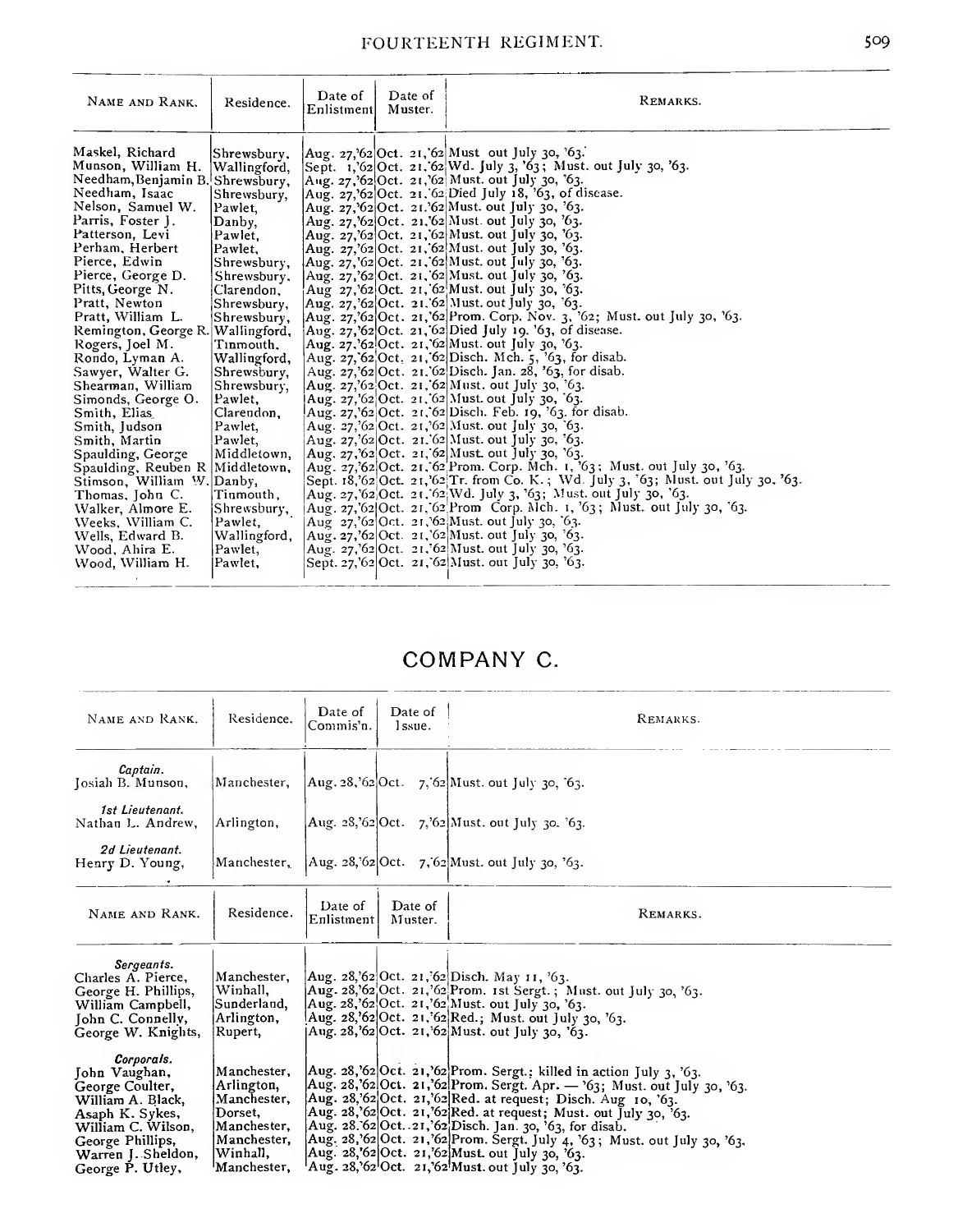| NAME AND RANK.                            | Residence.                 | Date of<br>Enlistment | Date of<br>Muster. | REMARKS.                                                                                                                           |
|-------------------------------------------|----------------------------|-----------------------|--------------------|------------------------------------------------------------------------------------------------------------------------------------|
| Musicians.                                |                            |                       |                    |                                                                                                                                    |
| Smith Jameson,                            | Manchester,                |                       |                    | Aug. 28,'62 Oct. 21,'62 Must. out July 30, '63.                                                                                    |
| Henry A. Wyman,                           | Manchester,                |                       |                    | Aug. 28,'62 Oct. 21,'62 Must. out July 30, '63.                                                                                    |
| Wagoner.<br>Daniel Crandall,              | Dorset,                    |                       |                    | Aug. 28,'62 Oct. 21,'62 Must. out July 30, '63.                                                                                    |
| Privates.                                 |                            |                       |                    |                                                                                                                                    |
| Bartlett, Charles A.                      | Arlington,                 |                       |                    | Aug 28,'62 Oct. 21,'62 Must out July 30, '63.                                                                                      |
| Belding, John H.<br>Bennett, Daniel W.    | Rupert,<br>Manchester.     |                       |                    | Aug. 28,'62 Oct. 21,'62 Must. out July 30, '63.<br>Aug. 28,'62 Oct. 21,'62 Must. out July 30, '63.                                 |
| Bentley, Truman                           | Manchester,                |                       |                    | Aug. 28,'62 Oct. 21,'62 Must. out July 30, '63.                                                                                    |
| Brown, Henry                              | Manchester.                |                       |                    | Aug. 28,'62 Oct. 21,'62 Must. out July 30, '63.                                                                                    |
| Buck, William B.<br>Bundy, Charles A.     | Sunderland,<br>Manchester, |                       |                    | Aug. 28,'62 Oct. 21,'62 Must. out July 30, '63.<br>Aug. 28, 62 Oct. 21, 62 Prom. Corp July 4, '63; Must. out July 30, '63.         |
| Burns, Thomas                             | Dorset,                    |                       |                    | Aug. 28, 62 Oct. 21, 62 Killed in action July 3, 63.                                                                               |
| Case, William                             | Sunderland,                |                       |                    | Aug. 28, 62 Oct. 21, 62 Disch. Jan. 31, 63, for disab.                                                                             |
| Chapman, Charles W. Manchester,           |                            |                       |                    | Aug. 28, $62 Oct. 21, 62  Must. out July 30, 63.$                                                                                  |
| Chellis, Brenton<br>Clark, Joseph O.      | Manchester,<br>Rupert,     |                       |                    | Aug. 28, 62 Oct. 21, 62 Must. out July 30, 63.<br>Aug. 28,'62 Oct. 21,'62 Must. out July 30, '63.                                  |
| Conner, Frederick                         | Manchester,                |                       |                    | Aug. 28,'62 Oct. 21,'62 Must. out July 30, '63.                                                                                    |
| Cook, Edward                              | Sunderland,                |                       |                    | Aug. 28, 62 Oct. 21, 62 Must. out July 30, 63.                                                                                     |
| Damon, George                             | Arlington,                 |                       |                    | Aug. 28, 62 Oct. 21, 62 Died Mch. 14, '63, of disease.                                                                             |
| Dean, Charles<br>Derby, George, Jr.,      | Winhall,<br>Rupert,        |                       |                    | Aug. 28,'62 Oct. 21,'62 Must. out July 30, '63.<br>Aug. 28,'62 Oct. 21,'62 Must. out July 30, '63.                                 |
| Dunlap John                               | Arlington,                 |                       |                    | Aug. 28,'62 Oct. 21,'62 Prom. Corp.; Must. out July 30, '63.                                                                       |
| Dunton, Andrew J.                         | Dorset.                    |                       |                    | Aug. 28,'62 Oct. 21, 62 Must. out July 30, '63.                                                                                    |
| Eddy, Otis J.<br>Edgerton, Charles        | Winhall,<br>Dorset,        |                       |                    | Aug. 28, 62 Oct. 21, 62 Must. out July 30, 63.<br>Aug. 28, 62 Oct. 21, 62 Wd. July 3, 63; Must. out July 30, 63.                   |
| Farnum, Dexter                            | Dorset,                    |                       |                    | Aug. 28,'62 Oct. 21,'62 Must. out July 30. '63.                                                                                    |
| Farnsworth, Mark                          | Manchester,                |                       |                    | Aug. 28,'62 Oct. 21,'62 Must. out July 30, '63.                                                                                    |
| Gault, Jerome                             | Arlington,                 |                       |                    | Aug. 28,'62 Oct. 21.'62 Must. out July 30, '63.                                                                                    |
| Gleason, Myron<br>Gleason, Shepard        | Manchester.<br>Manchester, |                       |                    | Aug. 28, $62$ Oct. 21, $62$ Must. out July 30, $63$ .<br>Aug. 28,'62 Oct. 21,'62 Must. out July 30, '63.                           |
| Graham, Charles                           | Rupert,                    |                       |                    | Aug. 28, 62 Oct. 21, 62 Must. out July 30. 63.                                                                                     |
| Gray, Rollin C.                           | Arlington,                 |                       |                    | Aug. 28, 62 Oct. 21, 62 Must. out July 30, 63.                                                                                     |
| Hanlon, Michael<br>Harwood, Herman        | Manchester,                |                       |                    | Aug. $28$ , $62$ Oct. $21$ , $62$ Died Apr. 23, $63$ , of disease.<br>Aug. 28,'62 Oct. 21,'62 Prom. Corp ; Must. out July 30, '63. |
| Hazelton, Wright                          | Rupert,<br>Dorset,         |                       |                    | Aug. 28, '62 Oct. 21, '62 Must. out July 30, '63.                                                                                  |
| Hill, Alva E.                             | Arlington,                 |                       |                    | Aug. 28,'62 Oct. 21,'62 Must. out July 30, '63.                                                                                    |
| Hobart, Daniel O.                         | Arlington,                 |                       |                    | Aug. 28,'62 Oct. 21,'62 Must. out Aug. 26, '63.                                                                                    |
| Horn, William<br>Hughes, James            | Dorset,<br>Dorset,         |                       |                    | Aug. 28,'62 Oct. 21, 62 Disch. Feb. 23, '63.<br>Aug. 28,'62 Oct. 21,'62 Must. out July 30, '63.                                    |
| Jameson, Myron                            | Manchester,                |                       |                    | Aug. 28,'62 Oct. 21,'62 Must. out July 30, '63.                                                                                    |
| Kenyon, Henry                             | Dorset,                    |                       |                    | Aug. 28,'62 Oct. 21,'62 Must. out July 30, '63.                                                                                    |
| Kidder, Dana F<br>Kinne, Miner F.         | Winhall,<br>Rupert,        |                       |                    | Aug. 28,'62 Oct. 21,'62 Must. out July 30, '63.<br>Aug. 28, 62 Oct. 21, 62 Died Feb. 7, 63, of disease.                            |
| Kinne, William H.                         | Rupert,                    |                       |                    | Aug. 28,'62 Oct. 21,'62 Must. out July 30, '63.                                                                                    |
| Ladd, Sidney A.                           | Dorset,                    |                       |                    | Aug. 28.'62 Oct. 21,'62 Must. out July 30, '63.                                                                                    |
| Ladd, Wilson<br>Leouard, John             | Dorset,                    |                       |                    | Aug. 28, 62 Oct. 21, 62 Must. out July 30, 63.                                                                                     |
| Leonard, William                          | Winhall,                   |                       |                    | Aug. 28,'62 Oct. 21,'62 Wd. July 3, '63; Must. out July 30, '63.<br>Aug. 28, 62 Oct. 21, 62 Disch. Mch. 28, 63.                    |
| Leonard, William H.                       | Winhall,                   |                       |                    | Aug. 28, '62 Oct. 21, '62 Must. out July 30, '63.                                                                                  |
| Logan, William M.                         | Manchester,                |                       |                    | Aug. 28,'62 Oct. 21,'62 Must. out July 30, '63.                                                                                    |
| Mason, Andrew J.<br>McDonald, Elijah      | Dorset,<br>Arlington,      |                       |                    | Aug. 28, 62 Oct. 21, 62 Must. out July 30, 63.<br>Aug. 28,'62 Oct. 21,'62 Must. out July 30, '63.                                  |
| Moore, William                            | Dorset,                    |                       |                    | Aug. 28, 62 Oct. 21, 62 Must. out July 30, '63.                                                                                    |
| Nichols, Ezra                             | Dorset,                    |                       |                    | Aug. 28,'62 Oct. 21,'62 Must. out July 30, '63.                                                                                    |
| Niles, George L.<br>Niles, Frank E.       | Arlington,<br>Arlington,   |                       |                    | Aug. 28,'62 Oct. 21,'62 Must. out July 30, '63.<br>Aug. 28,'62 Oct. 21,'62 Disch. Feb. 5, '63, for disab.                          |
| Parker, Convis                            | Rupert,                    |                       |                    | Aug. 28,'62 Oct. 21,'62 Must. out July 30, '63.                                                                                    |
| Parker, David                             | Rupert,                    |                       |                    | Aug. 28, 62 Nov. 27, 62 Must. out July 30, 63.                                                                                     |
| Phillips, Charles A.                      | Winhall,                   |                       |                    | Aug. 28, '62 Oct. 21, '62 Must. out July 30, '63.                                                                                  |
| Phillips, Elijah<br>Pond, Charles H.      | Manchester,<br>Manchester, |                       |                    | Aug. 28, 62 Oct. 21, 62 Must. out July 30, 63.<br>Aug. 28, 62 Oct. 21, 62 Disch. Jan. 28, 63, for disab.                           |
| Reed, Calvin                              | Manchester,                |                       |                    | Aug. 28,'62 Oct. 21,'62 Must. out July 30, '63.                                                                                    |
| Rideout, Samuel E.                        | Dorset,                    |                       |                    | Aug. 28, 62 Oct. 21, 62 Must. out July 30, 63.                                                                                     |
| Rising, Simeon M.                         | Rupert,                    |                       |                    | Aug. 28,'62 Oct. 21,'62 Must. out July 30, '63.                                                                                    |
| Roberts, Burns H.<br>Roberts, Richard     | Dorset,<br>Manchester,     |                       |                    | Aug. 28,'62 Oct. 21,'62 Must. out July 30, '63.<br>Aug. 28,'62 Oct. 21,'62 See Hospital Steward.                                   |
| Seaver, Silas H.                          | Manchester,                |                       |                    | Aug. 28,'62 Oct. 21,'62 Disch. Jan. 31, '63, for disab.                                                                            |
| Sexton, Edgar T.                          | Dorset,                    |                       |                    | Aug. 28.'62 Oct. 21,'62 Died June 24, '63, of disease.                                                                             |
| Sheldon, Albert P.<br>Sheldon, Merritt A. | Rupert,<br>Dorset,         |                       |                    | Aug. 28,'62 Oct. 21,'62 Must. out July 30, '63.<br>Aug. 28, 62 Oct. 21, 62 Prom. Corp.; Wd. July 3, 63; Must. out July 30, 63.     |
| Sheldon, Seth P.                          | Rupert,                    |                       |                    | Aug. 28,'62 Oct. 21,'62 Must. out July 30, '63.                                                                                    |
| Shepard, Fayette                          | Arlington,                 |                       |                    | lAug. 28,'62 Oct. 21,'62 Disch. Jan. 31, '63, for disab.                                                                           |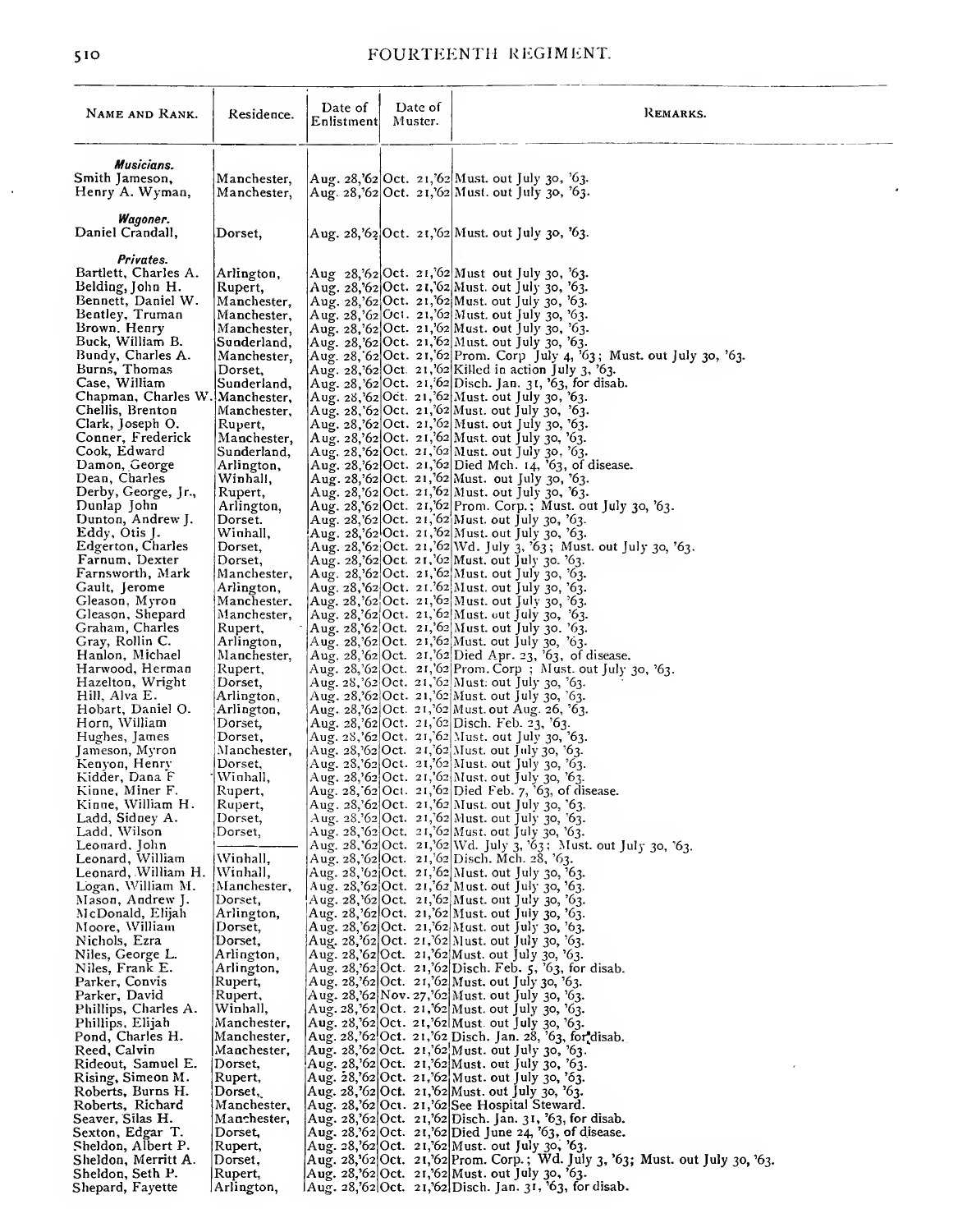| NAME AND RANK.                                                                                                                                                                                                                                                   | Residence.                                                                                                                                                    | Date of<br>Enlistment | Date of<br>Muster. | REMARKS.                                                                                                                                                                                                                                                                                                                                                                                                                                                                                                                                                                                                                                                                                                                                                                 |  |
|------------------------------------------------------------------------------------------------------------------------------------------------------------------------------------------------------------------------------------------------------------------|---------------------------------------------------------------------------------------------------------------------------------------------------------------|-----------------------|--------------------|--------------------------------------------------------------------------------------------------------------------------------------------------------------------------------------------------------------------------------------------------------------------------------------------------------------------------------------------------------------------------------------------------------------------------------------------------------------------------------------------------------------------------------------------------------------------------------------------------------------------------------------------------------------------------------------------------------------------------------------------------------------------------|--|
| Sheridan, Thomas<br>Smith, Frank<br>Stannard, George<br>Stone, Edward<br>Sykes, Dwight<br>Sykes, Horace<br>Thompson, Gilman LiWinhall,<br>Towsley, Nathaniel<br>Utley, Myron W.<br>Warger, Elihu S.<br>Warner, Seth C.<br>Westcott, Barlow G.<br>Whitman, Julius | Dorset.<br>Manchester.<br>Dorset,<br> Sunderland.<br>Dorset,<br>!Rupert.<br>Manchester,<br>Manchester,<br>Sunderland.<br>Arlington,<br>Dorset.<br>Sunderland. |                       |                    | Aug. 28,'62 Oct. 21,'62 Wd. July 3, '63; Must. out July 30, '63.<br>Aug. 28.'62 Oct. 21.'62 Must. out July 30, '63.<br>$ Aug. 28, 62 Oct. 21, 62  Must. out July 30, 63.$<br>$Aug. 28.62$ Dec 27, 62 Wd. July 3, 63; Must. out July 30, 63.<br>$\text{Aug. } 28.62$ Oct. 21, 62 Prom. Corp.; Wd. [uly 3, 63; Disch. Aug. 27, 63.<br>Aug. 28, 62 Oct. 21, 62 Must. out July 30, 63.<br>Aug 28,'62 Oct. 21, 62 Must. out July 30, '63.<br>Aug. 28, 62 Oct. 21, 62 Must. out July 30, 63.<br>Aug. 28, 62 Oct. 21, 62 Must. out July 30, 63.<br>$Au\bar{g}$ . 28, 62 Oct. 21, 62 Must. out July 30, 63.<br>Aug. 28, 62 Oct. 21, 62 Must. out July 30, 63.<br>Aug. 28, $62 0ct. 21$ , $62 Must. 001 $ July 30, $63$ .<br>Aug. 28, 62 Oct 21, 62 Disch. Feb. 5, 63, for disab. |  |
|                                                                                                                                                                                                                                                                  |                                                                                                                                                               |                       |                    |                                                                                                                                                                                                                                                                                                                                                                                                                                                                                                                                                                                                                                                                                                                                                                          |  |

## COMPANY D.

Τ

 $\sim 10^{-11}$ 

| NAME AND RANK.                                                                                                                                                                          | Residence.                                                                                 | Date of<br>Commis'n.  | Date of<br>Issue.  | REMARKS.                                                                                                                                                                                                                                                                                                                                                                                                                                                               |
|-----------------------------------------------------------------------------------------------------------------------------------------------------------------------------------------|--------------------------------------------------------------------------------------------|-----------------------|--------------------|------------------------------------------------------------------------------------------------------------------------------------------------------------------------------------------------------------------------------------------------------------------------------------------------------------------------------------------------------------------------------------------------------------------------------------------------------------------------|
| Captain.<br>Charles E. Abell,                                                                                                                                                           | Orwell,                                                                                    |                       |                    | Aug. 29,'62 Oct. 7,'62 Must. out July 30 '63.                                                                                                                                                                                                                                                                                                                                                                                                                          |
| 1st Lieutenants.<br>John W. Woodruff,<br>Charles W. Corey,                                                                                                                              | Benson,<br>Bridport,                                                                       |                       |                    | Aug. 29, 62 Oct. 7, 62 Resgd. Apr. 13, '63.<br>Apr. 20,'63 Apr. 23,'63 Sergt. Co. D.; Must. out July 30, '63.                                                                                                                                                                                                                                                                                                                                                          |
| 2d Lieutenant.<br>Don Juan Wright,                                                                                                                                                      | Shoreham,                                                                                  |                       |                    | Aug. 29,'62 Oct. 7, 62 Must. out July 30, '63.                                                                                                                                                                                                                                                                                                                                                                                                                         |
| NAME AND RANK.                                                                                                                                                                          | Residence.                                                                                 | Date of<br>Enlistment | Date of<br>Muster. | REMARKS.                                                                                                                                                                                                                                                                                                                                                                                                                                                               |
| Sergeants.<br>Charles W. Corey,<br>Frederick L. Reed,<br>Albert J. Dickinson,<br>Romeo R. Peck,<br>Darwin E. Royce,                                                                     | Bridport,<br>Benson,<br>Benson,<br>Cornwall,<br>Orwell,                                    |                       |                    | Aug. 29,'62 Oct. 21,'62 See 1st Lieut. Co. D.<br>Aug. 29, 62 Oct. 21, 62 Prom. 1st Sergt. May 1, 63; Must. out July 30, 63.<br>Aug. 29, 62 Oct. 21, 62 Must. out July 30, 63.<br>Aug. 29, 62 Oct. 21, 62 Died Dec. 12, 62, of disease.<br>Aug. 29,'62 Oct. 21,'62 Must. out July 30, '63.                                                                                                                                                                              |
| Corporals.<br>Charles Spaulding,<br>Joel H. Lucia,<br>Ephraim T. Kellogg,<br>Harrison W. Brigham, Cornwall,<br>Henry S. Howard,<br>Byron W. Crane,<br>Ira Farnham,<br>Martin S. Keeler, | Shoreham,<br>Bridport,<br> Shoreham,<br>Benson,<br>Bridport,<br>Shoreham,<br>Cornwall,     |                       |                    | Aug. 29, 62 Oct. 21, 62 Prom. Sergt. Dec. 12, 62; Must. out July 30, 63.<br>Aug. 29, 62 Oct. 21, 62 Prom Sergt May 1. 63; Must. out July 30, 63.<br>Aug. 29,'62 Oct. 21, 62 Must. out July 30, '63.<br>Aug. 29, 62 Oct 21, 62 Must. out July 30, 63.<br>Aug. 29,'62 Oct. 21,'62 Must. out July 30, '63.<br>Aug. 29,'62 Oct. 21,'62 Must. out July 30, '63.<br>Aug. 29, 62 Oct. 21, 62 Died Nov. 24, 62. of disease.<br>Aug. 29, 62 Oct. 21, 62 Must. out July 30, '63. |
| Musicians.<br>Sidney E. Griswold,<br>Joshua B. Casey,                                                                                                                                   | Orwell,<br>Whiting,                                                                        |                       |                    | Aug. 29,'62 Oct. 21,'62 Must. out July 30, '63.<br>Aug. 29, 62 Oct. 21, 62 Must. out July 30, 63.                                                                                                                                                                                                                                                                                                                                                                      |
| Wagoner.<br>John A. Monger,                                                                                                                                                             | Orwell,                                                                                    |                       |                    | Aug. 29,'62 Oct. 21,'62 Must. out July 30, '63.                                                                                                                                                                                                                                                                                                                                                                                                                        |
| Privates.<br>Adams, James R.<br>Aiken, James H.<br>Austin, Alonzo<br>Austin, Horace<br>Ball, Edward C.<br>Barber, Joshua D.<br>Barber, Marcellus J.<br>Bascom, Joseph J.                | Benson,<br>Benson,<br>Shoreham,<br>Bridport,<br>Orwell,<br> Orwell,<br>Benson,<br>lBenson, |                       |                    | Aug. 29,'62 Oct. 21,'62 Must. out July 30, '63.<br>Aug. 29, 62 Oct. 21, 62 Prom. Corp. Nov. 24, 62; Must. out July 30, 63.<br>Aug. 29,'62 Oct. 21,'62 Must. out July 30, '63.<br>Aug. 29,'62 Oct. 21,'62 Must. out July 30, '63.<br>Aug. 29, 62 Oct. 21, 62 Must. out July 30, 63.<br>Aug. 29, 62 Oct. 21, 62 Must. out July 30, 63.<br>Aug. 29,'62 Oct. 21,'62 Must. out July 30, '63.<br>Aug. 29, 62 Oct. 21, 62 Must. out July 30, 63.                              |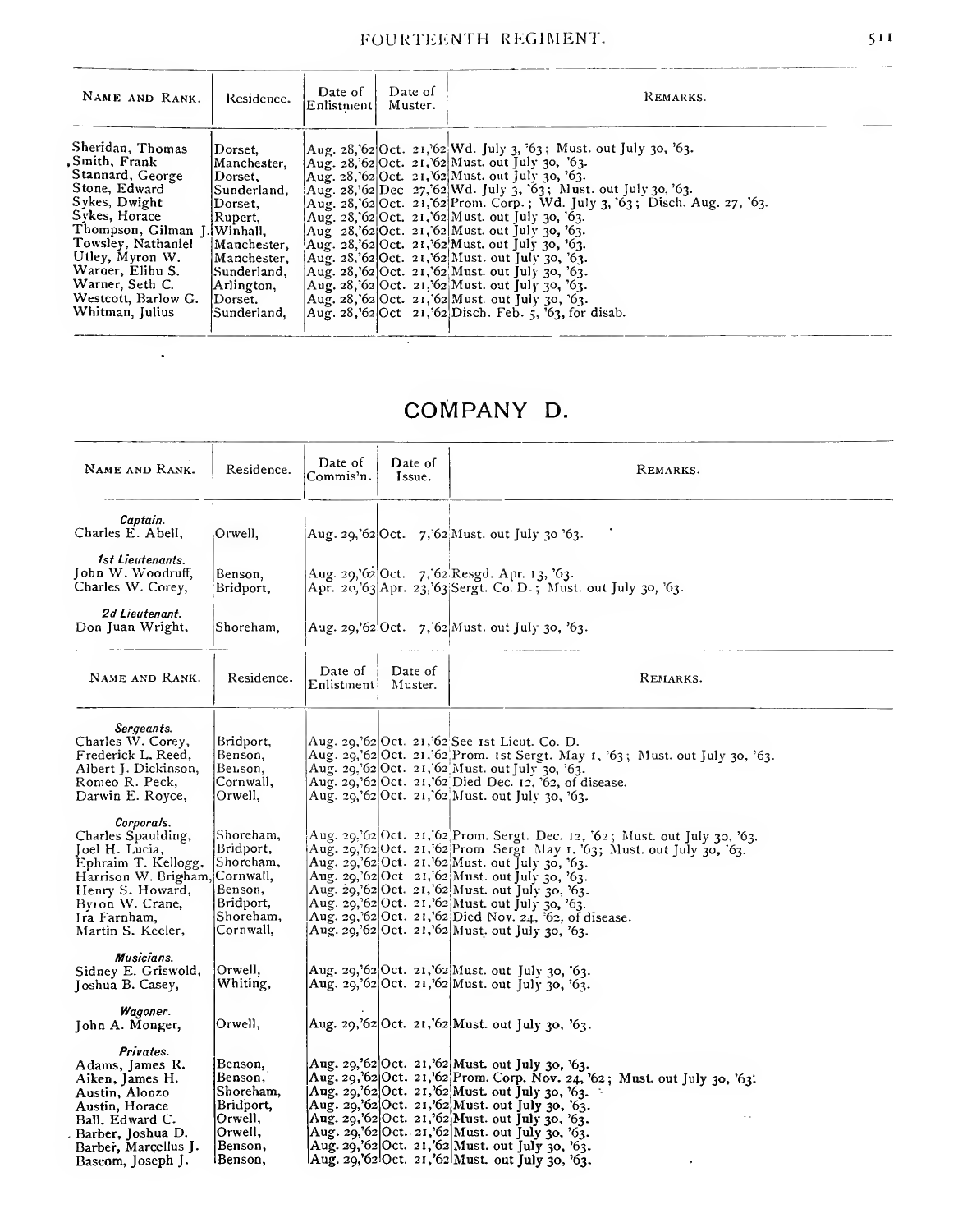| NAME AND RANK.                                   | Residence              | Date of<br>Enlistment | Date of<br>Muster. | KEMARKS.                                                                                                |
|--------------------------------------------------|------------------------|-----------------------|--------------------|---------------------------------------------------------------------------------------------------------|
|                                                  |                        |                       |                    |                                                                                                         |
| Bugbee, Carlos A.                                | Shoreham,              |                       |                    | Aug. 29,'62'Oct. 21,'62'Must. out July 30, '63.                                                         |
| Buswell, Lewis S.                                | Bridport,              |                       |                    | Aug. 29,'62'Oct. 21,'62 Must. out July 30, '63.                                                         |
| Carney, Patrick                                  | Shoreham,              |                       |                    | Aug. 29,'62 Oct. 21,'62 Must. out July 30, '63.                                                         |
| Corey, William M.                                | Shoreham,              |                       |                    | Aug. 29,'62 Oct. 21,'62 Must. out July 30, '63.                                                         |
| Crone. Louis N.                                  | Hubbardton,            |                       |                    | Aug. 29,'62 Oct. 21,'62 Prom. Corp. Dec. 12, '62; Must. out July 30, '63.                               |
| Cummings, William                                | Benson,                |                       |                    | Aug. 29,'62 Oct. 21,'62 Must. out July 30, '63.                                                         |
| Denno, Moses                                     | Benson,                |                       |                    | Sept. 10,'62 Oct. 21,'62 Must. out July 30, '63.                                                        |
| Douglass, Norman B<br>Duchan, Theodore           | Shoreham,              |                       |                    | Aug. 29, 62 Oct. 21, 62 Must. out July 30, 63.<br>Aug. 29.'62 Oct. 21,'62 Must. out July 30, '63.       |
| Elithorp. Harlan P.                              | Shoreham,<br>Bridport, |                       |                    | Aug. 29, $62$ Oct. 21, $62$ Must. out July 30, $63$ .                                                   |
| Elithorp, Norman V.                              | Bridport,              |                       |                    | Aug. 29,'62 Oct. 21,'62 Must. out July 30, '63.                                                         |
| Fish, Samuel A.                                  | West Haven,            |                       |                    | Sept. 6,'62 Oct. 21, 62 Wd. July 3, '63; Must. out July 30, '63.                                        |
| Goodrich, James H.                               | Benson,                |                       |                    | Sept. 9,'62 Oct. 21,'62 Prom. Corp. May 1, '63; Must. out July 30, '63.                                 |
| Grosvernor, George B. Bridport,                  |                        |                       |                    | Aug. 29, $62$ Oct. 21, $62$ Must. out July 30, $63$ .                                                   |
| Hack, Henry E.                                   | Orwell,                |                       |                    | Aug. 29, 62 Oct. 21, 62 Must. out July 30, 63.                                                          |
| Hibbard, Henry G.                                | Orwell.                |                       |                    | Aug. 29,'62 Oct. 21,'62 Must. out July 30, '63.                                                         |
| Hodge, Walter D.                                 | Orwell,                |                       |                    | June 1,'63 June 1,'63 See Hospital Steward.                                                             |
| Howe, Frederick C.                               | Bridport,              |                       |                    | Aug. 29, 62 Oct. 21, 62 Wd. July 3, 63; Must. out July 30, 63.                                          |
| Hunt, Richard B.                                 | Benson,                |                       |                    | Aug. 29,'62 Oct. 21,'62 Must. out July 30, '63.                                                         |
| Ica, Alexander                                   | Benson,                |                       |                    | Aug. 29,'62 Oct. 21,'62 Must. out July 30, '63.                                                         |
| Jennings, Benjamin C.                            | Shoreham,              |                       |                    | Aug. 29,'62 Oct. 21,'62 Must. out July 30, '63.                                                         |
| Kennedy, John                                    | Bridport,              |                       |                    | Aug. 29, 62 Oct. 21, 62 Must. out July 30, 63.                                                          |
| King, Royal C.                                   | Benson,                |                       |                    | Aug. 29,'62 Oct. 21,'62 Must. out July 30, '63.                                                         |
| King, Royal D.                                   | Benson,                |                       |                    | Sept. 10,'62 Oct. 21,'62 Must. out July 30, '63.                                                        |
| Knapp, James W.                                  | Shoreham,              |                       |                    | Aug. 29,'62 Oct. 21.'62 Must. out July 30, '63.                                                         |
| Lapoint. Alexander<br>Laundre, Eli               | Bridport,              |                       |                    | Aug. 29, 62 Oct. 21, 62 Must. out July 30, 63.                                                          |
| Lawrence, Henry G.                               | Shoreham,<br>Bridport, |                       |                    | Aug. 29,'62 Oct. 21,'62 Must. out July 30, '63.<br>Aug. 29,'62 Oct. 21,'62 Must. out July 30, '63.      |
| Lee, Eugene S.                                   | West Haven,            |                       |                    | Aug. 29,'62 Oct. 21,'62 Wd. July 3, '63; Must. out July 30, '63.                                        |
| Lewis, Newell S.                                 | Cornwall,              |                       |                    | Aug. 29, '62 Oct. 21, '62  Must. out July 30, '63.                                                      |
| Lewis, Talmadge W.                               | Orwell,                |                       |                    | Aug. 29, 62 Oct. 21, 62 Must. out July 30, 63.                                                          |
| Mead, Walcott A.                                 | Shoreham,              |                       |                    | Aug. 29,'62 Oct. 21,'62 Must. out July 30, '63.                                                         |
| Moody, Lucian D.                                 | Cornwall,              |                       |                    | Aug. 29, 62 Oct. 21, 62 Must. out July 30, '63.                                                         |
| Mora, Henry                                      | Cornwall.              |                       |                    | Aug. 29,'62 Oct. 21,'62 Must. out July 30, '63.                                                         |
| Moriarty, Bartholomew Shoreham,                  |                        |                       |                    | Aug. 29, 62 Oct. 21, 62 Wd. July 3, 63; Must. out July 30, 63.                                          |
| Moriarty, Joseph E.                              | Bridport,              |                       |                    | Aug. 29, 62 Oct. 21, 62 Wd. July 3, 63. Must. out July 30, 63.                                          |
| Northrop, Samuel J.<br>Norton, Eli B.            | Shoreham,              |                       |                    | Aug. 29,'62 Oct. 21,'62 Must. out July 30, '63.                                                         |
| Norton, Noah N.                                  | Benson,<br>Benson,     |                       |                    | Aug. 29, 62 Oct. 21, 62 Must. out July 30, 63.<br>Aug. 29,'62 Oct. 21,'62 Must. out July 30, '63.       |
| Peck, Henry T.                                   | Cornwall,              |                       |                    | Aug. 29.'62 Oct. 21, 62 Disch. May 8, 63, for disab.                                                    |
| Peck, Milo C.                                    | Benson.                |                       |                    | Sept. 10,'62 Oct. 21,'62 Must. out July 30. 63.                                                         |
| Pinney, Almon S.                                 | Cornwall,              |                       |                    | Aug. 29, 62 Oct. 21, 62 Must. out July 30, 63.                                                          |
| Proctor, Oliver A.                               | Benson.                |                       |                    | Sept. 10,'62 Oct. 21,'62 Must. out July 30. '63.                                                        |
| Randall, Milo B.                                 | Bridport,              |                       |                    | Aug. 29, 62 Oct. 21, 62 Must. out July 30, 63.                                                          |
| Roberts, Gardner S.                              | West Haven,            |                       |                    | Sept. 13, 62 Oct. 21, 62 Must. out July 30, 63.                                                         |
| Rogers, Dyer                                     | Orwell,                |                       |                    | Aug. 29.'62 Oct. 21, 62 Killed in action July 3, '63.                                                   |
| Roseboom, Garrett L. Benson,                     |                        |                       |                    | Aug. 29, 62 Oct. 21, 62 Killed in action July 3, 63.                                                    |
| Rowley. George H.<br>Sampson Augustus W. Orwell. | Orwell,                |                       |                    | Aug. 29.'62 Oct. 21, 62 Must. out July 30. 63.                                                          |
| Sangrah, Paul                                    | Shoreham,              |                       |                    | Aug. 29, 62 Oct. 21, 62 Must. out July 30, 63.<br>Aug. 29. 62 Oct. 21, 62 Must. out July 30, 63.        |
| Sheldon, Harvey L.                               | Cornwall.              |                       |                    | Aug. 29, $62$ Oct. 21, $62$ Must. out July 30, 63.                                                      |
| Sherwood, Gilbert R.  Benson,                    |                        |                       |                    | Aug. 29, 62 Oct. 21, 62 Must. out July 30, 63.                                                          |
| Sherwood, Stephen P. Benson,                     |                        |                       |                    | Sept. 10, 62 Oct. 21, 62 Must. out July 30. 63.                                                         |
| Shumway, Peter                                   | Bridport,              |                       |                    | Aug. 29,'62 Oct. 21,'62 Must. out July 30, '63.                                                         |
| Simonds, Andrew B.                               | Cornwall,              |                       |                    | Aug. 29, '62 Oct. 21, '62 Disch. Mch. 31, '63, for disab.                                               |
| Smith, Albert M.                                 | Shoreham,              |                       |                    | Aug. 29,'62 Oct. 21,'62 Must. out July 30, '63.                                                         |
| Smith, Theodore R.                               | West Haven,            |                       |                    | Sept. 6, 62 Oct. 21, 62 Must. out July 30. 63.                                                          |
| Spaulding. Franklin                              | Orwell,                |                       |                    | Aug. 29,'62 Oct. 21,'62 Must. out July 30, '63.                                                         |
| Spraul James                                     | Bridport,              |                       |                    | Aug. 29, 62 Oct. 21. 62 Must. out July 30, 63.                                                          |
| Sturdevant, Horace                               | Orwell.<br>Shoreham,   |                       |                    | Aug. 29.'62 Oct. 21,'62 Must. out July 30, '63.                                                         |
| Towner, Alanson J.<br>Walker, Albert A.          | Bridport,              |                       |                    | Aug. 29,'62 Oct. 21,'62 Must. out July 30, '63.<br>Aug. 29, 62 Oct. 21, 62 Killed in action July 3, 63. |
| Walker, William D.                               | Orwell,                |                       |                    | Aug. 29,'62 Oct. 21,'62 Wd. July 3, '63: Must. out July 30, '63.                                        |
| Wheelock, Hiram D.                               | Cornwall,              |                       |                    | Aug. 29, 62 Oct. 21, 62 Must. out July 30, 63.                                                          |
| Whitford, Russell C.                             | Addison,               |                       |                    | Sept. 1,'62 Oct. 21,'62 Must. out July 30, '63.                                                         |
| Winchester, Chas. R. [Orwell,                    |                        |                       |                    | Aug. 29,'62 Oct. 21,'62 Must. out July 30, '63.                                                         |
| Wolcott. Joseph                                  | Orwell,                |                       |                    | Aug. 29, 62 Oct. 21, 62 Must. out July 30, 63.                                                          |
| Wolcott, Napoleon L.                             | Orwell,                |                       |                    | Aug. 29,'62 Oct. 21,'62 Must. out July 30, '63.                                                         |
| Wooster, John W.                                 | Cornwall,              |                       |                    | Aug. 29,'62 Oct. 21,'62 Must. out July 30, '63.                                                         |
| Wright, William J.                               | Cornwall,              |                       |                    | Aug. 29,'62 Oct. 21,'62 Must. out July 30, '63.                                                         |
|                                                  |                        |                       |                    |                                                                                                         |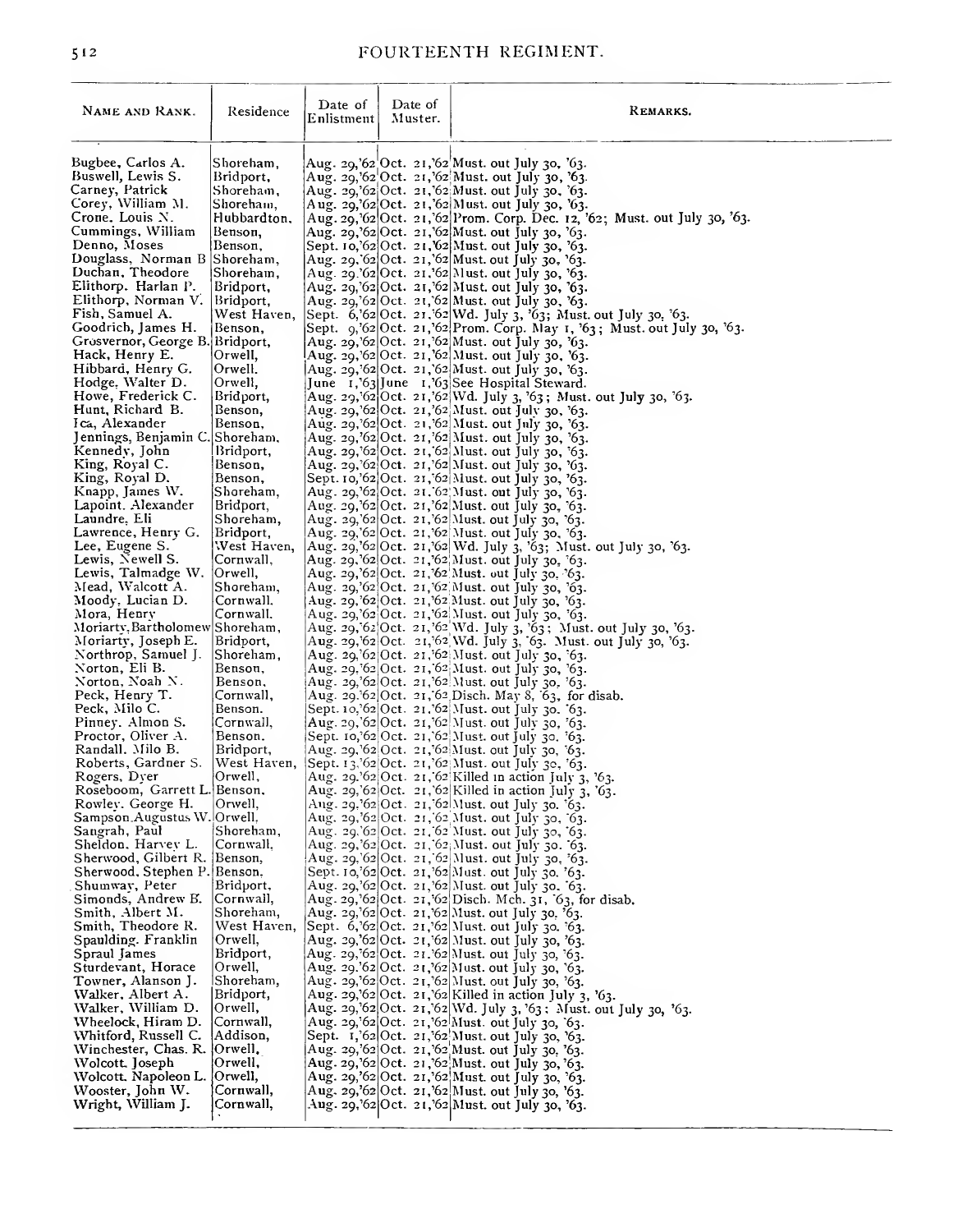## COMPANY E.

| NAME AND RANK.                                                                                                                                                                                                                                                                                                                                                                                                                                                                                                                                                                                                        | Residence.                                                                                                                                                                                                                                                                                                                                                                                                                             | Date of<br>Commis'n.  | Date of<br>Issue.  | REMARKS.                                                                                                                                                                                                                                                                                                                                                                                                                                                                                                                                                                                                                                                                                                                                                                                                                                                                                                                                                                                                                                                                                                                                                                                                                                                                                                                                                                                                                                                                                                                                                                                                                                 |
|-----------------------------------------------------------------------------------------------------------------------------------------------------------------------------------------------------------------------------------------------------------------------------------------------------------------------------------------------------------------------------------------------------------------------------------------------------------------------------------------------------------------------------------------------------------------------------------------------------------------------|----------------------------------------------------------------------------------------------------------------------------------------------------------------------------------------------------------------------------------------------------------------------------------------------------------------------------------------------------------------------------------------------------------------------------------------|-----------------------|--------------------|------------------------------------------------------------------------------------------------------------------------------------------------------------------------------------------------------------------------------------------------------------------------------------------------------------------------------------------------------------------------------------------------------------------------------------------------------------------------------------------------------------------------------------------------------------------------------------------------------------------------------------------------------------------------------------------------------------------------------------------------------------------------------------------------------------------------------------------------------------------------------------------------------------------------------------------------------------------------------------------------------------------------------------------------------------------------------------------------------------------------------------------------------------------------------------------------------------------------------------------------------------------------------------------------------------------------------------------------------------------------------------------------------------------------------------------------------------------------------------------------------------------------------------------------------------------------------------------------------------------------------------------|
| Captain.<br>Edwin Rich,                                                                                                                                                                                                                                                                                                                                                                                                                                                                                                                                                                                               | Middlebury,                                                                                                                                                                                                                                                                                                                                                                                                                            |                       |                    | Aug. 30,'62 Oct. 7,'62 Must. out July 30, '63.                                                                                                                                                                                                                                                                                                                                                                                                                                                                                                                                                                                                                                                                                                                                                                                                                                                                                                                                                                                                                                                                                                                                                                                                                                                                                                                                                                                                                                                                                                                                                                                           |
| 1st Lieutenant.<br>Henry B. Needham,                                                                                                                                                                                                                                                                                                                                                                                                                                                                                                                                                                                  | Middlebury,                                                                                                                                                                                                                                                                                                                                                                                                                            |                       |                    | Aug. 30,'62 Oct. 7,'62 Must. out July 30, '63.                                                                                                                                                                                                                                                                                                                                                                                                                                                                                                                                                                                                                                                                                                                                                                                                                                                                                                                                                                                                                                                                                                                                                                                                                                                                                                                                                                                                                                                                                                                                                                                           |
| 2d Lieutenant.<br>Andrew J. Child,                                                                                                                                                                                                                                                                                                                                                                                                                                                                                                                                                                                    | Weybridge,                                                                                                                                                                                                                                                                                                                                                                                                                             |                       |                    | Aug. 30,'62 Oct. 7,'62 Must. out July 30, '63.                                                                                                                                                                                                                                                                                                                                                                                                                                                                                                                                                                                                                                                                                                                                                                                                                                                                                                                                                                                                                                                                                                                                                                                                                                                                                                                                                                                                                                                                                                                                                                                           |
| NAME AND RANK.                                                                                                                                                                                                                                                                                                                                                                                                                                                                                                                                                                                                        | Residence.                                                                                                                                                                                                                                                                                                                                                                                                                             | Date of<br>Enlistment | Date of<br>Muster. | REMARKS.                                                                                                                                                                                                                                                                                                                                                                                                                                                                                                                                                                                                                                                                                                                                                                                                                                                                                                                                                                                                                                                                                                                                                                                                                                                                                                                                                                                                                                                                                                                                                                                                                                 |
| Sergeants.<br>Otis Abbey,<br>Luman H. Cogswell,<br>David J. Brown,<br>John W. Donnally,<br>Irvin C. Cudworth,                                                                                                                                                                                                                                                                                                                                                                                                                                                                                                         | Middlebury,<br>Middlebury,<br>Orwell,<br>Middlebury,<br>Shoreham,                                                                                                                                                                                                                                                                                                                                                                      |                       |                    | Aug. 30, 62 Oct, 21, 62 Must. out July 30, 63.<br>Aug. 30,'62 Oct. 21,'62 Must. out July 30, '63.<br>Aug. 30,'62 Oct. 21,'62 Wd. July 3, '63; Must. out July 30, '63.<br>Aug. 30.'62 Oct. 21, 62 Must. out July 30, '63.<br>Aug. 30, 62 Oct. 21, 62 Must. out July 30, 63.                                                                                                                                                                                                                                                                                                                                                                                                                                                                                                                                                                                                                                                                                                                                                                                                                                                                                                                                                                                                                                                                                                                                                                                                                                                                                                                                                               |
| Corporals.<br>Austin Peck,<br>Wesley C. Sturdevant, Weybridge,<br>Charles W. Greenleaf, Middlebury,<br>Daniel Kilbourn,<br>William H. Wilson,<br>Henry C. Goodrich,<br>Nathaniel Spencer, Jr. Salisbury,<br>John Demar,                                                                                                                                                                                                                                                                                                                                                                                               | Middlebury,<br>Whiting,<br>Middlebury,<br>Middlebury,<br>Cornwall,                                                                                                                                                                                                                                                                                                                                                                     |                       |                    | Aug. 30,'62 Oct. 21,'62 Red. July 3, '63; Must. out July 30, '63.<br>Aug. 30,'62 Oct. 21,'62 Killed in action July 3, '63.<br>Aug. 30,'62 Oct. 21,'62 Must. out July 30, '63.<br>Aug. 30,'62 Oct. 21,'62 Must. out July 30, '63.<br>Aug. 30, 62 Oct. 21, 62 Must. out July 30, 63.<br>Aug. 30, 62 Oct. 21, 62 Must. out July 30, 63.<br>Aug. 30,'62 Oct. 21,'62 Must. out July 30, '63.<br>Aug. 30,'62 Oct. 21,'62 Must. out July 30, '63.                                                                                                                                                                                                                                                                                                                                                                                                                                                                                                                                                                                                                                                                                                                                                                                                                                                                                                                                                                                                                                                                                                                                                                                               |
| Musician.<br>Cyrus Brush,                                                                                                                                                                                                                                                                                                                                                                                                                                                                                                                                                                                             | Middlebury,                                                                                                                                                                                                                                                                                                                                                                                                                            |                       |                    | Aug. 30,'62 Oct. 21,'62 Must. out July 30, '63.                                                                                                                                                                                                                                                                                                                                                                                                                                                                                                                                                                                                                                                                                                                                                                                                                                                                                                                                                                                                                                                                                                                                                                                                                                                                                                                                                                                                                                                                                                                                                                                          |
| Wagoner.<br>William B. Cobb,                                                                                                                                                                                                                                                                                                                                                                                                                                                                                                                                                                                          | Middlebury,                                                                                                                                                                                                                                                                                                                                                                                                                            |                       |                    | Aug. 30,'62 Oct. 21,'62 Must. out July 30, '63.                                                                                                                                                                                                                                                                                                                                                                                                                                                                                                                                                                                                                                                                                                                                                                                                                                                                                                                                                                                                                                                                                                                                                                                                                                                                                                                                                                                                                                                                                                                                                                                          |
| Privates.<br>Abbott, George W.<br>Adams, Daniel W.<br>Atwood, Orlando F.<br>Beaudoin, Charles<br>Blazo, George W. D.<br>Boardman, Henry J.<br>Boardman, Joel D.<br>Boies, Manley L.<br>Brown, Henry R.<br>Brunelle, John<br>Bruya, Charles<br>Bruya, Francis<br>Bump, Morris C.<br>Clark, Chauncey L.<br>Cotton, Ira F.<br>Counter, Gilbert<br>Dickinson, Clay N.<br>Dutton, Thomas<br>Elmer, Chester L.<br>Farrell, James<br>Fiske, Edgar H.<br>Fontaine, Alphonse<br>Forbes, Lancey W.<br>Galvin, William<br>Grant, Cornelius<br>Hale, Joseph<br>Haley, James<br>Haley, Jeremiah<br>Hodges, John<br>Hodges, William | Middlebury,<br>Middlebury,<br>Shoreham,<br>Cornwall,<br>Middlebury,<br>Salisbury,<br>Salisbury,<br>Weybridge,<br>Middlebury,<br>Middlebury,<br>Middlebury,<br>Middlebury,<br>Salisbury,<br>Middlebury,<br>Middlebury,<br>Whiting,<br>Waltham,<br>Middlebury.<br>Addison,<br>Middlebury,<br>Weybridge,<br>Middlebury,<br>Middlebury,<br>Middlebury,<br>Middlebury,<br>Ripton,<br>Middlebury,<br>Middlebury,<br>Weybridge,<br>Weybridge, |                       |                    | Aug. 30,'62 Oct. 21,'62 Must. out July 30, '63.<br> Aug. 30,'62 Oct. 21,'62 Must. out July 30, '63.<br>Aug. 30,'62 Oct. 21,'62 Must. out July 30, '63.<br>Aug. 30,'62 Oct. 21,'62 Must. out July 30, '63.<br>Aug. 30,'62 Oct. 21,'62 Disch. Jan. 30, '63, for disab.<br>Aug. 30, 62 Oct. 21, 62 Must. out July 30, 63.<br> Aug. 30,'62 Oct 21,'62 Wd. July 3, '63; Must. out July 30, '63.<br>Aug. 30, 62 Oct. 21, 62 Must. out July 30, 63.<br>Aug. 30, 62 Oct. 21, 62 Must. out July 30, 63.<br> Aug. 30,'62 Oct. 21,'62 Killed in action July 3, '63.<br>Aug. 30,'62 Oct. 21,'62 Must. out July 30, '63.<br>Sept. 8, 62 Oct. 21, 62 Must. out July 30, '63.<br>Aug. 30,'62 Oct. 21,'62 Must. out July 30, '63.<br>Aug. 30, 62 Oct. 21, 62 Must. out July 30, 63.<br>Aug. 30,'62 Oct. 21,'62 Disch. Feb. 2, '63, for disab.<br>Aug. 30, 62 Oct. 21, 62 Must. out July 30, 63.<br>Sept. $6, 62$ Oct. 21, $62$ Must. out July 30, $63$ .<br>Aug. 30, $62 Oct. 21, 62 $ Killed in action July 3, $63.$<br>Aug. 30,'62 Oct. 21,'62 Must. out July 30, '63.<br>Aug. 30, 62 Oct. 21, 62 Must. out July 30, 63.<br>Aug. 30,'62 Oct. 21,'62 Must. out July 30, '63.<br>Aug. 30, 62 Oct. 21, 62 Must. out July 30, 63.<br>Aug. 30,'62 Oct. 21,'62 Must. out July 30, '63.<br>Aug. 30, 62 Oct. 21, 62 Must. out July 30, 63.<br>Aug. 30,'62 Oct. 21,'62 Must. out July 30, '63.<br>Aug. 30, 62 Oct. 21, 62 Must. out July 30, 63.<br>Aug. 30,'62 Oct. 21,'62 Must. out July 30, '63.<br>Aug. 30, 62 Oct. 21, 62 Must. out July 30, 63.<br> Aug. 30,'62 Oct. 21,'62 Must. out July 30, '63.<br>$ Aug. 30, 62 Oct. 21, 62  Must. out July 30, 63.$ |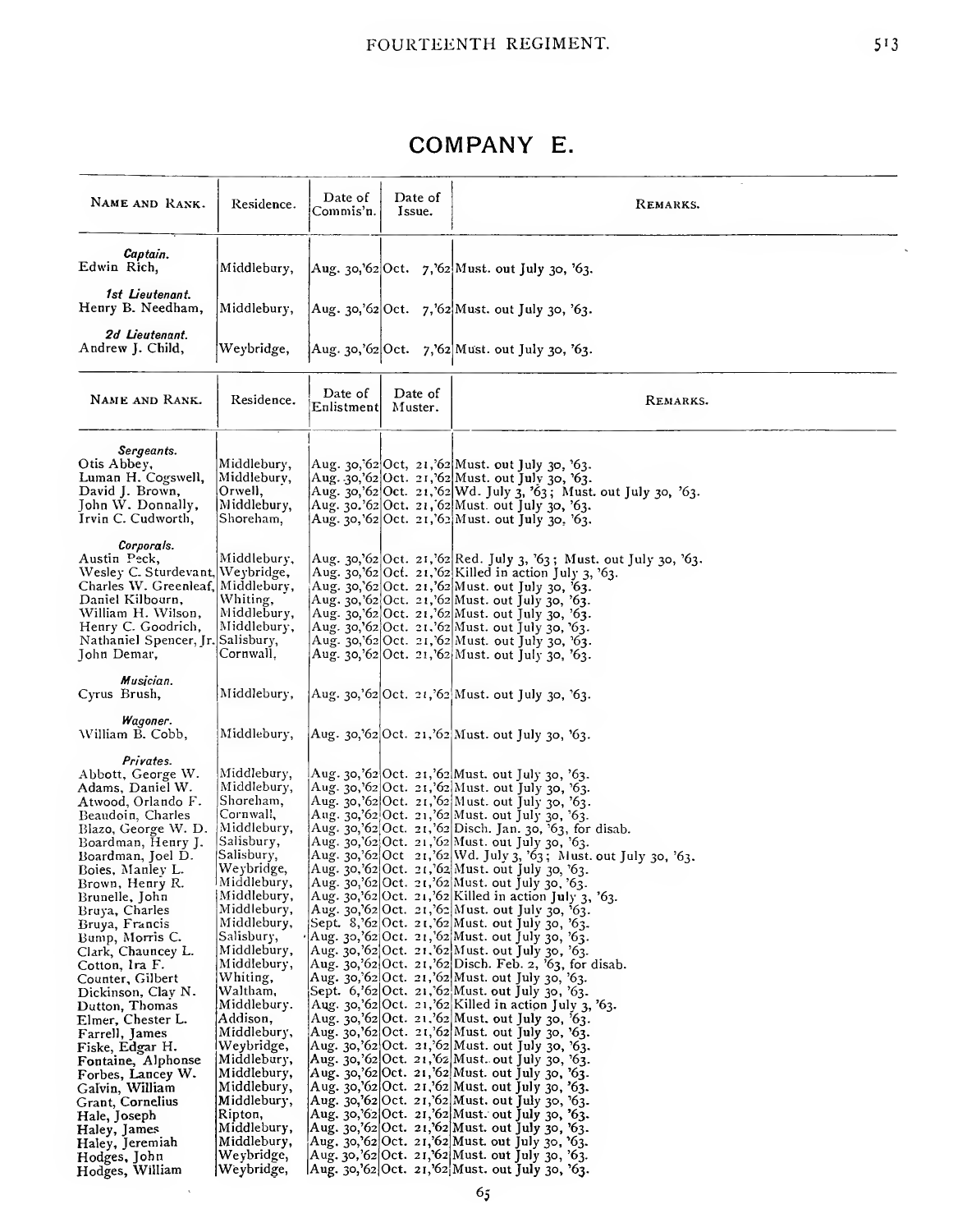| NAME AND RANK.                                                                                                                                                                                                                                                                                                                                                                                                                                                                                                                                                                                                                                                                                                                                                                                                                                                                                                             | Residence.                                                                                                                                                                                                                                                                                                                                                                                                                                                                                                                                                                                                                                | Date of<br>Enlistment | Date of<br>Muster. | REMARKS.                                                                                                                                                                                                                                                                                                                                                                                                                                                                                                                                                                                                                                                                                                                                                                                                                                                                                                                                                                                                                                                                                                                                                                                                                                                                                                                                                                                                                                                                                                                                                                                                                                                                                                                                                                                                                                                                                                                                                                                                                                                                                                                                                                                                                                                                                                                                                                                                                                                                                                                 |
|----------------------------------------------------------------------------------------------------------------------------------------------------------------------------------------------------------------------------------------------------------------------------------------------------------------------------------------------------------------------------------------------------------------------------------------------------------------------------------------------------------------------------------------------------------------------------------------------------------------------------------------------------------------------------------------------------------------------------------------------------------------------------------------------------------------------------------------------------------------------------------------------------------------------------|-------------------------------------------------------------------------------------------------------------------------------------------------------------------------------------------------------------------------------------------------------------------------------------------------------------------------------------------------------------------------------------------------------------------------------------------------------------------------------------------------------------------------------------------------------------------------------------------------------------------------------------------|-----------------------|--------------------|--------------------------------------------------------------------------------------------------------------------------------------------------------------------------------------------------------------------------------------------------------------------------------------------------------------------------------------------------------------------------------------------------------------------------------------------------------------------------------------------------------------------------------------------------------------------------------------------------------------------------------------------------------------------------------------------------------------------------------------------------------------------------------------------------------------------------------------------------------------------------------------------------------------------------------------------------------------------------------------------------------------------------------------------------------------------------------------------------------------------------------------------------------------------------------------------------------------------------------------------------------------------------------------------------------------------------------------------------------------------------------------------------------------------------------------------------------------------------------------------------------------------------------------------------------------------------------------------------------------------------------------------------------------------------------------------------------------------------------------------------------------------------------------------------------------------------------------------------------------------------------------------------------------------------------------------------------------------------------------------------------------------------------------------------------------------------------------------------------------------------------------------------------------------------------------------------------------------------------------------------------------------------------------------------------------------------------------------------------------------------------------------------------------------------------------------------------------------------------------------------------------------------|
| Huntington, Geo. E.<br>Kelsey, Volney<br>Kelsey, Thaddeus<br>Kendrick, Milo C.<br>Kingsley, John W.<br>Lawrence, Joseph W.<br>Lee, Ashbill M.<br>Mahen, Alexis<br>Mahen, Sifroy<br>Makinster, Geo. E.<br>Marion, Joseph<br>McCue, John<br>McGoldrick. Charles<br>McSorley, James<br>McWhirter, James H<br>McWhirter, Samuel<br>Merrill, Soll. P., Jr.<br>Morse, Jeremiah<br>Mullen, Edward<br>Mulligan, Patrick<br>Needham, Leroy J.<br>Nichols, Charles C.<br>Olmsted, Allen<br>Olmsted, Edgar J.<br>Olmsted, Walter H.<br>Palardy, Alphonse<br>Pady, Parlin<br>Perry, Hiram R.<br>Powell, Henry T.<br>Rice, Henry C.<br>Robbins, George B.<br>Ross, Chester W.<br>Sherman, Nathan P.<br>Smith, Charles C.<br>Stapleton, Thomas<br>Stickney, John Q.<br>St. Mary, Lewis<br>Sumner, Square<br>Taylor, Henry<br>Thomas, Walter J.<br>Tyler, Hiram<br>Warner, Martin L.<br>Waterhouse, Fred A. Salisbury,<br>White, Pliny F. | Middlebury,<br>Whiting,<br>Salishurv,<br>Middlebury,<br>Weybridge,<br>Middlebury,<br>Middlebury,<br> Cornwail.<br>Cornwall.<br>Middlebury,<br>Middlebury,<br>Middlebury,<br>Middlebury,<br>Middlebury,<br> Middlebury,<br>Middlebury,<br>Weybridge,<br>Salisburv.<br>Middlebury,<br>Middleburv,<br>Whiting.<br>Weybridge,<br>Middlebury,<br>Middlebury,<br>Middlebury,<br>Middlebury,<br>Middlebury,<br>Hancock.<br>Middlebury,<br>Middlebury, J<br>Weybridge,<br>Middlebury,<br>Weybridge,<br>Middlebury,<br>Middlebury,<br>.Shoreham,<br>Middlebury,<br>Salisbury.<br>Middleburv,<br>Salisbury.<br>Weybridge,<br>Wevbridge,<br>Whiting. |                       |                    | Aug. 30,'62 Oct. 21,'62 Disch. Feb. 18, '63, for disab.<br>Aug. 30,'62 Oct. 21,'62 Must. out July 30, '63.<br>Aug. 30, 62 Oct. 21, 62 Must. out July 30, 63.<br>Aug. 30, 62 Oct. 21. 62 Disch. Mch. 9, 63, for disab.<br>Aug. 30,'62 Oct. 21,'62 Must. out July 30, '63.<br>Sept. $6,62 Oct. 21,62  Died Apr. 7, 63, of disease.$<br>Aug. 30,'62 Oct. 21,'62 Died Mch. 22, '63, of disease.<br>Aug. 30,'62 Oct. 21,'62 Must. out July 30, '63.<br>Aug. 30,'62 Oct. 21,'62 Must. out July 30, '63.<br>Aug. 30,'62 Oct. 21,'62 Must. out July 30, '63.<br> Aug. 30,'62¦Oct. 21,'62 Must. out July 30, '63.<br>Aug. 30,'62 Oct. 21,'62 Must. out July 30, '63.<br>Aug. 30,'62 Oct. 21,'62 Must. out July 30, '63.<br>Aug. 30,'62 Oct. 21,'62 Must. out July 30, '63.<br>Aug. 30, 62 Oct. 21, 62 Must. out July 30, 63.<br>Aug. 30,'62 Oct. 21,'62 Must. out July 30, '63.<br>Aug. 30, 62 Oct. 21, 62 Prom. Corp. July 3, 63; Must. out July 30, 63.<br>  Aug. 30, 62  Oct. 21, 62  Must. out July 30, '63.<br> Aug. 30,'62 Oct. 21,'62 Must.out July 30, '63.<br> Aug. 30,'62 Oct. 21,'62 Must. out July 30, '63.<br>Sept. 6,'62 Oct. 21,'62 Must. out July 30, '63.<br>Aug. 30,'62 Oct. 21,'62 Must. out July 30, '63.<br>Aug. 30.'62 Oct. 11.'62 Must. out July 30, '63.<br>Aug. 30,'62 Oct. 21,'62 Must. out July 30, '63.<br> Aug. 30,'62 Oct. 21,'62 Wd. July 3, '63; Must. out July 30, '63.<br>Sept. $6,62$ Oct. 21, $62$ Died Mch. 8. $63$ , of disease.<br>Aug. 30, 62 Oct. 21, 62 Must. out July 30, 63.<br>Aug. 30,'62 Oct. 21,'62 Wd. July 3, '63; Must. out July 30, '63.<br>Aug. 30, $62$ Oct. 21, $62$ Must. out July 30, $63$ .<br>Aug. 30,'62 Oct. 21,'62 Must. out July 30, '63.<br>Aug. 30, 62 Oct. 21, 62 Disch. Jan. 25, 63, for disab.<br> Aug. 30,'62 Oct. 21,'62 Must. out July 30, '63.<br> Aug. 30,'62 Oct. 21,'62 Wd. July 3, '63; Must. out July 30, '63.<br>Aug. 30, 62 Oct. 21, 62 Must. out July 30, 63.<br>Sept. 6.'62 Oct. 21,'62 Must. out July 30. '63.<br>Aug. 30,'62 Oct. 21,'62 Must. out July 30, '63.<br>Aug. 30,'62 Oct. 21,'62 Must. out July 30, '63.<br>Aug. 30, 62 Oct. 21, 62 Must. out July 30, 63.<br>Aug. 30, 62 Oct. 21, 62 Must. out July 30, 63.<br>Aug. 30, 62 Oct. 21, 62 Prom. Corp. July 3, 63; Must. out July 30, 63.<br>Aug. 30,'62 Oct. 21,'62 Wd. July 3, '63; Must. out July 30, '63.<br>Aug. 30,'62 Oct. 21,'62 Must. out July 30, 63.<br>Aug. 30,'62 Oct. 21,'62 Must. out July 30, '63.<br>Aug. 30, 62 Oct. 21, 62 Died July 3, 63, of wds. recd. same day. |
| Whitman, Briggs N.<br>Whitney, James W.<br>Wilcox, Truman<br>Williamson, Alvin M. Middlebury,<br>Williamson, Harvey                                                                                                                                                                                                                                                                                                                                                                                                                                                                                                                                                                                                                                                                                                                                                                                                        | Weybridge,<br>Salisbury.<br>Salisburv.<br>Whiting.                                                                                                                                                                                                                                                                                                                                                                                                                                                                                                                                                                                        |                       |                    | Aug. 30,'62 Oct. 21,'62 Must. out July 30, '63.<br>Aug. 30, 62, Oct. 21, 62 Must. out July 30, 63.<br>Aug. 30, 62 Oct. 21, 62 Must. out July 30, 63.<br>Aug. 30, 62 Oct. 21, 62 Must. out July 30, '63.<br>Aug. 30,'62 Oct. 21,'62 Must. out July 30, '63.                                                                                                                                                                                                                                                                                                                                                                                                                                                                                                                                                                                                                                                                                                                                                                                                                                                                                                                                                                                                                                                                                                                                                                                                                                                                                                                                                                                                                                                                                                                                                                                                                                                                                                                                                                                                                                                                                                                                                                                                                                                                                                                                                                                                                                                               |

## COMPANY F.

| NAME AND RANK.                         | Residence. | Date of<br>Commis'n. | Date of<br>Issue. | REMARKS.                                                                      |
|----------------------------------------|------------|----------------------|-------------------|-------------------------------------------------------------------------------|
| Captain.<br>Joseph Jennings,           | Castleton, |                      |                   | $\text{Sept. }$ 3, $62\text{Oct. }$ 7, $62\text{ Must. }$ out July 30, $63$ . |
| 1st Lieutenant.<br>Julius H. Bosworth, | Fairhaven, |                      |                   | Sept. 3, 62 Oct. 7, 62 Disch. July 29, 63, for wds. recd. July 3, 63.         |
| 2d Lieutenant.<br>Charles A. Rann,     | Poultney.  |                      |                   | Sept. 3,'62 Oct. 7,'62 Must. out July 30, '63.                                |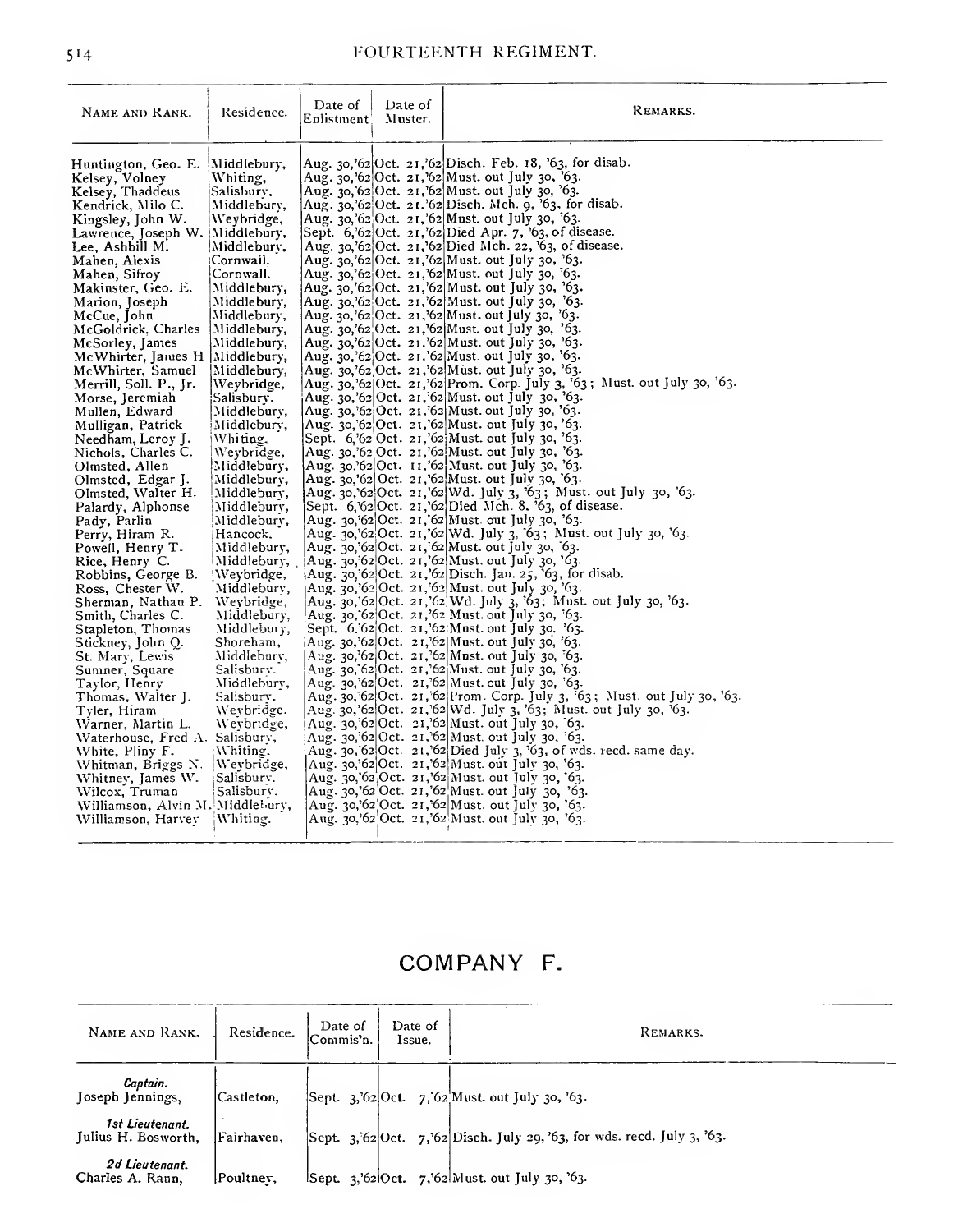| NAME AND RANK.                                                                                                                                                                                                                                                                                                                                                                                                                                                                                                                                                                                                                       | Residence.                                                                                                                                                                                                                                                                                                                                                                                                     | Date of<br>Enlistment | Date of<br>Muster. | REMARKS.                                                                                                                                                                                                                                                                                                                                                                                                                                                                                                                                                                                                                                                                                                                                                                                                                                                                                                                                                                                                                                                                                                                                                                                                                                                                                                                                                                                                                                                                                                                                                                                                   |
|--------------------------------------------------------------------------------------------------------------------------------------------------------------------------------------------------------------------------------------------------------------------------------------------------------------------------------------------------------------------------------------------------------------------------------------------------------------------------------------------------------------------------------------------------------------------------------------------------------------------------------------|----------------------------------------------------------------------------------------------------------------------------------------------------------------------------------------------------------------------------------------------------------------------------------------------------------------------------------------------------------------------------------------------------------------|-----------------------|--------------------|------------------------------------------------------------------------------------------------------------------------------------------------------------------------------------------------------------------------------------------------------------------------------------------------------------------------------------------------------------------------------------------------------------------------------------------------------------------------------------------------------------------------------------------------------------------------------------------------------------------------------------------------------------------------------------------------------------------------------------------------------------------------------------------------------------------------------------------------------------------------------------------------------------------------------------------------------------------------------------------------------------------------------------------------------------------------------------------------------------------------------------------------------------------------------------------------------------------------------------------------------------------------------------------------------------------------------------------------------------------------------------------------------------------------------------------------------------------------------------------------------------------------------------------------------------------------------------------------------------|
| Sergeants.<br>William H. Hamilton, Fairhaven,<br>George Offensend,<br>Daniel Holmes, -<br>Roswell R. Lewis,<br>Salmon K. Gates,                                                                                                                                                                                                                                                                                                                                                                                                                                                                                                      | West Haven,<br>Hubbardton,<br>Poultney,<br>Castleton,                                                                                                                                                                                                                                                                                                                                                          |                       |                    | Sept. 3, 62 Oct. 21, 62 See 2d Lieut. Co. 1.<br>Sept. 3,'62 Oct. 21,'62 Prom. 1st Sergt. Feb. 7, '63; Must. out July 30, '63.<br>Sept. 3,'62 Oct. 21,'62 Must. out July 30, '63.<br>Sept. 3, $62 Oct. 21$ , $62 Must. out July 30, 763.$<br>Sept. 3,'62 Oct. 21,'62 Must. out July 30, '63.                                                                                                                                                                                                                                                                                                                                                                                                                                                                                                                                                                                                                                                                                                                                                                                                                                                                                                                                                                                                                                                                                                                                                                                                                                                                                                                |
| Corporals.<br>John P. Barber,<br>Vincent C. Davey,<br>Charles H. Whitlock,<br>Stephen A. Douglass, Poultney,<br>Henry J. Adams,<br>Cyrus M. Bliss,<br>Stephen P. Carr,<br>Joel W. Hamilton,                                                                                                                                                                                                                                                                                                                                                                                                                                          | Hubbardton,<br>Fairhaven,<br>Castleton,<br>West Haven,<br>Poultney,<br>Castleton,<br>Fairhaven,                                                                                                                                                                                                                                                                                                                |                       |                    | Sept. 3,'62 Oct. 21,'62 Prom. Sergt. Feb. 7, '63; Must. out July 30, '63.<br>Sept. 3,'62 Oct. 21,'62 Must. out July 30, '63.<br>Sept. 3, $62$ Oct. 21, $62$ Must. out July 30, $63$ .<br>Sept. 3,'62 Oct. 21,'62 Must. out July 30, '63.<br>Sept. 3,'62 Oct. 21,'62 Must. out July 30, '63.<br>Sept. 3,'62 Oct. 21,'62 Must. out July 30, '63.<br>Sept. 3,'62 Oct. 21,'62 Must. out July 30, '63.<br>Sept. 3,'62 Oct. 21,'62 Must. out July 30, '63.                                                                                                                                                                                                                                                                                                                                                                                                                                                                                                                                                                                                                                                                                                                                                                                                                                                                                                                                                                                                                                                                                                                                                       |
| Musicians.<br>Moses J. Knapp,<br>Duane Smith,                                                                                                                                                                                                                                                                                                                                                                                                                                                                                                                                                                                        | Castleton,<br>Hubbardton,                                                                                                                                                                                                                                                                                                                                                                                      |                       |                    | Sept. 3,'62 Oct. 21,'62 Must. out July 30, '63.<br>Sept. 3,'62 Oct. 21,'62 Must. out July 30, '63.                                                                                                                                                                                                                                                                                                                                                                                                                                                                                                                                                                                                                                                                                                                                                                                                                                                                                                                                                                                                                                                                                                                                                                                                                                                                                                                                                                                                                                                                                                         |
| Wagoner.<br>Willard D. Ward,                                                                                                                                                                                                                                                                                                                                                                                                                                                                                                                                                                                                         | Castleton,                                                                                                                                                                                                                                                                                                                                                                                                     |                       |                    | Sept. 3,'62 Oct. 21,'62 Must. out July 30, '63.                                                                                                                                                                                                                                                                                                                                                                                                                                                                                                                                                                                                                                                                                                                                                                                                                                                                                                                                                                                                                                                                                                                                                                                                                                                                                                                                                                                                                                                                                                                                                            |
| Privates.<br>Beach, Stephen S.<br>Bishop, Harvey<br>Bosworth, Isaac C.<br>Brewster, Oliver E.<br>Brooks. Martin F.<br>Clark, Joseph<br>Cowley, James B.<br>Crowley, Cornelius<br>Davis, Edwin D.<br>Delahanty, Patrick<br>Denison, Fred'k H.<br>Dewey, Solomon<br>Eastwood, Windh'm H West Haven,<br>Eddy, Jay P.<br>Ensign, Joseph B.<br>Fox, Daniel W.<br>Fox, George H.<br>Foy, Patrick<br>Gault, Lyman J.<br>Gault, Truman J.<br>Gilbert, John Q.<br>Gould, Franklin<br>Gready, Michael<br>Hall, Albert B.<br>Harrison, Charles<br>Hosford, Henry H.<br>Hook, Sylvanus F.<br>Humphrey, John<br>Humphrey, Patrick<br>Hunt, George | Poultney,<br>Castleton,<br>Poultney,<br>Castleton,<br>Castleton,<br>Castleton,<br>Fairhaven,<br>Fairhaven,<br>Poultney,<br>Castleton,<br>Castleton,<br>Poultnev,<br>Poultπey,<br>Poultney,<br>Castleton,<br>Castleton,<br>Fairhaven,<br>Castleton,<br>Castleton,<br>West Haven,<br>Castleton,<br>Fairhaven,<br>Hubbardton,<br>Fairhaven,<br>Castleton,<br>Poultney,<br>Fairhaven,<br>Fairhaven,<br>West Haven, |                       |                    | Sept. 3,'62 Oct. 21,'62 Must. out July 30, '63.<br>Sept. 3.'62 Oct. 21,'62 Must. out July 30, '63.<br>Sept. 3,'62 Oct. 21,'62 Must. out July 30, '63.<br>Sept. 3, $62$ Oct. 21, $62$ Must. out July 30, $63$ .<br>Sept. 3,'62 Oct. 21,'62, Must. out July 30, '63.<br>Sept. 3, 62 Oct. 21, 62 Must. out July 30, 63.<br>Sept. 3,'62 Oct. 21,'62 Must. out July 30, '63.<br>Sept. 3,'62 Oct. 21,'62 Must. out July 30, '63.<br>Sept. 3, 62 Oct. 21, 62 Must. out July 30, 63.<br>Sept. 3,'62 Oct. 21,'62 Died July 17, 63, of disease.<br>Sept. 3, 62 Oct. 21, 62 Must. out July 30, 63.<br>Sept. 3,'62 Oct. 21,'62 Must. out July 30, '63.<br>Sept. 3, 62 Oct. 21, 62 Must. out July 30, 63.<br>Sept. 3,'62 Oct. 21,'62 Must. out July 30, '63.<br>Sept. 3, 62 Oct. 21, 62 Must. out July 30, 63.<br>Sept. 3,'62 Oct. 21,'62 Must. out July 30, '63.<br>Sept. 3,'62 Oct. 21,'62 Must. out July 30, '63.<br>Sept. 3,'62 Oct. 21,'62 Must. out July 30, '63.<br>Sept. 3, 62 Oct. 21, 62 Died Jan. 23, 63, of disease.<br>Sept. 3,'62 Oct. 21,'62 Must. out July 30, 63.<br>Sept. 3, 62 Oct. 21, 62 Must. out July 30, 63.<br>Sept. 3, 62 Oct. 21, 62 Must. out July 30, 63.<br>Sept. 3,'62 Oct. 21, 62 Must. out July 30, '63.<br>Sept. 3, 62 Oct. 21, 62 Must. out July 30, 63.<br>Sept. 3,'62 Oct. 21,'62 Must. out July 30, '63.<br>Sept. 3.'62 Oct. 21,'62 Must. out July 30, 63.<br>Sept. 3,'62 Oct. 21,'62 Died July 25, 63, of disease.<br>Sept. 3.'62 Oct. 21,'62 Must. out July 30, '63.<br>Sept. 3,'62 Oct. 21,'62 Must. out July 30, '63.<br>Sept. 3, 62 Oct. 21, 62 Died May 11, 63, of disease. |
| Hunter, Robert<br>Johnson, John F.<br>Jones, Aaron<br>Kidder, Jonathan T.<br>Kilborn, Nathan'l A.<br>King, Willlam H.<br>Lee, Benjamin E.<br>Lewis, Richard<br>Mallory, Charles S.<br>Manley, Charles<br>Marnes, Andrew<br>Maynard, English L.<br>McBride, David<br>Merling, George<br>Morgan, James<br>O'Brien, Patrick<br>Pepper, Ashbel H.<br>Perkins, Charles<br>Perkins, James D.<br>Perkins, John F.                                                                                                                                                                                                                           | Poultney,<br>Castleton,<br>Castleton,<br>Castleton,<br>Hubbardton,<br>Castleton,<br>Fairhaven,<br>Fairhaven,<br>Poultney,<br>Hubbardton,<br>Fairhaven,<br>Fairhaven,<br>Fairhaven,<br>Poultney,<br>Hubbardton,<br>Fairhaven,<br>Poultney,<br>Fairhaven,<br>Hubbardton,<br>'Fairhaven,                                                                                                                          |                       |                    | Sept. 3,'62 Oct. 21,'62 Must. out July 30, '63.<br>Sept. 3,'62 Oct. 21,'62 Must. out July 30, '63.<br>Sept. 3,'62 Oct. 21,'62 Died July 17, 63, of wds. recd. July 3, '63.<br>Sept. 3. 62 Oct. 21, 62 Must. out July 30, 63.<br>Sept. 3,'62 Oct. 21,'62 Must. out July 30, '63.<br>Sept. 3,'62 Oct. 21,'62 Must. out July 30, '63.<br>Sept. 3,'62 Oct. 21,'62 Must. out July 30, 63.<br>Sept. 3, 62 Oct. 21, 62 Must. out July 30, 63.<br>Sept. 3,'62 Oct. 21,'62 Must. out July 30, 63.<br>Sept. 3.62 Oct. 21.62 Must. out July 30, '63.<br>Sept. 3,'62 Oct. 21,'62 Wd. July 3, '63; Must. out July 30, '63.<br>Sept. 3,'62 Oct. 21,'62 Must. out July 30, '63.<br>Sept. 3,'62 Oct. 21,'62 Never mustered; Disch. at Burlington.<br>Sept. $3$ , 62 Oct. 21, 62 Killed in action July 3, 63.<br>Sept. 3, 62 Oct. 21, 62 Must. out July 30, 63.<br>Sept. 3,'62 Oct. 21,'62 Must. out July 30, '63.<br>Sept. 3,'62 Oct. 21,'62 Must. out July 30, '63.<br>Sept. 3,'62 Oct. 21,'62 Must. out July 30, '63.<br>Sept. 3,'62 Oct. 21,'62 Wd. July 3, '63, Must. out July 30, '63.<br>'Sept. 3,'62'Oct. 21,'62'Must. out July 30, '63.                                                                                                                                                                                                                                                                                                                                                                                                                                                                            |

 $\bar{V}$  $\frac{1}{2}$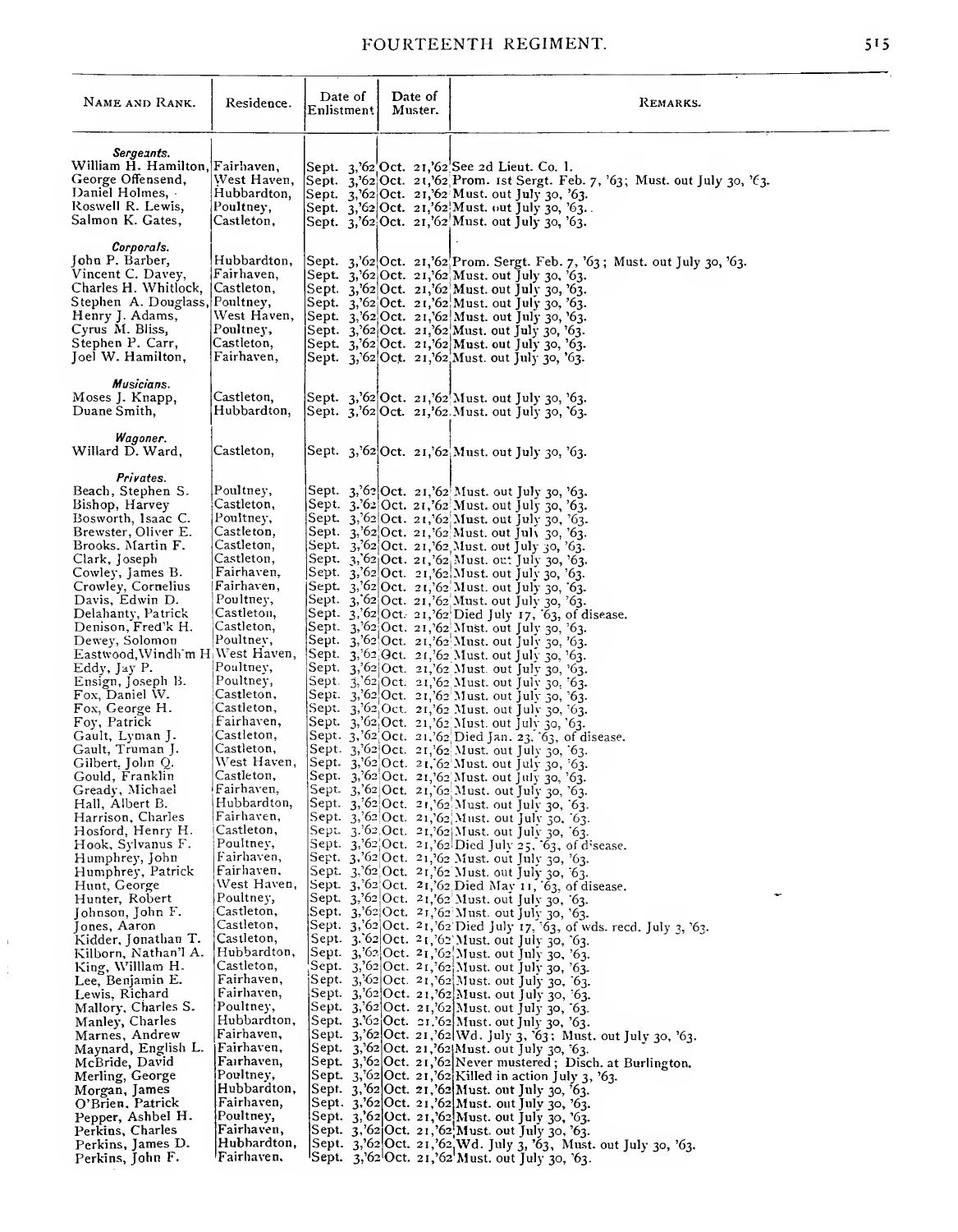$\ddot{\phantom{0}}$ 

| NAME AND RANK.                                                                                                                                 | Residence.                                                                                       | Date of<br> Enlistment            | Date of<br>Muster. | REMARKS.                                                                                                                                                                                                                                                                                                                                                                          |
|------------------------------------------------------------------------------------------------------------------------------------------------|--------------------------------------------------------------------------------------------------|-----------------------------------|--------------------|-----------------------------------------------------------------------------------------------------------------------------------------------------------------------------------------------------------------------------------------------------------------------------------------------------------------------------------------------------------------------------------|
| Perkins. Stillman S.<br>Perry, William A.<br>Pettee, Harrison T.<br>Pomeroy, Charles R<br>Pond, Henry A.<br>Potter, Favette<br>Rafferty, James | Hubbardton,<br>Hubbardton,<br>Hubbardton.<br>Poultney,<br>Castleton,<br>Castleton,<br>Fairhaven, | Sept.<br> Sept.<br>Sept.<br>Sept. |                    | Sept. 3,'62 Oct. 21,'62 Must. out July 30, '63.<br>Sept. 3,'62 Oct. 21,'62 Must. out July 30, '63.<br>$3,'62 Oct. 21,'62  Must. out July 30,'63.$<br>Sept. 3, $62$ Oct. 21, $62$ Must. out July 30, $63$ .<br>$3,62$ Oct. 21, $62$ Prom. Corp. Feb. 7, $63$ ; Must. out July 30, $63$ .<br>3,'62 Oct. 21,'62 Must. out July 30, '63.<br>$3,62$ Oct. 21, 62 Must. out July 30, 63. |
| Reardon, Daniel<br>Rice, Herbert C.<br>Rice, Samuel B.<br>Roberts, William S.<br>Root, Charles K.                                              | Fairhaven,<br>West Haven, Sept.<br>West Haven, Sept.<br> Fairhaven.<br>Hubbardton.               | Sept.                             |                    | $3,62$ Oct. 21, 62 Must. out July 30, 63.<br>$3,762$ Oct. 21, $62$ Must. out July 30, $63.7$<br>$3,3/62$ Oct. 21, $62$ Wd. July 3, $3/63$ ; Must. out July 30, $3/63$ .<br>Sept. 3,'62 Oct. 21,'62 Must. out July 30, '63.<br>Sept. 3,'62 Oct. 21,'62 Must. out July 30, '63.                                                                                                     |
| Rowlands, John<br>Shaw, Stephen P.<br>Shepard, Fennimore<br>Shepard, Harvey                                                                    | Fairhaven,<br>Castleton,<br> Castleton.<br>Castleton,                                            | Sept.                             |                    | Sept. 3,'62 Oct. 21,'62 Must. out July 30, 63.<br>Sept. 3,'62 Oct. 21,'62 Must. out July 30, '63.<br>Sept. 3,'62 Oct. 21,'62 Must. out July 30, '63.<br>$3$ ,'62 Oct. 21,'62 Must. out July 30, 63.                                                                                                                                                                               |
| Sherman, Emmet W. Castleton,<br>Smith, Frank W.<br>Smith, Hiram T.<br>Thompson, John H.                                                        | Castleton,<br>Poultney,<br>Poultney,                                                             |                                   |                    | Sept. 3,'62 Oct. 21,'62 Must. out July 30, '63.<br>Sept. 3,'62 Oct. 21,'62 Died July 28, '63, of wds. recd. July 3, '63.<br>Sept. 3, 62 Oct. 21, 62 Disch. Mch. 3, 63, for disab.<br>Sept. $3,62 Oct. 21,62  Must. out July 30, 763.$                                                                                                                                             |
| Vaughan, Charles E.<br>Ward, Elton E.<br>Ware, Dallas M.<br>Wheeler, Cullen<br>Wheeler, George C.                                              | Poultney,<br>Castleton.<br>Fairhaven.<br>Castleton,<br>Custleton,                                |                                   |                    | Sept. 3,'62 Oct. 21,'62 Must. out July 30, '63.<br>Sept. $3,62$ Oct. 21, $62$ Must out July 30, 63.<br>Sept. 3.'62 Oct. 21,'62 Must out July 30, 63.<br>Sept. $3,62 Oct. 21,62  Must. out July 30, 63.$<br>Sept. $3.62$ Oct. 21, 62 Must. out July 30, 63.                                                                                                                        |
| Whitlock, Hiram E.<br>Wilder, Daniel S.<br>Williams, John H.<br>Williams, William E.                                                           | Fairhaven.<br>Castleton,<br>Fairhaven,<br> Fairhaven,                                            |                                   |                    | Sept. 3,'62 Oct. 21,'62 Must. out July 30, 63.<br>Sept. $3$ , $62 Oct. 21$ , $62 Dist. 7a1. 31$ , $63$ , for disab.<br>Sept. $3,62$ Oct. 21, 62 Must. out July 30, 63.<br>Sept. 3, 62 Oct. 21, 62 Disch. Mch. 13, 63, for disab.                                                                                                                                                  |
| Wood, James H.<br>Wood, Leman                                                                                                                  | Castleton,<br>Fairhaven,                                                                         |                                   |                    | Sept. 3,'62 Oct. 21,'62 Must. out July 30, '63.<br>Sept. 3,'62 Oct. 21,'62 Wd. July 3, '63; Must. out July 30, '63.                                                                                                                                                                                                                                                               |

## COMPANY G.

| NAME AND RANK.                                                                                                                                                                | Residence.                                                                                                 | Date of<br>Commis'n.  | Date of<br>Issue.  | REMARKS.                                                                                                                                                                                                                                                                                                                                                                                                                                                                                                  |  |
|-------------------------------------------------------------------------------------------------------------------------------------------------------------------------------|------------------------------------------------------------------------------------------------------------|-----------------------|--------------------|-----------------------------------------------------------------------------------------------------------------------------------------------------------------------------------------------------------------------------------------------------------------------------------------------------------------------------------------------------------------------------------------------------------------------------------------------------------------------------------------------------------|--|
| Captain.<br>Noble F. Dunshee.                                                                                                                                                 | Bristol.                                                                                                   |                       |                    | Sept. 8, 62 Oct. 7, 62 Must. out July 30, 63.                                                                                                                                                                                                                                                                                                                                                                                                                                                             |  |
| 1st Lieutenant.<br>John H. Allen,                                                                                                                                             | Hinesburgh,                                                                                                |                       |                    | Sept. 8,'62 Oct. 7,'62 Must. out July 30, 63.                                                                                                                                                                                                                                                                                                                                                                                                                                                             |  |
| 2d Lieutenants.<br>Charles W. Mason,                                                                                                                                          |                                                                                                            |                       |                    | New Haven, Sept. 8,62 Oct. 7,62 Must. out July 30, 63.                                                                                                                                                                                                                                                                                                                                                                                                                                                    |  |
| NAME AND RANK.                                                                                                                                                                | Residence.                                                                                                 | Date of<br>Enlistment | Date of<br>Muster. | REMARKS.                                                                                                                                                                                                                                                                                                                                                                                                                                                                                                  |  |
| Sergeants.<br>Tufil Bissonett,<br>Edwin D. Barnes,<br>Ralph E. Weller,<br>Alson C. Hill,<br>Henry L. Hurlbut,                                                                 | Hinesburgh,<br>Bristol.<br>Hinesburgh,<br>Starksboro,<br>Monkton,                                          |                       |                    | Sept. 8,'62 Oct. 21,'62 Killed in action July 3, '63.<br>Sept. 8,'62 Oct. 21,'62 Prom. 1st Sergt. July 3, '63; Must. out July 30, '63.<br>Sept. 8,'62 Oct. 21,'62 Disch. Apr. 1, 63, for disab.<br>Sept. 8,'62 Oct. 21,'62 Must. out July 30, '63.<br>Sept. 8,'62 Oct. 21,'62 Must. out July 30, '63.                                                                                                                                                                                                     |  |
| Corporals.<br>Henry C. Powers,<br>Guy D. Boynton,<br>Roval C. Sargent,<br>Charles E. Mead,<br>William A. Martin,<br>Frank W. Grinnell,<br>Anson E. Wright,<br>George R. Toby. | Bristol,<br>Hinesburgh,<br>Starksboro.<br>Hinesburgh,<br>Hinesburgh,<br>Bristol,<br>New Haven,<br>Monkton. |                       |                    | Sept. 8,'62 Oct. 21,'62 Must. out July 30, '63.<br>Sept. 8,'62 Oct. 21,'62 Prom. Sergt. July 3, '63; Must. out July 30, '63.<br>Sept. 8,'62 Oct. 21,'62 Prom. Sergt. Apr. 6, '63; Must. out July 30, '63.<br>Sept. 8.'62 Oct. 21,'62 Killed in action July 3. '63.<br>Sept. 8,'62 Oct. 21,'62 Must. out July 30, '63.<br>Sept. $8,62$ Oct. 21, $62$ Died June 6, $63$ , of disease.<br>Sept. 8,'62 Oct. 21,'62 Must. out July 30, '63.<br>Sept. $8.62$ Nov. 24. 62 Must out July 30. 63; (Must. as priv.) |  |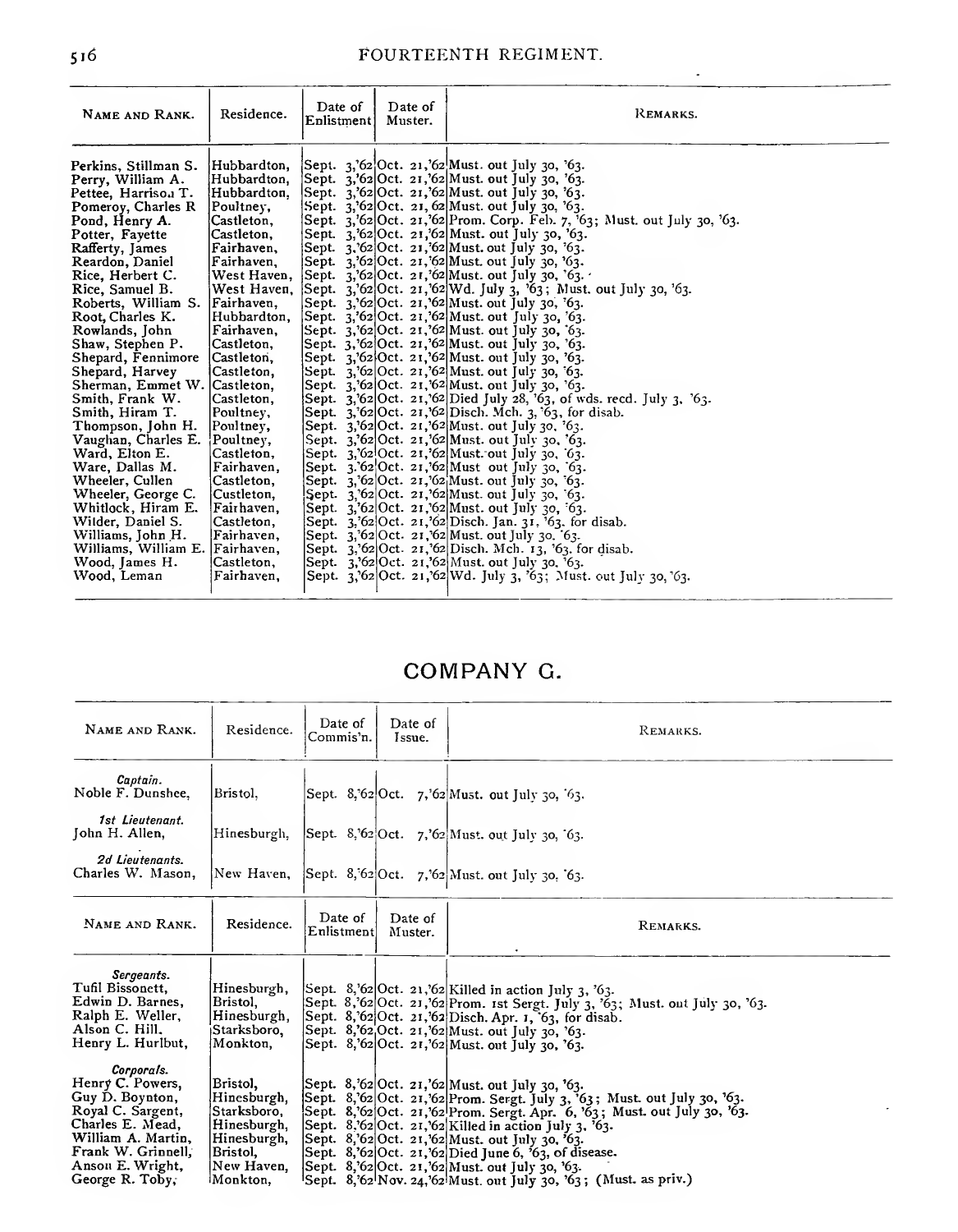| NAME AND RANK.                           | Residence.                 | Date of<br>Enlistment! | Date of<br>Muster. | REMARKS.                                                                                                                                                         |
|------------------------------------------|----------------------------|------------------------|--------------------|------------------------------------------------------------------------------------------------------------------------------------------------------------------|
| Musicians.<br>Stephen W. Palmer,         | Bristol,                   |                        |                    | Sept. 8,'62 Oct. 21,'62 Must. out July 30, '63.                                                                                                                  |
| Hoyt Sayles,                             | Starksboro,                |                        |                    | Sept. 8,'62 Oct. 21,'62 Must. out July 30, '63.                                                                                                                  |
| Wagoner.<br>Henry Butler,                | Bristol,                   |                        |                    | Sept. 8,'62 Oct. 21,'62 Must. out July 30, '63.                                                                                                                  |
| Privates.                                |                            |                        |                    |                                                                                                                                                                  |
| Babcock, Alden G.<br>Baldwin, Edmund W.  | Lincolu,<br> Hinesburgh,   |                        |                    | Sept. 8,'62 Oct. 21,'62 Must. out July 30, '63.<br>Sept. 8,'62 Oct. 21,'62 Wd. July 3, '63; Must. out July 30, '63.                                              |
| Baldwin, Jay                             | Monkton,                   |                        |                    | Sept. 8,'62 Oct. 21,'62 Must. out July 30, '63.                                                                                                                  |
| Baldwin, Sherman G.<br>Bissonett, Louis  | Hinesburgh,<br>Hinesburgh, |                        |                    | Sept. 8,'62 Oct. 21,'62 Must. out July 30. '63.                                                                                                                  |
| Bissonett, Marble                        | Hinesburgh,                |                        |                    | Sept. 8, 62 Oct, 21, 62 Must. out July 30, 63.<br>Sept. 8, 62 Oct. 21, 62 Disch. Apr. 1, 63, for disab.                                                          |
| Bissonett, Napoleon                      | Hinesburgh,                |                        |                    | Sept. 8, 62 Oct. 21, 62 Must. out July 30, 63.                                                                                                                   |
| Brown, Royal C.<br>Burritt, Guy L.       | Bristol,<br>Hinesburgh,    |                        |                    | Sept. 8,'62 Oct. 21,'62 Must. out July 30, '63.<br>Sept. 8,'62 Oct. 21,'62 Must. out July 30, '63.                                                               |
| Calihan, Michael                         | Bristol,                   |                        |                    | Sept. 8,'62 Oct. 21,'62 Wd. July 3, '63; Must. out July 30, '63.                                                                                                 |
| Chamberlin, Geo. C.                      | Starksboro,                |                        |                    | Sept. 8,'62 Oct. 21,'62 Must. out July 30, '63.                                                                                                                  |
| Chapin, Ovette W.<br>Clapper, Joseph     | New Haven,<br>Bristol,     |                        |                    | Sept. 8,'62 Oct. 21,'62 Disch. Apr. 27, '63.<br>Sept. 8,'62 Oct. 21,'62 Must. out July 30, '63.                                                                  |
| Coughlin, John                           | Lincoln,                   |                        |                    | Sept. 8,'62 Oct. 21,'62 Must. out July 30, '63.                                                                                                                  |
| Coonerty, Patrick                        | Starksboro,                |                        |                    | Sept. 8,'62 Oct. 21,'62 Disch. June 1, '63, for disab.                                                                                                           |
| Delong, Charles D.<br>Dike, Henry C.     | Starksboro,<br>Starksboro, |                        |                    | Sept. 8,'62 Oct. 21,'62 Must. out July 30, '63.<br>Sept. 8,'62 Oct. 21,'62 Must. out July 30, '63.                                                               |
| Dow, Lorenzo J.                          | Lincoln,                   |                        |                    | Sept. 8,'62 Oct. 21,'62 Must. out July 30, '63.                                                                                                                  |
| Dwyer, Philip, 3d                        | Starksboro,                |                        |                    | Sept. 8,'62 Oct. 21,'62 Must. out July 30, '63.                                                                                                                  |
| Fraser, Henry W.<br>Furlong, Michael     | Hinesburgh,<br>Monkton,    |                        |                    | Sept. 8.'62.'Oct. 21,'62.'Prom. Corp. Oct. 21, '62; Wd. July 3, '63; Must. out July 30, '63.<br>Sept. 8,'62 Oct. 21,'62 Wd. July 3, '63; Must. out July 30, '63. |
| Furlong, Patrick                         | Hinesburgh,                |                        |                    | Sept. 8,'62 Oct. 21,'62 Must. out July 30, '63.                                                                                                                  |
| Gove, William E.<br>Gravel, Nicholas     | Lincoln,<br>Bristol,       |                        |                    | Sept. 8,'62 Oct. 21,'62 Must. out July 30, '63.<br>Sept. 8, 62 Oct. 21, 62 Disch. Apr. 1, 63, for disab.                                                         |
| Green, William E.                        | Lincoln,                   |                        |                    | Sept. 8, 62 Oct. 21, 62 Killed in action July 3, 63.                                                                                                             |
| Hill, John S.                            | Starksboro,                |                        |                    | Sept. 8,'62 Oct. 21,'62 Prom. Corp. Apr. 6, '63; Must. out July 30, 63.                                                                                          |
| Hill, Lionel T.<br>Houghtalin, John W.   | Starksboro,<br>Hinesburgh, |                        |                    | Sept. $8$ ,'62 Oct. 21,'62 Died Dec. 30, 62, of disease.<br>Sept. 8, 62 Oct. 21, 62 Must. out July 30, 63.                                                       |
| Jackson, Silas A.                        | Starksboro.                |                        |                    | Sept. $8,62 Oct. 21,62 Did Mch. 25, 763, of disease.$                                                                                                            |
| Jennings, Horace P.                      | New Haven,                 |                        |                    | Sept. 8, 62 Oct. 21. 62 Must. out July 30, 63.                                                                                                                   |
| Johnroe, John, Jr.<br>Jones, Charles P.  | New Haven,<br>Lincoln,     |                        |                    | Sept. 8, 62 Oct. 21, 62 Disch. Apr. 1. 63, for disab.<br>Sept. 8, 62 Oct. 21, 62 Prom. Corp. July 3, 63; Must. out July 30, 63.                                  |
| Jones, David D.                          | Lincoln,                   |                        |                    | Sept. 8.'62 Oct. 21,'62 Prom. Corp. June 14, '63; Must. out July 30, '63.                                                                                        |
| Kendall, Eleazer, Jr.<br>Kent, Luther M. | New Haven,<br>Lincoln,     |                        |                    | Sept. 8,'62 Oct. 21,'62 Must. out July 30, '63.                                                                                                                  |
| Lamos, G. Henry                          | Hinesburgh,                |                        |                    | Sept. 8,'62 Oct. 21,'62 Wd. July 3, '63; Must. out July 30, '63.<br> Sept. 8,'62 Oct. 21,'62 Must. out July 30, '63.                                             |
| Lavalley, Peter                          | Hinesburgh,                |                        |                    | Sept. 8,'62 Oct. 21,'62 Wd. July 3, 63; Must. out July 30, '63.                                                                                                  |
| Lavigne, Joseph<br>Lavigne, Peter        | Hinesburgh,<br>Hinesburgh, |                        |                    | [Sept. 8,'62]Oct. 21,'62 Wd. July 3, '63; Must. out July 30, '63.<br>Sept. 8,'62 Oct. 21,'62 Must. out July 30, '63.                                             |
| Leonard, John H.                         | Hinesburgh,                |                        |                    | Sept. 8, 62 Oct. 21, 62 Must. out July 30, 63.                                                                                                                   |
| Manum, Augustine E.                      | Bristol,                   |                        |                    | Sept. 8,'62 Oct. 21,'62 Must. out July 30, '63.                                                                                                                  |
| McIntyre, Napoleon<br>Meech, Leonard E.  | Bristol,<br>Hinesburgh,    |                        |                    | Sept. 8,'62 Oct. 21,'62 Must out July 30, '63.<br>[Sept. 8,'62 Oct. 21,'62 Prom. Corp. July 3. '63; Must. out July 30, '63.                                      |
| Melainiff, Keiron                        | Monkton,                   |                        |                    | Sept. 8, 62 Oct. 21, 62 Wd. July 3, 63; Must. out July 30, 63.                                                                                                   |
| Melian, Michael<br>Moulton, John         | Bristol,<br>Lincoln,       |                        |                    | Sept. 8,'62 Oct. 21,'62 Must. out July 30, 63.<br>Sept. $8,62$ Oct. 21, $62$ Must. out July 30, 63.                                                              |
| Moulton, Julius C.                       | Monkton,                   |                        |                    | Sept. 11,'62 Oct. 21,'62 Must. out July 30, '63.                                                                                                                 |
| Noyes, William E.                        | Lincoln,                   |                        |                    | Sept. 8,'62 Oct. 21,'62 Died June 16, '63, of disease.                                                                                                           |
| Palmer, James L.<br>Patno, Damos         | Hinesburgh,<br>Bristol,    |                        |                    | Sept. 8,'62 Oct. 21,'62 Must. out July 30, '63.<br>Sept. 8,'62 Oct. 21,'62 Must. out July 30, '63.                                                               |
| Pease, Henry R.                          | Hinesburgh,                |                        |                    | Sept. 8,'62 Oct. 21,'62 Must. out July 30, '63.                                                                                                                  |
| Peck, Abel                               | Ferrisburgh,               |                        |                    | Sept. 8,'62 Oct. 21, 62 Must. out July 30, '63.                                                                                                                  |
| Percival, Elwood M.<br>Place, Emerson R. | Lincoln,<br>Hinesburgh,    |                        |                    | Sept. $8,62 Oct. 21,62 Dist. 100. 20, 62, for disab.$<br>Sept. 8,'62 Oct. 21,'62 Must. out July 30, '63.                                                         |
| Plain, Israel                            | Bristol,                   |                        |                    | Sept. 8,'62 Oct. 21,'62 Must. out July 30, '63.                                                                                                                  |
| Post, Herman A.<br>Randall, Samuel J.    | Hinesburgh,<br>Starksboro, |                        |                    | Sept. 8,'62 Oct. 21.'62 Must. out July 30, '63.                                                                                                                  |
| Ray, Henry J.                            | Hinesburgh,                |                        |                    | Sept. 8,'62 Oct. 21,'62 Must. out July 30, '63.<br>Sept. 8,'62 Oct. 21,'62 Must. out July 30, '63.                                                               |
| Rhodes, Jonathan J.                      | Starksboro,                |                        |                    | Sept. 8,'62 Oct. 21,'62 Must. out July 30, '63.                                                                                                                  |
| Roscoe, Henry C.<br>Ross, Charles W.     | New Haven,<br>Starksboro,  |                        |                    | Sept. 8,'62 Oct. 21,'62 Must. out July 30, '63.<br>Sept. 8,'62,Oct. 21,'62 Killed in action July 3, '63.                                                         |
| Rounds, Elisha                           | Starksboro,                |                        |                    | Sept. 8,'62'Oct. 21,'62 Must. out July 30, '63.                                                                                                                  |
| Rounds, Joseph                           | Monkton,                   |                        |                    | Sept. 8,'62 Oct. 21,'62 Must. out July 30, '63.                                                                                                                  |
| Russell, Mitchell<br>Saddler, John       | Starksboro,<br>Hinesburgh, |                        |                    | Sept. 8,'62 Oct. 21,'62 Must. out July 30, '63.<br>Sept. 8, 62 Oct. 21, 62 Must. out July 30, 63.                                                                |
| Spooner, Henry H.                        | Monkton,                   |                        |                    | Sept. 8, 62 Oct. 21, 62 Wd. July 3, 63; Must. out July 30, 63.                                                                                                   |
| Sawyer, Elijah L.                        | Starksboro,                |                        |                    | Sept. 8,'62 Oct. 21,'62 Must. out July 30, '63.                                                                                                                  |

 $\sim$ 

 $\sim 10^{-1}$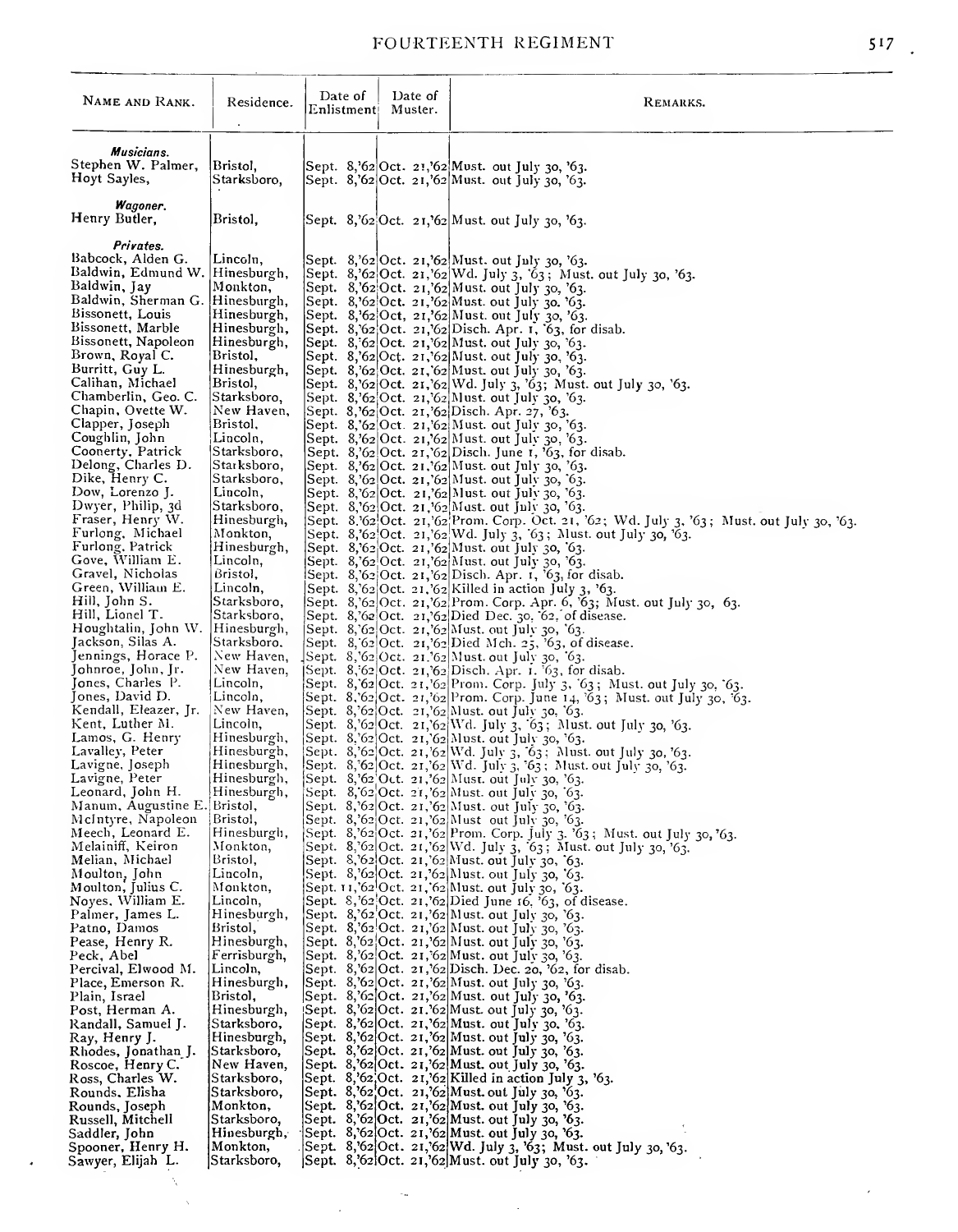| NAME AND RANK.                                                                                                                                                                                                                                   | Residence.                                                                                                              | Date of<br>Enlistment Muster. | Date of | REMARKS.                                                                                                                                                                                                                                                                                                                                                                                                                                                                                                                                                                                                                                 |
|--------------------------------------------------------------------------------------------------------------------------------------------------------------------------------------------------------------------------------------------------|-------------------------------------------------------------------------------------------------------------------------|-------------------------------|---------|------------------------------------------------------------------------------------------------------------------------------------------------------------------------------------------------------------------------------------------------------------------------------------------------------------------------------------------------------------------------------------------------------------------------------------------------------------------------------------------------------------------------------------------------------------------------------------------------------------------------------------------|
| Steady, Henry<br>Steady, Lewis<br>Stenior. Henry<br>Stone, Seth<br>Sturdevant, Phelps D. New Haven,<br>Swinger, John<br>Vradenburg, Sol.<br>White, Alphonzo E.<br>Whittemore, Dan., [r. Bristo],<br>Whittemore, Samuel New Haven,<br>Wood, Hiram | Hinesburgh.<br>Monkton,<br>Lincoln,<br> Starksboro,<br>Starksboro,<br>Bristol.<br><i><b>Starksboro,</b></i><br>Lincoln. |                               |         | Sept. 8,'62 Oct. 21,'62 Must. out July 30, '63.<br>Sept. 8,'62 Oct. 21,'62 Must. out July 30, '63.<br>Sept. 8.'62 Oct. 21.'62 Wd. July 3, '63; Must. out July 21, '63.<br>Sept. 8, 62 Oct. 21, 62 Must. out July 30, 63.<br>Sept. 8,'62 Oct. 21,'62 Must. out July 30, '63.<br>$\left \text{Sept. } 8,762\right \text{Oct. } 21,762\right \text{Must.}$ out July 30, 763.<br>Sept. 8.'62 Oct. 21.'62 Must. out July 30, '63.<br>Sept. $8.62 Oct. 21.62  Must. 001  July 30. 63.$<br>Sept. 8,'62 Oct. 21,'62 Must. out July 30, '63.<br>Sept. 8,'62 Oct. 21,'62 Must. out July 30. '63.<br>Sept. 8, 62 Oct. 21, 62 Must. out July 30, 63. |

### COMPANY H.

| NAME AND RANK.                                                                                                                                                                                                                 | Residence.                                                                                                                                    | Date of<br>Commis'n.  | Date of<br>Issue.  | REMARKS.                                                                                                                                                                                                                                                                                                                                                                                                                                                                                                                                                                                                                         |
|--------------------------------------------------------------------------------------------------------------------------------------------------------------------------------------------------------------------------------|-----------------------------------------------------------------------------------------------------------------------------------------------|-----------------------|--------------------|----------------------------------------------------------------------------------------------------------------------------------------------------------------------------------------------------------------------------------------------------------------------------------------------------------------------------------------------------------------------------------------------------------------------------------------------------------------------------------------------------------------------------------------------------------------------------------------------------------------------------------|
| Captain.<br>Walter C. Dunton,                                                                                                                                                                                                  | Rutland,                                                                                                                                      |                       |                    | Sept. 10,'62 Oct. 7,'62 Must. out July 30, '63.                                                                                                                                                                                                                                                                                                                                                                                                                                                                                                                                                                                  |
| 1st Lieutenant.<br>Alanda W. Clarke,                                                                                                                                                                                           | Rutland,                                                                                                                                      |                       |                    | Sept. 10,'62 Oct. 7,'62 Must. out July 30, '63.                                                                                                                                                                                                                                                                                                                                                                                                                                                                                                                                                                                  |
| 2d Lieutenant.<br>Daniel Conway,                                                                                                                                                                                               | Rutland,                                                                                                                                      |                       |                    | Sept. 10, 62 Oct. 7, 62 Must. out July 30, 63.                                                                                                                                                                                                                                                                                                                                                                                                                                                                                                                                                                                   |
| NAME AND RANK.                                                                                                                                                                                                                 | Residence.                                                                                                                                    | Date of<br>Enlistment | Date of<br>Muster. | REMARKS.                                                                                                                                                                                                                                                                                                                                                                                                                                                                                                                                                                                                                         |
| Sergeants.<br>Harley G. Sheldon,<br>Henry F. Colton,<br>Spencer C. Cheney,<br>Charles W. Shedd,<br>Simeon D. Yaw,                                                                                                              | Rutland,<br>Sherburne,<br>Rutland.<br>Mt. Holly,<br>Chittenden,                                                                               |                       |                    | Sept. 10,'62 Oct. 21,'62 See 2d Lieut. Co. K.<br>Sept. 10, 62 Oct. 21. 62 Died Feb. 9, 63. of disease.<br>Sept. 10, 62 Oct. 21, 62 Must. out July 30, 63.<br>Sept. 10,'62 Oct. 21,'62 Prom. 1st Sergt.; Must. out July 30, 63.<br>Sept. 10,'62 Oct. 21,'62 Must. out July 30, '63.                                                                                                                                                                                                                                                                                                                                               |
| Corporals.<br>John F. Eggleston,<br>Henry P. Kinsman,<br>Stillman C. White,<br>Walker Bates,<br>James E. Wetmore,<br>Jonathan C. Winter,<br>Charles W. Ellis,                                                                  | Rutland,<br>Rutland,<br>Rutland,<br>Sherburne,<br>Ira.<br>Chittenden,<br>Rutland,                                                             |                       |                    | Sept. 10,'62 Oct. 21,'62 Prom. Sergt.; Must. out July 30, '63.<br>Sept. 10,'62 Oct. 21,'62 Red. at request: Must. out July 30. '63.<br>Sept. 10,'62 Oct. 21,'62 Prom. Sergt.; Wd. July 3, 63; Must. out July 30, '63.<br>Sept. 10,'62 Oct. 21,'62 Must. out July 30, '63.<br>Sept. 10,'62 Oct. 21,'62 Must. out July 30, '63.<br>Sept 10,'62 Oct. 21,'62 Must. out July 30, '63.<br>Sept. 10,'62 Oct. 21,'62 Drummer; Must. out July 30, '63.                                                                                                                                                                                    |
| Musician.<br>Franklin Johnson,                                                                                                                                                                                                 | Rutland,                                                                                                                                      |                       |                    | Sept. 10,'62 Oct. 21,'62 Tr. to V. R. C.; Must. out July 30, '63.                                                                                                                                                                                                                                                                                                                                                                                                                                                                                                                                                                |
| Wagoner.<br>Silas Knights,                                                                                                                                                                                                     | Rutland,                                                                                                                                      |                       |                    | Sept. 10,'62 Oct. 21,'62 Must. out July 30, '63.                                                                                                                                                                                                                                                                                                                                                                                                                                                                                                                                                                                 |
| Privates.<br>Allen, Luzern<br>Allen, Nye J.<br>Archer, Lucian J.<br>Austin, Anthony<br>Bailey, Eben, Jr.<br>Baird, Lester L.<br>Barber, Lawson E.<br>Barrett, Henry<br>Bassett, Albert<br>Bates, Oren W.<br>Botchford, William | Rutland,<br>Shrewsbury,<br>Pittsfield,<br>Rutland,<br>Mt. Holly,<br>Pittsfield,<br>Ira,<br>Mt. Holly,<br>Pittsford,<br>Sherburne,<br>Rutland, |                       |                    | Sept. 10,'62 Oct. 21,'62 Disch. Mch. 30, '63, for disab.<br>Sept. 10, 62 Oct. 21, 62 Must. out July 30, 63.<br>Sept. 10,'62 Oct. 21,'62 Must. out July 30, '63.<br>Sept. 10,'62 Oct. 21,'62 Must. out July 30. '63.<br>Sept. 10,'62 Oct. 21,'62 Must out July 30, '63.<br>Sept. 10,'62 Oct. 21,'62 Died July 17, '63, of wds. recd. July 3, '63.<br>Sept. 10,'62 Oct. 21,'62 Must. out July 30, '63.<br>Sept. 10,'62 Oct. 21,'62 Must. out July 30, '63.<br>Sept. 10,'62 Oct. 21,'62 Wd July 3, '63; Disch. Oct. 7, '63.<br>Sept. 10,'62 Oct. 21,'62 Must. out July 30. '63.<br>Sept. 10,'62 Oct. 21,'62 Must. out July 30, '63. |
| Bour, John T.<br>Brown, George                                                                                                                                                                                                 | Ira,<br>Rutland,                                                                                                                              |                       |                    | Sept. 10,'62 Oct. 21,'62 Must. out July 30, '63.<br>Sept. 10,'62 Oct. 21,'62 Prom. Corp.; Must. out July 30, '63.                                                                                                                                                                                                                                                                                                                                                                                                                                                                                                                |

سمار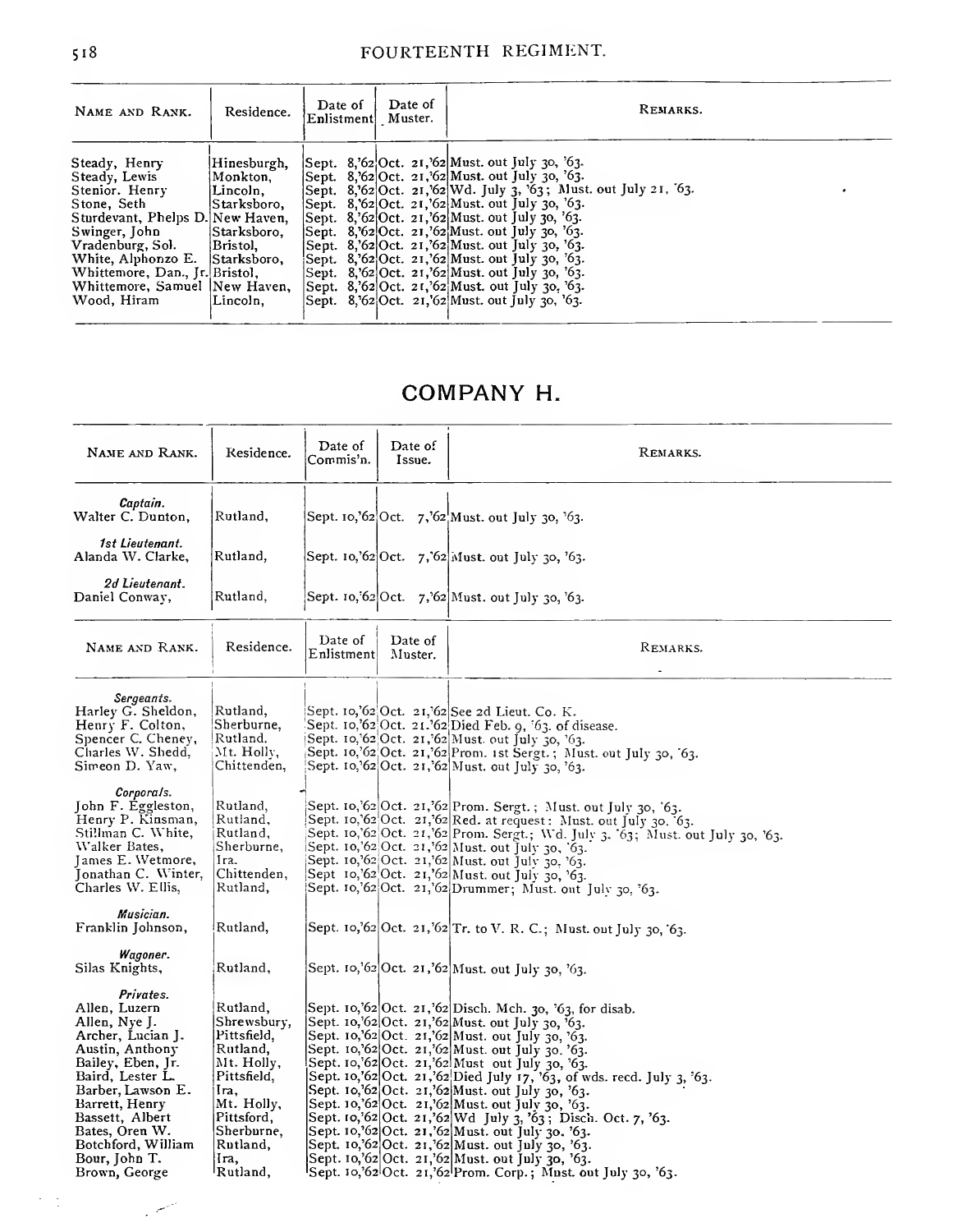| NAME AND RANK.                          | Residence.                | Date of<br>Enlistment | Date of<br>Muster. | Remarks.                                                                                                             |
|-----------------------------------------|---------------------------|-----------------------|--------------------|----------------------------------------------------------------------------------------------------------------------|
| Callahan, Thomas                        | Shrewsbury,               |                       |                    | Sept. 10,'62 Oct. 21,'62 Must. out July 30, '63.                                                                     |
| Chase, Sylvester S.                     | Rutland,                  |                       |                    | Sept. 10,'62 Oct. 21,'62 Must. out July 30, '63.                                                                     |
| Cheisen, Peter                          | Rutland,                  |                       |                    | Scpt. 10,'62 Oct. 21,'62 Wd. July 3, '63; Must. out July 30, '63.                                                    |
| Churchill, Wilson B.                    | Chittenden,               |                       |                    | Sept. 10, 62 Oct. 21, 62 Must. out July 30, 63.                                                                      |
| Clowrey, Michael                        | Mt. Holly,                |                       |                    | Sept. 10,'62 Oct. 21,'62 Must. out July 30, '63.                                                                     |
| Collins, Rolla W.<br>Cook, Orin B.      | Chittenden,               |                       |                    | Sept. 10,'62 Oct. 21,'62 Prom. Corp.; Must. out July 30, '63.                                                        |
| Coulin, John                            | Shrewsbury,<br>Rutland,   |                       |                    | Sept. 10,'62 Oct. 21,'62 Disch. Mch. 30, '63, for disab.<br>Sept. 10,'62 Oct. 21,'62 Must. out July 30, '63.         |
| Crowley, Frederick W. Mt. Holly,        |                           |                       |                    | Sept. 10,'62 Oct. 21,'62 Must. out July 30, '63.                                                                     |
| Davis, James                            | Rutland,                  |                       |                    | Sept. 10,'62 Oct. 21,'62 Must. out July 30, '63.                                                                     |
| Doty, Charles L.                        | Pittsfield,               |                       |                    | Sept. 10,'62 Oct. 21,'62 Disch. Jan. 30, '63, for disab.                                                             |
| Doubleday, William O. Sherburne,        |                           |                       |                    | Sept. 10, '62 Oct. 21, '62 Died of wds. recd. July 3, '63.                                                           |
| Durkee, Martin H.                       | Chittenden,               |                       |                    | Sept. 10, 62 Oct. 21, 62 Must. out July 30, 63.                                                                      |
| Earle, Harrison H.                      | Mt. Holly,                |                       |                    | Sept. 10,'62 Oct. 21,'62 Must. out July 30, '63.                                                                     |
| Ellis, Amos                             | Pittsfield,               |                       |                    | Sept. 10,'62 Oct. 21,'62 Must. out July 30, '63.                                                                     |
| Farmer, Edward L.                       | Pittsfield,               |                       |                    | Sept. 10,'62 Oct. 21,'62 Taken pris. July 3, '63, and died at Andersonville, Ga., May 1, '64.                        |
| Fisk, James M.<br>._Fletcher, Albert W. | Chittenden,<br>Pittsford, |                       |                    | Sept. 10, $62$ Oct. 21, $62$ Must. out July 30, $63$ .<br>Sept. 10,'62 Oct. 21,'62 Must. out July 30, '63.           |
| Freeman, Wilber F.                      | Chittenden,               |                       |                    | Sept. 10, 62 Oct. 21, 62 Died July 31, '63.                                                                          |
| Fuller, Asa T.                          | Rutland,                  |                       |                    | Sept. 10,'62 Oct. 21,'62 Prom. Corp.: Must. out July 30, '63.                                                        |
| Fuller, Nathan J.                       | Rutland,                  |                       |                    | Sept. 10, 62 Oct. 21, 62 Must. out July 30, 63.                                                                      |
| Gates, Isaac                            | Pittsford,                |                       |                    | Sept. 10,'62 Oct. 21, 62 Must. out July 30, '63.                                                                     |
| Gleason, John                           | Rutland,                  |                       |                    | Sept. 10,'62 Oct. 21,'62 Must. out July 30, '63.                                                                     |
| Grooms, Franklin B.                     | ¦Rutland,                 |                       |                    | Sept. 10,'62 Oct. 21, 62 Must. out July 30, 63.                                                                      |
| Hadley, John F.                         | Sherburne,                |                       |                    | Sept. 10,'62 Oct. 21, 62 Must. out July 30, 63.                                                                      |
| Hale, Charles E.                        | Rutland,                  |                       |                    | Sept. 10,'62 Oct. 21,'62 Must. out July 30, '63.                                                                     |
| Hanley, Archibald<br>Hauley, Gilbert    | Shrewsbury,<br>Ira,       |                       |                    | Sept. 10,'62 Oct. 21, 62 Must. out July 30, 63.<br>Sept. 10,'62 Oct. 21,'62 Wd. July 3, '63; Must. out July 30, '63. |
| Hendry, Thomas                          | Chittenden,               |                       |                    | Sept. 10,'62 Oct. 21,'62 Must. out July 30, '63.                                                                     |
| Hinkley, Aaron                          | Ira,                      |                       |                    | Sept. 10,'62 Oct. 21, 62 Must. out July 30, 63.                                                                      |
| Hinkley, William W.                     | Rutland,                  |                       |                    | Sept. 10,'62 Oct. 21,'62 Must. out July 30, '63.                                                                     |
| Hurley, John                            | Rutland,                  |                       |                    | Oct. $6.762$ Oct. 21, $62$ Must. out July 30, $63$ .                                                                 |
| lves, Morton A.                         | Mt. Holly,                |                       |                    | Sept. 10, $62$ Oct. 21, $62$ Must. out July 30, $63$ .                                                               |
| Jewell, Calvin B.                       | Shrewsbury,               |                       |                    | Sept. 10, 62 Oct. 21, 62 Died June 17, '63, of disease.                                                              |
| Johnson, John B.<br>Mahon, John         | Shrewsbury,<br>Mt. Holly, |                       |                    | Sept. 10,'62 Oct. 21.'62 Must. out July 30, '63.<br>Sept. 10,'62 Oct. 21,'62 Must. out July 30, '63.                 |
| Manley, Alfred                          | Chittenden,               |                       |                    | Sept. 10,'62 Oct. 21,'62 Must. out July 30, 63.                                                                      |
| Manley, Lauriston E.                    | Sherburne,                |                       |                    | Sept. 10,'62 Oct. 21, 62 Wd. July 3, '63; Must. out July 30, '63.                                                    |
| Martyn, Henry C.                        | Rutland,                  |                       |                    | Sept. 10,'62 Oct. 21, 62 Prom. Corp.; Must. out July 30. '63.                                                        |
| McGan, John                             | Rutland,                  |                       |                    | Oct. $6,62$ Oct. 21, $62$ Must. out July 30, $63$ .                                                                  |
| McManus, John                           | Rutland.                  |                       |                    | Sept. 10,'62 Oct. 21, 62 Must. out July 30, '63.                                                                     |
| Morgan, Arthur E.                       | lra,                      |                       |                    | Sept. 10,'62 Oct. 21, 62 Must. out July 30, 63.                                                                      |
| Murray, George M.                       | Rutland,                  |                       |                    | Sept. 10,'62 Oct. 21,'62 Must. out July 30, '63.                                                                     |
| Nash, Francis<br>Nims, Supply           | Chittenden,<br>Rutland,   |                       |                    | Sept. 10, 62 Oct. 21, 62 Died Nov. 21, '62, of disease.<br>Sept. 10,'62 Oct. 21, 62 Must. out July 30, '63.          |
| Noves, Albert                           | Pittsfield,               |                       |                    | Sept. 10,'62 Oct. 21, 62 Disch. Aug. 24, '63, for wds. recd. July 3, '63.                                            |
| Petty, Charles W.                       | Rutland,                  |                       |                    | Sept. 10,'62 Oct. 21, 62 Must. out July 30, '63.                                                                     |
| Priest, Nathan                          | Mt. Holly,                |                       |                    | Sept. 10,'62 Oct. 21, 62 Must. out July 30, '63.                                                                     |
| Reynolds, Marvin                        | Rutland,                  |                       |                    | Sept. 10,'62 Oct. 21,'62 Prom. Corp.; Must. out July 30, '63.                                                        |
| Rice, George G.                         | Mt. Holly,                |                       |                    | Sept. 10, 62 Oct. 21, 62 Must. out July 30, 63.                                                                      |
| Rice, Phineas Riley                     | Mendon,                   |                       |                    | Sept. 10,'62 Oct. 21, 62 Must. out July 30, 63.                                                                      |
| Russell, Cyrus                          | l ra,<br>Chittenden.      |                       |                    | Sept. 10,'62 Oct. 21, 62 Must. out July 30, 63.<br>Sept. 10,'62 Oct. 21, 62 Must. out July 30, 63.                   |
| Sargent, John H.<br>Sargent, Leroy J.   | Rutland,                  |                       |                    | Sept. 10, 62 Oct. 21, 62 Must. out July 30, 63.                                                                      |
| Sawyer, Simon F.                        | Sherburne,                |                       |                    | Sept. 10,'62 Oct. 21,'62 Must. out July 30, 63.                                                                      |
| Shannon, Robert                         | Rutland,                  |                       |                    | Sept. 10,'62 Oct. 21,'62 Must. out July 30, '63.                                                                     |
| Shedd, Joseph F.                        | Mt. Holly,                |                       |                    | Sept. 10, $62$ Oct. 21, $62$ Must. out July 30, $63$ .                                                               |
| Sherwin, Harlan P.                      | Mendon,                   |                       |                    | Sept. 10,'62 Oct. 21, 62 Must. out July 30, '63.                                                                     |
| Smith, Thomas E.                        | Wallingford,              |                       |                    | Oct. $6, 62$ Oct. 21, $62$ Disch. Mch. 30, $63$ for disab.                                                           |
| Snow, Carlos E.                         | Rutland,                  |                       |                    | Sept. 10, 62 Oct. 21, 62 Wd. July 3, 63; Must. out July 30, 63.                                                      |
| Stocker, George A.                      | Rutland,                  |                       |                    | Sept. 10, 62 Oct. 21, 62 Must. out July 30, 63.<br>Sept. 10,'62 Oct. 21, 62 Must. out July 30, '63.                  |
| Stone, Horace P.<br>Taylor, Josiah C.   | ¦Sherburne,<br>Sherburne, |                       |                    | Sept. 10,'62 Oct. 21,'62 Must. out July 30, '63.                                                                     |
| Turner, John P.                         | Sherburne,                |                       |                    | Sept. 10, 62 Oct. 21, 62 Must. out July 30, 63.                                                                      |
| White, Enoch E.                         | Sherburne,                |                       |                    | Sept. 10, $62$ Oct. 21, $62$ Died Apr. 2, $63$ , of disease.                                                         |
| Williams, Harry O.                      | Rutland,                  |                       |                    | Sept. 10,'62 Oct. 21,'62 Must. out July 30, '63.                                                                     |
| Winter, Wilson R.                       | Chittenden,               |                       |                    | Sept. 10,'62 Oct.  21,'62 Must. out July 30, '63.                                                                    |
|                                         |                           |                       |                    |                                                                                                                      |

 $\lambda$ 

 $\frac{1}{2}$ 

 $\overline{a}$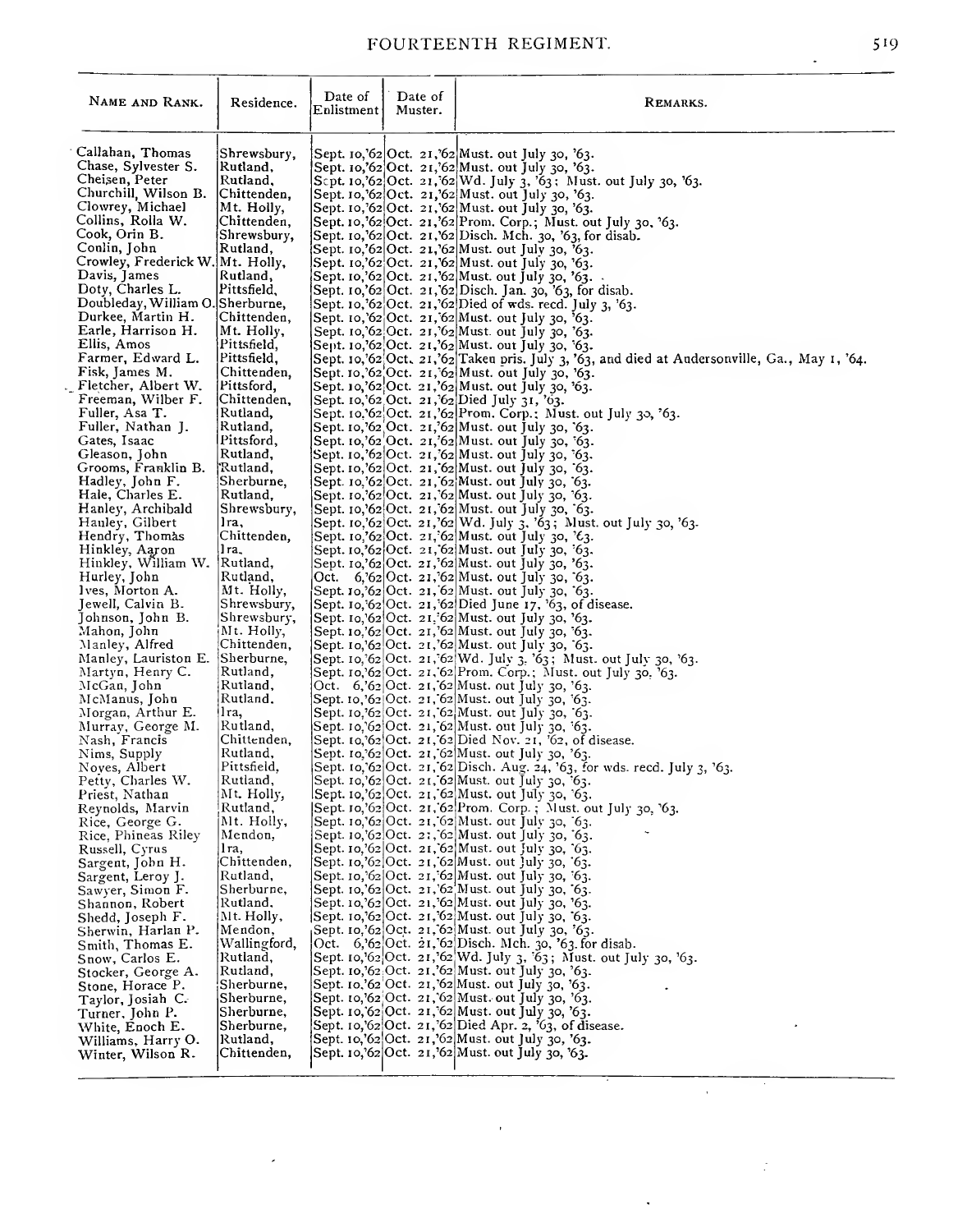## COMPANY I.

| NAME AND RANK.                                                                                                                                                                                                                                                                                                                                                                                                                                                                 | Residence.                                                                                                                                                                                                                                                                                            | Date of<br>Commis'n.  | Date of<br>Issue.  | REMARKS.                                                                                                                                                                                                                                                                                                                                                                                                                                                                                                                                                                                                                                                                                                                                                                                                                                                                                                                                                                                                                                                                                                                                                                                                                                                                                                                                 |
|--------------------------------------------------------------------------------------------------------------------------------------------------------------------------------------------------------------------------------------------------------------------------------------------------------------------------------------------------------------------------------------------------------------------------------------------------------------------------------|-------------------------------------------------------------------------------------------------------------------------------------------------------------------------------------------------------------------------------------------------------------------------------------------------------|-----------------------|--------------------|------------------------------------------------------------------------------------------------------------------------------------------------------------------------------------------------------------------------------------------------------------------------------------------------------------------------------------------------------------------------------------------------------------------------------------------------------------------------------------------------------------------------------------------------------------------------------------------------------------------------------------------------------------------------------------------------------------------------------------------------------------------------------------------------------------------------------------------------------------------------------------------------------------------------------------------------------------------------------------------------------------------------------------------------------------------------------------------------------------------------------------------------------------------------------------------------------------------------------------------------------------------------------------------------------------------------------------------|
| Captain.<br>Solomon T. Allen,                                                                                                                                                                                                                                                                                                                                                                                                                                                  | Panton,                                                                                                                                                                                                                                                                                               |                       |                    | Sept. 16,'62 Oct. 7,'62 Must. out July 30, '63.                                                                                                                                                                                                                                                                                                                                                                                                                                                                                                                                                                                                                                                                                                                                                                                                                                                                                                                                                                                                                                                                                                                                                                                                                                                                                          |
| 1st Lieutenants.<br>T. C. Middlebrook,<br>Milo A. Williams,                                                                                                                                                                                                                                                                                                                                                                                                                    | Ferrisburgh,<br>Charlotte,                                                                                                                                                                                                                                                                            |                       |                    | Sept. 16,'62 Oct. 7, 62 Resgd. Jan. 7, '63.<br>[Jan. 16,'63]Jan. 23,'63 2d Lieut. Co. I.; Must. out July 30, '63.                                                                                                                                                                                                                                                                                                                                                                                                                                                                                                                                                                                                                                                                                                                                                                                                                                                                                                                                                                                                                                                                                                                                                                                                                        |
| 2d Lieutenants.<br>Milo A. Williams,<br>William H. Hamilton, Fairhaven,<br>John R. Converse,                                                                                                                                                                                                                                                                                                                                                                                   | Charlotte,<br>Panton,                                                                                                                                                                                                                                                                                 |                       |                    | Sept. 16, 62 Oct. 7, 62 See 1st Lieut. Co. J.<br>Jan. 16, 63 Jan. 23, 63 Ist Sergt. Co. F.; died July 3, '63, of wds. recd. same day.<br>July 3,'63 July 29,'63 Priv. Co. 1.; Must. out July 30, '63.                                                                                                                                                                                                                                                                                                                                                                                                                                                                                                                                                                                                                                                                                                                                                                                                                                                                                                                                                                                                                                                                                                                                    |
| NAME AND RANK.                                                                                                                                                                                                                                                                                                                                                                                                                                                                 | Residence.                                                                                                                                                                                                                                                                                            | Date of<br>Enlistment | Date of<br>Muster. | REMARKS.                                                                                                                                                                                                                                                                                                                                                                                                                                                                                                                                                                                                                                                                                                                                                                                                                                                                                                                                                                                                                                                                                                                                                                                                                                                                                                                                 |
| Sergeants.<br>Obadiah W. Allen,<br>William Claxton,<br>Gideon D. Prindle,<br>John A. Strong,<br>Nathan S. Capen,                                                                                                                                                                                                                                                                                                                                                               | Ferrisburgh,<br>Ferrisburgh,<br>Charlotte,<br>Addison,<br>Goshen,                                                                                                                                                                                                                                     |                       |                    | Sept. 16, 62 Oct. 21, 62 Died Dec 30, '62, of disease.<br>Sept. 16,'62 Oct. 21,'62 Must. out July 30, '63.<br>Sept. 16,'62 Oct. 21, 62 Prom. 1st Sergt. Dec. 31, '62; Must. out July 30, '63.<br>Sept. 16, 62 Oct. 21, 62 Disch. Apr. 21, 63, for disab.<br>Sept. 16,'62 Oct. 21,'62 Must. out July 30, '63.                                                                                                                                                                                                                                                                                                                                                                                                                                                                                                                                                                                                                                                                                                                                                                                                                                                                                                                                                                                                                             |
| Corporals.<br>Alonzo E. Root,<br>Lyman Dickerman,<br>James Gregory,<br>Frank R. Hill.<br>Fordyce M. Moulton, Ferrisburgh,<br>Simon C. Webster,<br>William Lincoln,<br>William L. Cadv,                                                                                                                                                                                                                                                                                         | Charlotte,<br>New Haven,<br>Ferrisburgh,<br>'Charlotte,<br>'Granville,<br>Charlotte,<br>New Haven,                                                                                                                                                                                                    |                       |                    | Sept. 16,'62 Oct. 21,'62 Prom. Sergt. Dec. 31, '62: died Feb. 18, '63, of disease.<br>Sept. 16,'62 Oct. 21,'62 Prom. Sergt. Mch. 1, '63; Wd. July 3, '63; Disch. Aug. 7, '63.<br>Sept. 16,'62 Oct. 21,'62 Must. out July 30, '63.<br>Sept. $16, 62$ Oct. 21, $62$ Must. out July 30, $63$ .<br>Sept. 16, 62 Oct. 21, 62 Must. out July 30, '63.<br>Sept. 16,'62 Oct. 21, 62 Prom. Sergt. June 1, 63; Must. out July 30, '63.<br>Sept. 16,'62 Oct. 21,'62 Must. out July 30, 63.<br>Sept. 16,'62 Oct. 21,'62 Must. out July 30, '63.                                                                                                                                                                                                                                                                                                                                                                                                                                                                                                                                                                                                                                                                                                                                                                                                      |
| Musician.<br>Hiram Bishop,                                                                                                                                                                                                                                                                                                                                                                                                                                                     | Charlotte,                                                                                                                                                                                                                                                                                            |                       |                    | Sept. 16,'62 Oct. 21,'62 Must. out July 30, '63.                                                                                                                                                                                                                                                                                                                                                                                                                                                                                                                                                                                                                                                                                                                                                                                                                                                                                                                                                                                                                                                                                                                                                                                                                                                                                         |
| Wagoner.<br>Miron Williams,                                                                                                                                                                                                                                                                                                                                                                                                                                                    | Charlotte,                                                                                                                                                                                                                                                                                            |                       |                    | Sept. 16, 62 Oct. 21, '62 Must. out July 30, '63.                                                                                                                                                                                                                                                                                                                                                                                                                                                                                                                                                                                                                                                                                                                                                                                                                                                                                                                                                                                                                                                                                                                                                                                                                                                                                        |
| Privates.<br>Agin, Thomas<br>Allen, Henry B.<br>Armel, Frank<br>Ball, Henry J.<br>Baldwin, Charles E.<br>Barton, Francis<br>Barton, Gilbert J.<br>Barton, Jacob<br>Barton, William P.<br>Beach, Charles E.<br>Berges, Peter<br>Besette, Joseph<br>Brown, Dan B.<br>Brown, John W.<br>Butler, Isaac<br>Clark, George A.<br>Clark, Myron A.<br>Coyne, Joseph<br>Converse, John R.<br>Dachno, Antoine<br>Dalliston, James W.<br>Dayton, Albion<br>Delmeatee, Horace N. Charlotte, | Ferrisburgh,<br>Ferrisburgh,<br>Ferrisburgh,<br>Ferrisburgh,<br>Ferrisburgh,<br>Vergennes,<br>Charlotte,<br>Starksboro,<br>Charlotte,<br>Panton,<br>Addison,<br>Charlotte,<br>Goshen,<br>Goshen,<br>Ferrisburgh,<br>Charlotte,<br>Addison,<br>Monkton,<br>Panton,<br>Addison,<br>Addison,<br>Addison, |                       |                    | Sept. 16,'62 Oct. 21,'62 Must. out July 30, '63.<br>Sept. 16,'62 Oct. 21,'62 Wd. July 3, 63; Must. out July 30, '63.<br>Sept. 16,'62 Oct. 21,'62 Must. out July 30, '63.<br>Sept. 16.'62 Oct. 21,'62 Disch. Feb. 18, 63, for disab.<br>Sept. 16,'62 Oct. 21,'62 Must. out July 30, '63.<br>Sept. 16, '62 Oct. 21, '62 Must. out July 30, '63.<br>Sept. 16,'62 Oct. 21,'62 Must. out July 30, '63.<br>Sept. 8,'62 Oct. 21,'62 Must. out July 30, '63.<br>Sept. 16,'62 Oct. 21,'62 Must. out July 30, '63.<br>Sept. 16, 62 Oct. 21, 62 Must. out July 30, 63.<br>Sept. 16,'62 Oct. 21,'62 Must. out July 30, '63.<br>Sept. 16,'62 Oct. 21,'62 Must. out July 30, '63.<br>Sept. 16,'62 Oct. 21,'62 Must. out July 30, '63.<br>Sept. 16,'62 Oct. 21,'62 Prom. Corp. Dec. 31, '62; Must out July 30, '63.<br>Sept. 16, 62 Oct. 21, 62 Must. out July 30, 63.<br>Sept. 16,'62 Oct. 21,'62 Must. out July 30, '63.<br>Sept. 16,'62 Oct. 21,'62 Prom. Sergt. Nov. 3, 62; killed in action July 3, '63.<br>Sept. 16, 62 Oct. 21, 62 Must. out July 30, 63.<br>Sept. 16, 62 Oct. 21, 62 See 2d Lieut. Co. I.<br>Sept. 16,'62 Oct. 21,'62 Wd. July 3, '63; Must. out July 30, '63.<br>Sept. 16,'62 Oct. 21,'62 Killed in action July 3, '63.<br>Sept. 16, 62 Oct. 21, 62 Must. out July 30, 63.<br>Sept. 16,'62 Oct. 21,'62 Must. out July 30, '63. |
| Diggles, Samuel<br>Drum, Henry<br>Finnegan, Patrick<br>Fusha, John                                                                                                                                                                                                                                                                                                                                                                                                             | Ferrisburgh,<br>Charlotte,<br>Addison,<br>Vergennes,                                                                                                                                                                                                                                                  |                       |                    | Sept. 16,'62 Oct. 21,'62 Must. out July 30, '63.<br>Sept. 16,62 Oct. 21,62 Murdered at Charlotte, Vt., July 26, '63, while ou furlough.<br>Sept. 16.'62 Oct. 21, 62 Must. out July 30, '63.<br>Sept. 16,'62 Oct. 21,'62 Must. out July 30, '63.                                                                                                                                                                                                                                                                                                                                                                                                                                                                                                                                                                                                                                                                                                                                                                                                                                                                                                                                                                                                                                                                                          |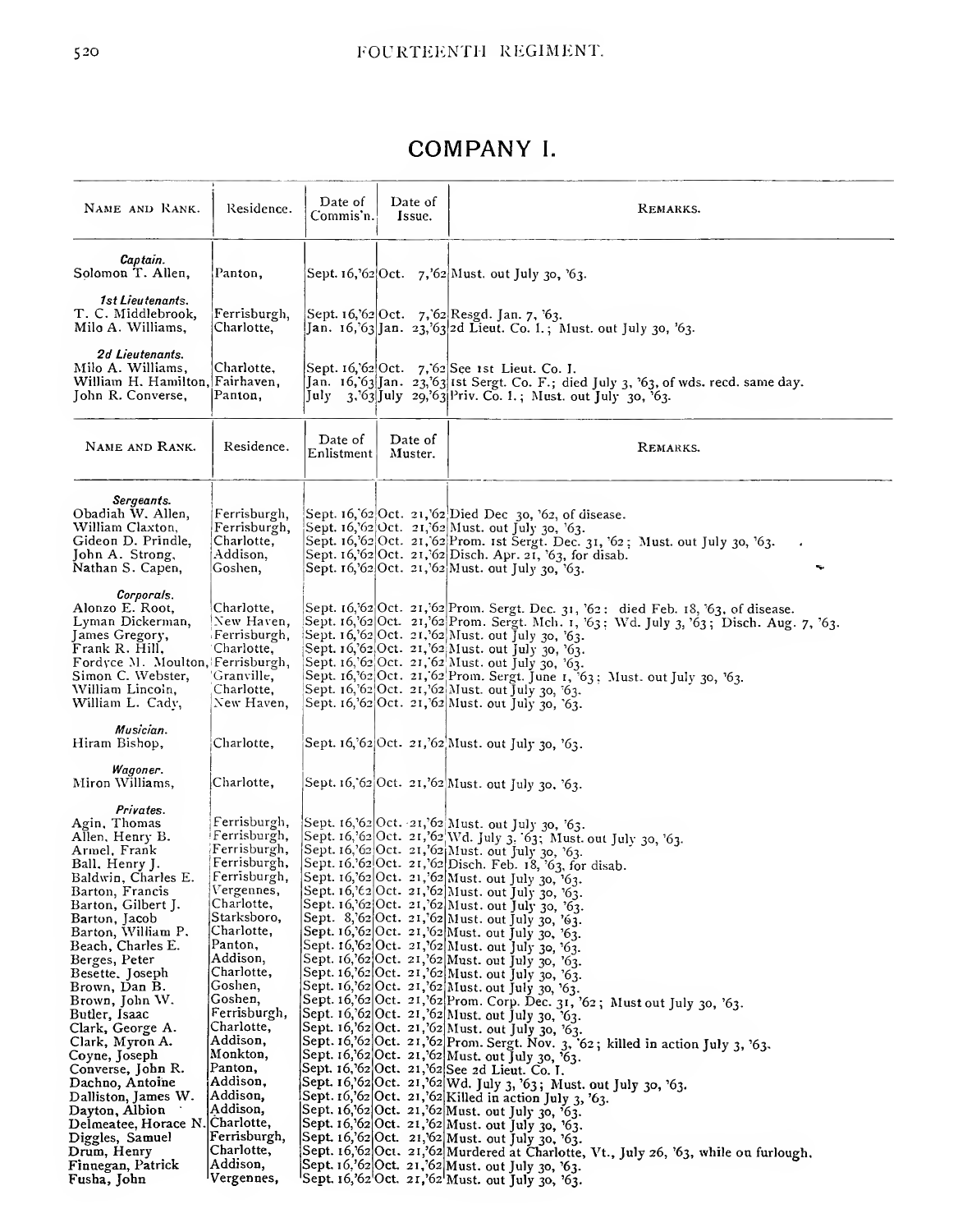| NAME AND RANK.                                                                                                                                                                                                                                                                                                                                                                                                                                                                                                                                                                                                                                                  | Residence.                                                                                                                                                                                                                                                                                                                                                                                                | Date of<br>Enlistment | Date of<br>Muster. | REMARKS.                                                                                                                                                                                                                                                                                                                                                                                                                                                                                                                                                                                                                                                                                                                                                                                                                                                                                                                                                                                                                                                                                                                                                                                                                                                                                                                                                                                                                                                                                                                                                                                                                                                                                                                                                                                 |
|-----------------------------------------------------------------------------------------------------------------------------------------------------------------------------------------------------------------------------------------------------------------------------------------------------------------------------------------------------------------------------------------------------------------------------------------------------------------------------------------------------------------------------------------------------------------------------------------------------------------------------------------------------------------|-----------------------------------------------------------------------------------------------------------------------------------------------------------------------------------------------------------------------------------------------------------------------------------------------------------------------------------------------------------------------------------------------------------|-----------------------|--------------------|------------------------------------------------------------------------------------------------------------------------------------------------------------------------------------------------------------------------------------------------------------------------------------------------------------------------------------------------------------------------------------------------------------------------------------------------------------------------------------------------------------------------------------------------------------------------------------------------------------------------------------------------------------------------------------------------------------------------------------------------------------------------------------------------------------------------------------------------------------------------------------------------------------------------------------------------------------------------------------------------------------------------------------------------------------------------------------------------------------------------------------------------------------------------------------------------------------------------------------------------------------------------------------------------------------------------------------------------------------------------------------------------------------------------------------------------------------------------------------------------------------------------------------------------------------------------------------------------------------------------------------------------------------------------------------------------------------------------------------------------------------------------------------------|
| Guillett, Joseph<br>Hall, Eli F.<br>Hitchcock, Charles H. Ferrisburgh,<br>Holcomb, Gerard<br>Holley, Nathan, Jr.<br>Huestis, Henry B.<br>Hyde, Heman A.<br>Jacobs, Alva C.<br>Jacobs, Uria D.<br>Jacobs, William C.<br>Jackman, Henry S.<br>January, Edward<br>Kellogg, Wesley<br>King, Frank<br>Knowles, John H.<br>Labore, William S.<br>Laptad, Peter<br>Merrill, William H.<br>Miller, Heury<br>Miller, Joseph<br>Morehouse, Morrill B. Granville,<br>Norton, Abel L.<br>Page, Samuel S.<br>Pasno, Frank<br>Pecue, Edward<br>Pecue, Henry<br>Pecue, Joseph<br>Perry, Hiram<br>Rhoades, William<br>Riley, Charles<br>Rollin, David E.<br>Southard, Sidney M. | Charlotte,<br>Monkton,<br>Panton,<br>Monkton,<br>Addison,<br>Charlotte,<br>Starksboro,<br>Starksboro,<br>Starksboro,<br>New Haven,<br>Vergennes,<br>Ferrisburgh.<br>Addison,<br>Starksboro,<br>Ferrisburgh,<br>New Haven,<br>Addison,<br>Vergennes,<br>Vergennes,<br>Addison,<br>Charlotte,<br>Addison,<br>Ferrisburgh,<br>Panton,<br>Addison,<br>r errisburgh,<br>Granville,<br>Addison,<br>Ferrisburgh, |                       |                    | Sept. 16,'62 Oct. 21, 62 Must. out July 30, '63.<br>Sept. $8$ ,'62 Oct. 21,'62 Must. out July 30, '63.<br>Sept. 16,'62 Oct. 21,'62 Must. out July 21, '63.<br>Sept. 16,'62 Oct. 21,'62 Must. out July 30, '63.<br>Sept. 8,'62 Oct. 21,'62 Must. out July 30, '63.<br>Sept. 16,'62 Oct. 21,'62 Must. out July 30, '62.<br>Sept. 16, 62 Oct. 21, 62 Must. out July 30, 63.<br>Sept. 12,'62 Oct. 21,'62 Must. out July 30, '63.<br>Sept. 8, 62 Oct 21, 62 Wd. July 3, 63; Must. out July 30, 63.<br>Sept. 8,'62 Oct. 21, 62 Must. out July 30, '63.<br>Sept. 16,'62 Oct. 21,'62 Must. out July 30, '63.<br>Sept. 16,'62 Oct. 21.62 Wd. July 3. 63: Must. out July 30, '63.<br>Sept. 16,'62 Oct. 21,'62 Must. out July 30, '63.<br>Sept. $16$ , $62$ Oct. $21$ , $62$ Must. out July 30, $63$ .<br>Sept. 8,'62 Oct. 21, 62 Prom. Corp. Mch. 1, '63; Must. out July 30, '63.<br>Sept. 16, 62 Oct. 21, 62 Disch. Feb. 5, 63, for disab.<br>Sept. 16,'62 Oct. 21, 62 Must. out July 30, '63.<br>Sept. 16, 62 Oct. 21, 62 Must. out July 30, 63.<br>Sept. 16, 62 Oct. 21, 62 Disch. Feb. 2, 63, for disab.<br>Sept. $16$ , 62 Oct. 21, 62 Must. out July 30, 63.<br>Sept. $16, 62$ Oct. $21, 62$ Died Mch. 27, 63, of disease.<br>Sept. 16, 62 Oct. 21, 62 Must. out July 30, 63.<br>Sept. $16$ , 62 Oct. 21. 62 Must. out July 30, 63.<br>Sept. 16,'62 Oct 21, 62 Must out July 30, '63.<br>Sept. 16,'62 Oct 21, 62 Disch. Apr. 15, '63, for disab.<br>Sept. 16, 62 Oct. 21, 62 Disch. July 30, 63, for disab.<br>Sept. 16,'62 Oct. 21, 62 Must. out July 30, '63.<br> Sept. 16,'62 Oct. 21,'62 Must. out July 30, '63.<br>Sept. $16$ , 62 Oct. 21, 62 Must. out July 30, 63.<br>Sept. 16, 62 Oct. 21, 62 Died Aug. 3, 63. of disease.<br>Sept. 16, 62 Oct. 21,62 Died Feb. 1, '63, of disease. |
| Sprigg, Charles<br>Taggert, Benjamin H. Charlotte,<br>Talbot, William D.<br>Tambling. Thomas                                                                                                                                                                                                                                                                                                                                                                                                                                                                                                                                                                    | Ferrisburgh,<br>Addison.<br>Panton,<br>Ferrisburgh.                                                                                                                                                                                                                                                                                                                                                       |                       |                    | Sept. 16.'62 Oct. 21, 62 Wd. July 3, '63; Disch. Sept. 23, '64.<br>Sept. 16, 62 Oct. 21, 62 Must. out July 30. '63.<br>Sept. 16, 62 Oct. 21, 62 Must. out July 30, 63.<br>Sept. 16,'62 Oct. 21, 62 Must. out July 30, 63.<br>Sept. 16,'62 Oct. 21,62 Must. out July 30, '63.                                                                                                                                                                                                                                                                                                                                                                                                                                                                                                                                                                                                                                                                                                                                                                                                                                                                                                                                                                                                                                                                                                                                                                                                                                                                                                                                                                                                                                                                                                             |
| Tatro, Edward<br>Tucker, Otis T.<br>Washburn, James, 1st Charlotte,<br>Washburn, James, 2d Goshen.<br>Whittier, John J.<br>Wright, David<br>Wright, Guy N.                                                                                                                                                                                                                                                                                                                                                                                                                                                                                                      | Bristol.<br>Granville,<br>New Haven,<br>Starksboro,<br>Granville,                                                                                                                                                                                                                                                                                                                                         |                       |                    | Sept. 8, 62 Oct. 21, 62 Wd. July 3, '63; Must. out July 30, '63.<br>Sept. $16, 62$ Oct. 21.'62 Prom. Corp. June 1, '63; Must. out July 30, '63.<br>Sept. 16, 62 Oct. 21, 62 Must. out July 30, 63.<br>Sept. $16, 62$ Oct. 21, 62 Must. out July 30, 63.<br>Sept. $16$ ,'62 Oct. 21,'62 Must. out July 30, '63.<br>Sept. 8, 62 Oct. 21, 62 Must. out July 30, 63.<br>Sept. 16.'62 Oct. 21.'62 Wd. July 3, '63: Must. out July 30, '63.                                                                                                                                                                                                                                                                                                                                                                                                                                                                                                                                                                                                                                                                                                                                                                                                                                                                                                                                                                                                                                                                                                                                                                                                                                                                                                                                                    |
| Yattaw, Christopher                                                                                                                                                                                                                                                                                                                                                                                                                                                                                                                                                                                                                                             | Bristol                                                                                                                                                                                                                                                                                                                                                                                                   |                       |                    | Sept. 8, 62 Oct. 21, 62 Wd. July 3, 63: Must. out July 30, 63.                                                                                                                                                                                                                                                                                                                                                                                                                                                                                                                                                                                                                                                                                                                                                                                                                                                                                                                                                                                                                                                                                                                                                                                                                                                                                                                                                                                                                                                                                                                                                                                                                                                                                                                           |

## COMPANY K.

| NAME AND RANK.                                            | Residence.             | Date of<br>Commis'n. | Date of<br>lssue. | REMARKS.                                                                                                             |  |
|-----------------------------------------------------------|------------------------|----------------------|-------------------|----------------------------------------------------------------------------------------------------------------------|--|
| Captains.<br>Alonzo N. Colvin,<br>William H. Munn,        | Danby,<br> Shaftsbury, |                      |                   | Sept. 18, 62 Oct. 7, 62 Resgd. Feb. 10, 63,<br>$[Feb. 15, 63]$ Feb. 20, 63 1st Lieut. Co. K.; Must. out July 30, 63. |  |
| 1st Lieutenants.<br>William H. Munn,<br>Phineas C. Paul,  | Shaftsbury,<br>Wells,  |                      |                   | Sept. 18, 62 Oct. 7, 62 See Capt. Co. K.<br>Feb. 15,'63 Feb. 20,'63 Ist Sergt. Co. K.; Must. out July 30, '63.       |  |
| 2d Lieutenants.<br>Lewis P. Fuller.<br>Harley G. Sheldou, | Stamford,<br>'Rutland, |                      |                   | Sept. $18,62 Oct. 7,62 Resgd. Mch. q. 63.$<br>[Mch. 12,'63 Mch. 20,'63 Ist Sergt. Co. H; Must. out July 30, '63.     |  |

Ž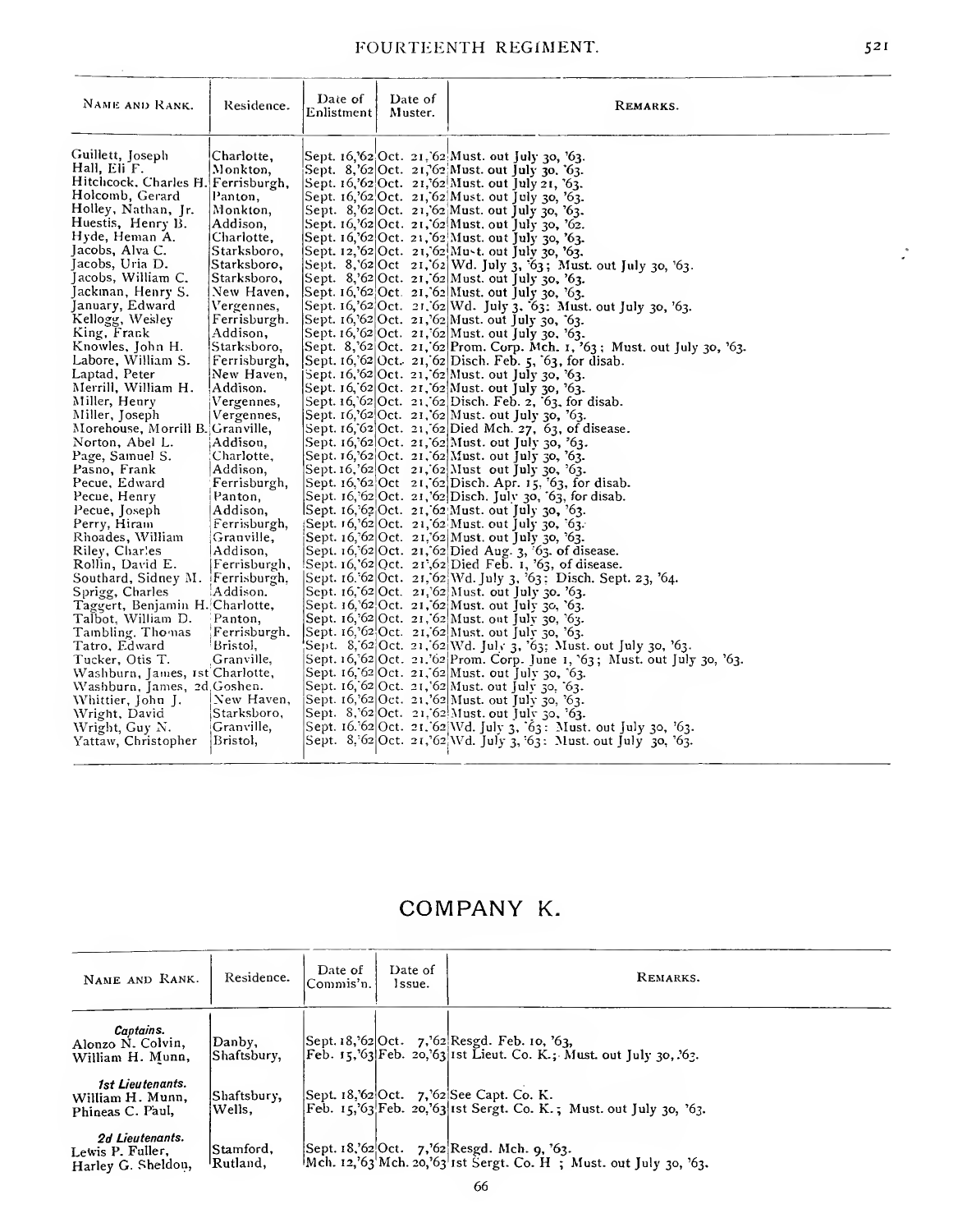| NAME AND RANK.                                                                                                                                                                                                                                                                                                                                                                                                                                                                                                                                                                                       | Residence.                                                                                                                                                                                                                                                                                                                                                  | Date of<br>Enlistment | Date of<br>Muster. | REMARKS.                                                                                                                                                                                                                                                                                                                                                                                                                                                                                                                                                                                                                                                                                                                                                                                                                                                                                                                                                                                                                                                                                                                                                                                                                                                                                                                                                                                                                                                                                                                                                                                                                                                                                                                           |
|------------------------------------------------------------------------------------------------------------------------------------------------------------------------------------------------------------------------------------------------------------------------------------------------------------------------------------------------------------------------------------------------------------------------------------------------------------------------------------------------------------------------------------------------------------------------------------------------------|-------------------------------------------------------------------------------------------------------------------------------------------------------------------------------------------------------------------------------------------------------------------------------------------------------------------------------------------------------------|-----------------------|--------------------|------------------------------------------------------------------------------------------------------------------------------------------------------------------------------------------------------------------------------------------------------------------------------------------------------------------------------------------------------------------------------------------------------------------------------------------------------------------------------------------------------------------------------------------------------------------------------------------------------------------------------------------------------------------------------------------------------------------------------------------------------------------------------------------------------------------------------------------------------------------------------------------------------------------------------------------------------------------------------------------------------------------------------------------------------------------------------------------------------------------------------------------------------------------------------------------------------------------------------------------------------------------------------------------------------------------------------------------------------------------------------------------------------------------------------------------------------------------------------------------------------------------------------------------------------------------------------------------------------------------------------------------------------------------------------------------------------------------------------------|
| Sergeants.<br>Phinehas C. Paul,<br>Elisha F. Swett,<br>John Cain,<br>John W. Millard.<br>Foster S. Prouty,                                                                                                                                                                                                                                                                                                                                                                                                                                                                                           | Wells,<br>Danby,<br> Shaftsbury,<br>Stamford,<br>Sandgate,                                                                                                                                                                                                                                                                                                  |                       |                    | Sept. 18,'62 Oct. 21,'62 See 1st Lieut. Co. K.<br>Sept. 18,'62 Oct. 21, 62 Killed in action July 3, 63.<br>Sept. 18, 62 Oct. 21, 62 Prom. 1st Sergt. July 3, 63; Must. out July 30, 63.<br>Sept. 18,'62,Oct. 21, 62 Must. out July 30, 63.<br>Sept. 18,'62 Oct. 21,'62 Must. out July 30, '63.                                                                                                                                                                                                                                                                                                                                                                                                                                                                                                                                                                                                                                                                                                                                                                                                                                                                                                                                                                                                                                                                                                                                                                                                                                                                                                                                                                                                                                     |
| Corporals.<br>Nelson H. Johnson,<br>Stephen P. Cary,<br>Wilder Lewis,<br>James Warner,<br>David Stockwell,<br>Patrick H. Smith,<br>Alvin L. Gaines,                                                                                                                                                                                                                                                                                                                                                                                                                                                  | Pownal,<br>Pownal,<br>Wells,<br>Sandgate,<br>Shaftsbury,<br>Wallingford,<br>Pownal,                                                                                                                                                                                                                                                                         |                       |                    | Sept. 18,'62 Oct. 21,'62 Prom. Sergt. Feb. 28, '63; Must. out July 30, '63.<br>Sept. 18, 62 Oct. 21, 62 Red. Jau. 30, '63: Must. out July 30, '63.<br>Sept 18,'62 Oct. 21,'62 Red. at request Feb. 28, '63; Must. out July 30, '63.<br>Sept. 18, 62 Oct. 21, 62 Must. out July 30, '63.<br> Sept. 18,'62,Oct. 21, 62 Red. Jan. 30, '63 ; Must. out July 30, '63.<br>Sept. 18,'62 Oct. 21, 62 Prom. Sergt. July 3, '63; Must. out July 30, '63.<br>Sept. 18, 62 Oct. 21, 62 Must. out July 30, '63.                                                                                                                                                                                                                                                                                                                                                                                                                                                                                                                                                                                                                                                                                                                                                                                                                                                                                                                                                                                                                                                                                                                                                                                                                                 |
| Privates.<br>Allen, Loyal<br>Barrows, Oscar A.<br>Barry, Thomas<br>Bartlett, David<br>Beaumont, John<br>Billings, Alfred E.<br>Bowen, John<br>Boyce, William H.<br>Boynton, Amos B.<br>Brayson, William<br>Brooks, Seymour<br>Brown, George F.<br>Brown, Jerome A.<br>Brown, Wright H.<br>Cary, Stephen<br>Cota, Henry<br>Crapo, Francis E.<br>Croff, Daniel V.<br>Crown, Jesse<br>Dawson, Benjamin F.<br>Dickinson, George H. Manchester,<br>Eddy, James<br>Elwell, Henry C.<br>Foster, Solomon<br>Frink, Luman<br>Geer, Seth<br>Gray, Charles $H_{\bullet}$<br>Gray, Luke B.<br>Hill, Alexander F. | Wallingford,<br>Sandgate,<br>Stamford,<br>Shaftsbury,<br>Shaftsbury,<br>Arlington,<br>Dorset,<br>Poultney,<br>Manchester,<br>Sandgate,<br>Rupert,<br>Wells.<br>Wallingford,<br>Stamford,<br>Pownal,<br>Rupert,<br>Danby,<br>Danby,<br>Pownal,<br> Danby,<br>Shaftsbury,<br>Shaftsbury,<br>Whiting,<br>Pownal,<br>Wells,<br>Arlington,<br>Dorset,<br>Dorset, |                       |                    | Sept. 18,'62 Oct. 21, 62  Wd. July 3, '63; died Aug. 8, '63, of wds.<br>Sept. 18,'62 Oct. 21,'62 Must. out July 30, '63.<br>Sept. 18,'62 Oct. 21,'62 Wd. July 3, '63; Must. out July 30, '63.<br>Sept. 18, 62 Oct. 21, 62 Prom. Corp.; Must. out July 30, 63.<br>Sept. 18,'62 Oct. 21,'62 Wd. July 3, '63; Must. out July 30, '63.<br>Aug. 28,'62 Oct. 21,'62 Must. out July 30, '63.<br>Oct. 7,'62'Oct. 21, 62 Must. out July 30, '63.<br>Sept. 3,'62.Oct. 21,'62 Died Mch. 25, '63. of disease.<br>$Au$ g. 28, 62 Oct. 21, 62 Must. out July 30, 63.<br>Sept. 18,'62 Oct. 21,'62 Must out July 30, '63.<br>Sept. 18, '62 Oct. 21, '62 Must. out July 30, 63.<br>Sept. 18,'62 Oct. 21, 62 Must. out July 30, '63.<br>Sept. 18,'62 Oct. 21,'62 Must. out July 30, '63.<br>Sept. 18, 62 Oct. 21, 62 Must. out July 30, '63.<br>Sept. 18,'62 Oct. 21. 62 Must. out July 30, '63.<br>Sept. 18,'62 Oct. 21,'62 Disch. Feb. 5, '63, for disab.<br>Sept. 18, 62 Oct. 21, 62 Must. out July 30, 63.<br>Aug. 27,'62 Oct. 21,'62 Tr. from Co. B.; Must. out July 30, '63.<br>Sept. 18, 62 Oct. 21, 62 Disch. Jan. 24, 63, for disab.<br>Sept. 18,'62 Oct. 21, 62 Must. out July 30, '63.<br>Sept. 18,'62 Oct. 21, 62 Must. out July 30, '63.<br>:Sept. 18, 62 Oct. 21, 62 Must. out July 30, '63.<br>Sept. $18, 62$ Feb. 9, 63 Must. out July 30, '63.<br>Aug. 30,'62 Oct. 21,'62 Must. out July 30, '63.<br>Sept. $18,762$ Oct. $21,762$ Prom. Corp. July 3, 63, Must. out July 30, 763.<br>Sept. 18,'62 Oct. 21, 62 Must. out July 30, '63.<br>Aug. 28, 62 Oct. 21, 62 Must. out July 30, '63.<br>Aug. 28, 62 Oct. 21, 62 Wd. July 3, 63; Must. out July 30 '63.<br>Aug. 28, 62 Oct. 21, 62 Disch. Apr. 24, 63, for disab.                |
| Howard, Suel T.<br>Johnson, Milo<br>Kendall, Zelotes<br>Lake, William H.<br>Lamb, Clark<br>Lamb, Merritt<br>Lanfair, John D.<br>Lathrop, Zimri<br>Lewis, Alfred<br>Lord, Lysander B.<br>Marshall, Adin<br>Meacham, William E. Stamford,<br>Millard, Edward<br>Moody, William<br>Moore, Joseph M.<br>Niles, Martin C.<br>Palmer, Lysander<br>Pierce, Warren A.<br>Rice, Benjamin G.<br>Ryan, Michael<br>Schrader, Henry<br>Shetler, John<br>Smith, Marquis D.<br>Snow, John C.<br>Stimson, William W. .<br>Tifft, James<br>Titus, Isaac O.<br>Torry, Orrin P.<br>Wales, Elisha                        | Pawlet,<br>Stamford,<br>Derby,<br>Dorset,<br>Dorset,<br>Wells,<br>Stamford,<br>Rupert,<br>Wells,<br>Danby,<br>Poultney,<br>Pownal,<br>Wells,<br>Rupert,<br>Shaftsbury,<br>Wells,<br>Wells,<br>Poultney,<br>Sandgate,<br>Sandgate,<br>Shaftsbury,<br>Rupert,<br>Sandgate,<br>Danby,<br>Dorset,<br>Wallingford,<br> Shaftsbury,<br> Wells,                    |                       |                    | Sept. 18,'62 Oct. 21, 62 Must. out July 30, '63.<br>Sept. 18, 62 Oct. 21, 62 Died May 3. 63, of disease.<br>Oct. 20,'62 Oct. 21.'62 Must. out July 30, '63.<br>Aug. 28,'62 Oct. 21, 62 Must. out July 30, '63.<br>Nov. 12,'62 Nov. 12.'62 Must. out July 30, '63.<br>Sept. 18,'62 Oct. 21, 62 Must. out July 30, 63.<br>Sept. 18,'62,Oct. 21, 62 Must. out July 30, '63.<br>Sept. 18,'62,Oct. 21,'62 Must. out July 30, '63.<br>Sept. 18,'62 Oct. 21,'62 Must. out July 30, '63.<br>Sept. 18,'62 Oct. 21,'62 Wagoner; Must. out July 30, 63.<br>Sept. 3,'62 Oct. 21, 62 Disch. Nov. 1, '62, for disab.<br>Sept. 18, 62 Oct. 21. 62 Must. out July 30, '63.<br>Sept. 18,'62 Oct. 21, 62 Must. out July 30, 63.<br>Sept. 18,'62 Oct. 21,'63 Must. out July 30, 63.<br>Aug. 28,'62 Oct. 21, 62 Must. out July 30, '63.<br>Sept. 18,'62 Oct. 21,'62 Prom. Corp. Feb. 28, '63; Must. out July 30, '63.<br>Sept. 18,'62 Oct. 21.'62 Must. out July 30, '63.<br>Sept. 18, 62 Oct. 21, 62 Prom. Corp. Feb. 28, '63; Must. out July 30, '63.<br>Sept. $18.762$ Oct 21,762 Must out July 30, 763.<br>Sept. 18,'62 Oct. 21, 62 Prom Corp. Feb. 28, '63; Must. out July 30, '63.<br>Sept. 18, 62 Oct. 21, 62 Wd. July 3, 63; Must. out July 30, 63.<br>Sept. 18,'62 Oct. 21,'63 Must. out July 30, '63.<br>Sept. 18,'62 Oct. 21,'62 Must. out July 30, '63.<br>Sept. 18,'62 Oct. 21,'62 Must. out July 30, '63.<br>Sept. 18,'62 Oct. 21,'62 Tr. to. Co. B. Mch. 1, '63.<br>Sept. 24,'62 Oct. 21, 62 Wd. July 3, '63; Must. out July 30, '63.<br>Sept. 18, 62 Oct. 21, 62 Wd. July 3, 63; Must. out July 30, 63.<br>Sept. 18.'62 Oct. 21, 62 Must. out July 30, '63.<br>Sept. 18,'62 Oct. 21, 62 Died July 15, '63, of fatigue, while on march. |